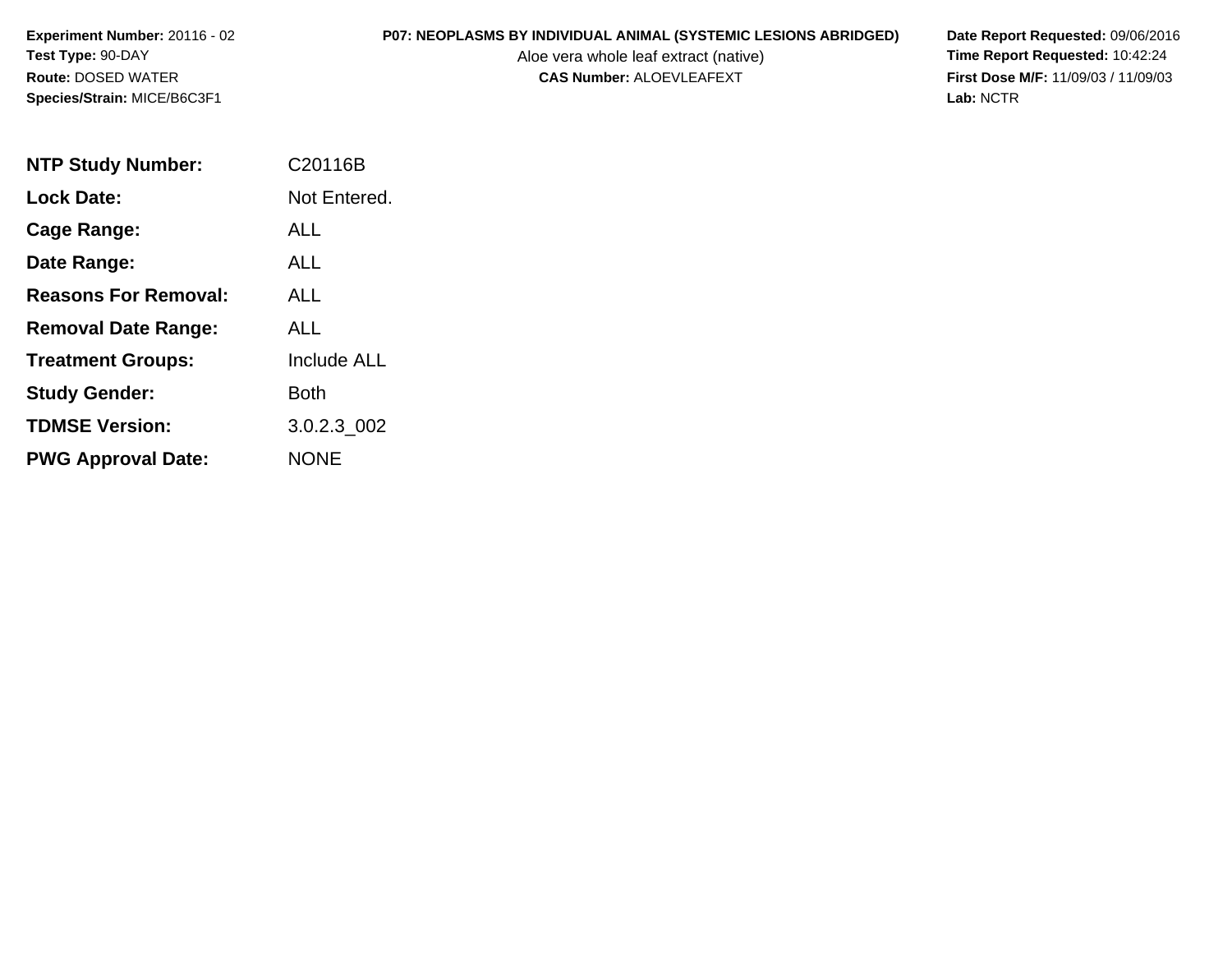Aloe vera whole leaf extract (native)<br>**CAS Number:** ALOEVLEAFEXT

| <b>B6C3F1 MICE MALE</b>                                                          | DAY ON TEST                                                                     | $\mathbf 0$<br>$\mathbf{1}$<br>$\mathsf{O}\xspace$<br>$\mathbf 0$                       | $\mathbf 0$<br>$\overline{1}$<br>$\mathbf 0$<br>$\mathsf{O}\xspace$ | $\pmb{0}$<br>$\mathbf{1}$<br>$\mathbf 0$<br>$\mathbf 0$                 | $\mathbf 0$<br>1<br>$\pmb{0}$<br>$\mathbf 0$                                 | $\pmb{0}$<br>$\mathbf{1}$<br>$\mathbf 0$<br>0                              | $\mathsf 0$<br>$\mathbf{1}$<br>$\pmb{0}$<br>$\mathbf 0$                    | $\pmb{0}$<br>$\mathbf{1}$<br>$\mathsf{O}\xspace$<br>$\mathbf 0$  | $\pmb{0}$<br>$\mathbf{1}$<br>$\pmb{0}$<br>$\mathbf 0$              | $\pmb{0}$<br>$\mathbf{1}$<br>$\mathbf{0}$<br>$\mathbf{1}$           | $\pmb{0}$<br>$\mathbf{1}$<br>$\pmb{0}$<br>1                       | $\pmb{0}$<br>$\mathbf{1}$<br>$\pmb{0}$<br>$\mathbf{1}$  | $\mathbf 0$<br>$\mathbf{1}$<br>$\Omega$<br>$\mathbf{1}$           |                                                                                               |
|----------------------------------------------------------------------------------|---------------------------------------------------------------------------------|-----------------------------------------------------------------------------------------|---------------------------------------------------------------------|-------------------------------------------------------------------------|------------------------------------------------------------------------------|----------------------------------------------------------------------------|----------------------------------------------------------------------------|------------------------------------------------------------------|--------------------------------------------------------------------|---------------------------------------------------------------------|-------------------------------------------------------------------|---------------------------------------------------------|-------------------------------------------------------------------|-----------------------------------------------------------------------------------------------|
| <b>CONTROL</b>                                                                   | <b>ANIMAL ID</b>                                                                | $\mathbf 0$<br>$\mathbf 0$<br>$\mathbf{1}$<br>$\ensuremath{\mathsf{3}}$<br>$\mathbf{1}$ | $\boldsymbol{0}$<br>$\overline{0}$<br>1<br>$\frac{3}{2}$            | $\mathbf 0$<br>$\pmb{0}$<br>$\mathbf{1}$<br>$\mathsf 3$<br>$\mathbf{3}$ | $\mathbf 0$<br>$\mathbf 0$<br>$\mathbf{1}$<br>$\ensuremath{\mathsf{3}}$<br>4 | 0<br>$\mathsf{O}\xspace$<br>$\mathbf{1}$<br>$\overline{4}$<br>$\mathbf{1}$ | $\pmb{0}$<br>$\pmb{0}$<br>$\mathbf{1}$<br>$\overline{4}$<br>$\overline{2}$ | 0<br>$\pmb{0}$<br>$\mathbf{1}$<br>$\overline{4}$<br>$\mathbf{3}$ | 0<br>$\pmb{0}$<br>$\mathbf{1}$<br>$\overline{4}$<br>$\overline{4}$ | 0<br>$\mathbf 0$<br>$\overline{1}$<br>$\,$ 5 $\,$<br>$\overline{1}$ | 0<br>$\mathbf 0$<br>$\mathbf{1}$<br>$\,$ 5 $\,$<br>$\overline{c}$ | 0<br>$\mathbf 0$<br>$\mathbf{1}$<br>$\overline{5}$<br>3 | $\mathbf 0$<br>$\mathbf 0$<br>$\mathbf{1}$<br>5<br>$\overline{4}$ | * TOTALS                                                                                      |
| <b>ALIMENTARY SYSTEM</b>                                                         |                                                                                 |                                                                                         |                                                                     |                                                                         |                                                                              |                                                                            |                                                                            |                                                                  |                                                                    |                                                                     |                                                                   |                                                         |                                                                   |                                                                                               |
| Esophagus                                                                        |                                                                                 |                                                                                         |                                                                     |                                                                         |                                                                              |                                                                            |                                                                            |                                                                  |                                                                    |                                                                     |                                                                   |                                                         | $\ddot{}$                                                         | 12                                                                                            |
| Gallbladder                                                                      |                                                                                 |                                                                                         |                                                                     |                                                                         |                                                                              |                                                                            |                                                                            |                                                                  |                                                                    |                                                                     |                                                                   |                                                         | $\ddot{}$                                                         | 12                                                                                            |
| Intestine Large, Cecum                                                           |                                                                                 |                                                                                         |                                                                     |                                                                         |                                                                              |                                                                            |                                                                            |                                                                  |                                                                    |                                                                     |                                                                   |                                                         | $\overline{ }$                                                    | 12                                                                                            |
| Intestine Large, Colon                                                           |                                                                                 |                                                                                         |                                                                     |                                                                         |                                                                              |                                                                            |                                                                            |                                                                  |                                                                    |                                                                     |                                                                   | ÷                                                       | $\ddot{}$                                                         | 12                                                                                            |
| Intestine Large, Rectum                                                          |                                                                                 |                                                                                         |                                                                     |                                                                         |                                                                              |                                                                            |                                                                            |                                                                  |                                                                    |                                                                     |                                                                   |                                                         | $\overline{+}$                                                    | 12                                                                                            |
| Intestine Small, Duodenum                                                        |                                                                                 |                                                                                         |                                                                     |                                                                         |                                                                              |                                                                            |                                                                            |                                                                  |                                                                    |                                                                     |                                                                   |                                                         | $\ddot{}$                                                         | 12                                                                                            |
| Intestine Small, Ileum                                                           |                                                                                 | $\div$                                                                                  |                                                                     |                                                                         |                                                                              |                                                                            |                                                                            |                                                                  |                                                                    |                                                                     |                                                                   |                                                         | $\ddot{}$                                                         | 12                                                                                            |
| Intestine Small, Jejunum                                                         |                                                                                 |                                                                                         |                                                                     |                                                                         |                                                                              |                                                                            |                                                                            |                                                                  |                                                                    |                                                                     |                                                                   |                                                         | $\ddot{}$                                                         | 12                                                                                            |
| Liver                                                                            |                                                                                 |                                                                                         |                                                                     |                                                                         |                                                                              |                                                                            |                                                                            |                                                                  |                                                                    |                                                                     |                                                                   |                                                         | $\ddot{}$                                                         | 12                                                                                            |
| Pancreas                                                                         |                                                                                 |                                                                                         |                                                                     |                                                                         |                                                                              |                                                                            |                                                                            |                                                                  |                                                                    |                                                                     |                                                                   |                                                         | $\ddot{}$                                                         | 12                                                                                            |
| Salivary Glands                                                                  |                                                                                 |                                                                                         |                                                                     |                                                                         |                                                                              |                                                                            |                                                                            |                                                                  |                                                                    |                                                                     |                                                                   |                                                         | $\overline{+}$                                                    | 12                                                                                            |
| Stomach, Forestomach                                                             |                                                                                 |                                                                                         |                                                                     |                                                                         |                                                                              |                                                                            |                                                                            |                                                                  |                                                                    |                                                                     |                                                                   |                                                         | $\overline{+}$                                                    | 12                                                                                            |
| Stomach, Glandular                                                               |                                                                                 |                                                                                         |                                                                     |                                                                         |                                                                              |                                                                            |                                                                            |                                                                  |                                                                    |                                                                     |                                                                   |                                                         | $\overline{+}$                                                    | 12                                                                                            |
| <b>CARDIOVASCULAR SYSTEM</b>                                                     |                                                                                 |                                                                                         |                                                                     |                                                                         |                                                                              |                                                                            |                                                                            |                                                                  |                                                                    |                                                                     |                                                                   |                                                         |                                                                   |                                                                                               |
| <b>Blood Vessel</b>                                                              |                                                                                 | $+$                                                                                     |                                                                     |                                                                         |                                                                              |                                                                            |                                                                            |                                                                  |                                                                    |                                                                     |                                                                   | $\ddot{}$                                               | $+$                                                               | 12                                                                                            |
| +  Tissue examined microscopically<br>X  Lesion present<br>I Insufficient tissue | *  Total animals with tissue examined microscopically; Total animals with tumor |                                                                                         |                                                                     |                                                                         |                                                                              |                                                                            |                                                                            |                                                                  |                                                                    |                                                                     |                                                                   |                                                         |                                                                   | M  Missing tissue<br>A  Autolysis precludes evaluation<br>BLANK  Not examined microscopically |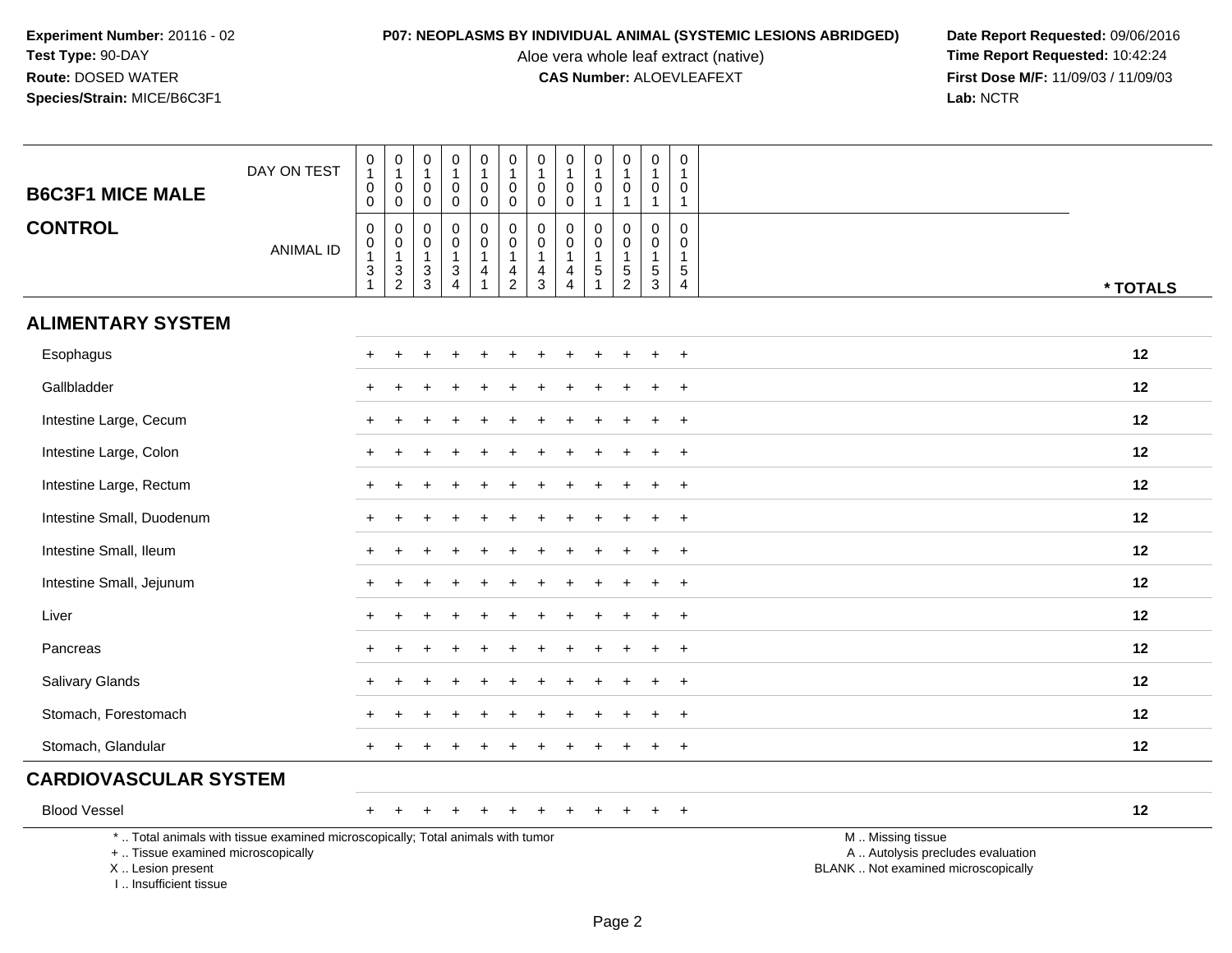Aloe vera whole leaf extract (native)<br>**CAS Number:** ALOEVLEAFEXT

**P07: NEOPLASMS BY INDIVIDUAL ANIMAL (SYSTEMIC LESIONS ABRIDGED)** Date Report Requested: 09/06/2016<br>Aloe vera whole leaf extract (native) **Time Report Requested:** 10:42:24 **First Dose M/F:** 11/09/03 / 11/09/03<br>Lab: NCTR **Lab:** NCTR

| <b>B6C3F1 MICE MALE</b><br><b>CONTROL</b> | DAY ON TEST<br><b>ANIMAL ID</b> | $\begin{smallmatrix}0\1\end{smallmatrix}$<br>$\,0\,$<br>$\mathbf 0$<br>0<br>$\mathbf 0$<br>1<br>$\ensuremath{\mathsf{3}}$ | $\begin{smallmatrix}0\\1\end{smallmatrix}$<br>$\pmb{0}$<br>$\mathbf 0$<br>$_{\rm 0}^{\rm 0}$<br>1<br>$\frac{3}{2}$ | $\begin{smallmatrix}0\\1\end{smallmatrix}$<br>$\pmb{0}$<br>$\mathbf 0$<br>$_{\rm 0}^{\rm 0}$<br>$\mathbf{1}$<br>$_3^3$ | $\frac{0}{4}$<br>0<br>$\mathbf 0$<br>$\overline{0}$<br>$\bar{0}$<br>3<br>$\overline{4}$ | $\frac{0}{1}$<br>$\pmb{0}$<br>$\Omega$<br>0<br>$\bar{0}$<br>4 | $\frac{0}{1}$<br>$\pmb{0}$<br>0<br>$_{\rm 0}^{\rm 0}$<br>4<br>$\overline{c}$ | $\begin{smallmatrix}0\\1\end{smallmatrix}$<br>$\pmb{0}$<br>$\pmb{0}$<br>$\begin{smallmatrix} 0\\0 \end{smallmatrix}$<br>$\overline{\mathbf{4}}$<br>$\sqrt{3}$ | $\begin{smallmatrix}0\\1\end{smallmatrix}$<br>$\pmb{0}$<br>$\Omega$<br>$_{\rm 0}^{\rm 0}$<br>$\mathbf{1}$<br>$\overline{\mathbf{r}}$<br>$\overline{4}$ | $\mathbf 0$<br>0<br>0<br>$\pmb{0}$<br>5 | $\begin{smallmatrix}0\\1\end{smallmatrix}$<br>$\pmb{0}$<br>$\begin{smallmatrix}0\0\0\end{smallmatrix}$<br>$\,$ 5 $\,$<br>$\overline{c}$ | $\pmb{0}$<br>$\pmb{0}$<br>0<br>$\overline{0}$<br>$\,$ 5 $\,$<br>$\mathbf{3}$ | $\mathbf 0$<br>$\mathbf 0$<br>$\mathbf 0$<br>$\mathbf 0$<br>$\sqrt{5}$<br>$\overline{4}$ | * TOTALS |
|-------------------------------------------|---------------------------------|---------------------------------------------------------------------------------------------------------------------------|--------------------------------------------------------------------------------------------------------------------|------------------------------------------------------------------------------------------------------------------------|-----------------------------------------------------------------------------------------|---------------------------------------------------------------|------------------------------------------------------------------------------|---------------------------------------------------------------------------------------------------------------------------------------------------------------|--------------------------------------------------------------------------------------------------------------------------------------------------------|-----------------------------------------|-----------------------------------------------------------------------------------------------------------------------------------------|------------------------------------------------------------------------------|------------------------------------------------------------------------------------------|----------|
| Heart                                     |                                 | $+$                                                                                                                       | $\ddot{}$                                                                                                          | $\ddot{}$                                                                                                              | $\div$                                                                                  | $\pm$                                                         | $\pm$                                                                        | $\pm$                                                                                                                                                         | $\pm$                                                                                                                                                  | $\div$                                  | $+$                                                                                                                                     | $+$                                                                          | $+$                                                                                      | 12       |
| <b>ENDOCRINE SYSTEM</b>                   |                                 |                                                                                                                           |                                                                                                                    |                                                                                                                        |                                                                                         |                                                               |                                                                              |                                                                                                                                                               |                                                                                                                                                        |                                         |                                                                                                                                         |                                                                              |                                                                                          |          |
| <b>Adrenal Cortex</b>                     |                                 | $\pm$                                                                                                                     |                                                                                                                    |                                                                                                                        |                                                                                         |                                                               |                                                                              |                                                                                                                                                               |                                                                                                                                                        |                                         |                                                                                                                                         | $+$                                                                          | $+$                                                                                      | 12       |
| Adrenal Medulla                           |                                 | $+$                                                                                                                       |                                                                                                                    | $\ddot{}$                                                                                                              | $+$                                                                                     | $+$                                                           | M                                                                            | $+$                                                                                                                                                           | $+$                                                                                                                                                    | $+$                                     | $+$                                                                                                                                     | $+$                                                                          | $+$                                                                                      | 11       |
| Islets, Pancreatic                        |                                 | $+$                                                                                                                       |                                                                                                                    |                                                                                                                        | $\div$                                                                                  | $+$                                                           | $+$                                                                          |                                                                                                                                                               | $+$                                                                                                                                                    | $\ddot{}$                               | $+$                                                                                                                                     | $+$                                                                          | $+$                                                                                      | 12       |
| Parathyroid Gland                         |                                 | $+$                                                                                                                       | M                                                                                                                  | $+$                                                                                                                    | $+$                                                                                     | $+$                                                           | $+$                                                                          | $+$                                                                                                                                                           | M                                                                                                                                                      | $+$                                     | $+$                                                                                                                                     | $+$                                                                          | $+$                                                                                      | 10       |
| <b>Pituitary Gland</b>                    |                                 | $+$                                                                                                                       |                                                                                                                    |                                                                                                                        | $\div$                                                                                  |                                                               | ÷                                                                            |                                                                                                                                                               | $\pm$                                                                                                                                                  |                                         | $+$                                                                                                                                     | $+$                                                                          | $+$                                                                                      | 12       |
| <b>Thyroid Gland</b>                      |                                 | $+$                                                                                                                       |                                                                                                                    |                                                                                                                        |                                                                                         |                                                               |                                                                              |                                                                                                                                                               |                                                                                                                                                        |                                         |                                                                                                                                         | $\pm$                                                                        | $+$                                                                                      | 12       |

# **GENERAL BODY SYSTEM**

NONE

## **GENITAL SYSTEM**

| Epididymis                                                                                                                    |  | + + + + + + + + + + + |  |  |  |  |                                      | 12 |
|-------------------------------------------------------------------------------------------------------------------------------|--|-----------------------|--|--|--|--|--------------------------------------|----|
| <b>Preputial Gland</b>                                                                                                        |  | + + + + + + + + + + + |  |  |  |  |                                      | 12 |
| Prostate                                                                                                                      |  | + + + + + + + + + + + |  |  |  |  |                                      | 12 |
| <b>Seminal Vesicle</b>                                                                                                        |  | + + + + + + + + + + + |  |  |  |  |                                      | 12 |
| <b>Testes</b>                                                                                                                 |  | + + + + + + + + + + + |  |  |  |  |                                      | 12 |
| $\bullet$ . The contract of the contract of the contract of the contract of the Transition of the contract of the contract of |  |                       |  |  |  |  | <b>AA</b> AA's a family and a series |    |

\* .. Total animals with tissue examined microscopically; Total animals with tumor

+ .. Tissue examined microscopically

X .. Lesion present

I .. Insufficient tissue

M .. Missing tissue

y the contract of the contract of the contract of the contract of the contract of the contract of the contract of  $A$ . Autolysis precludes evaluation

Lesion present BLANK .. Not examined microscopically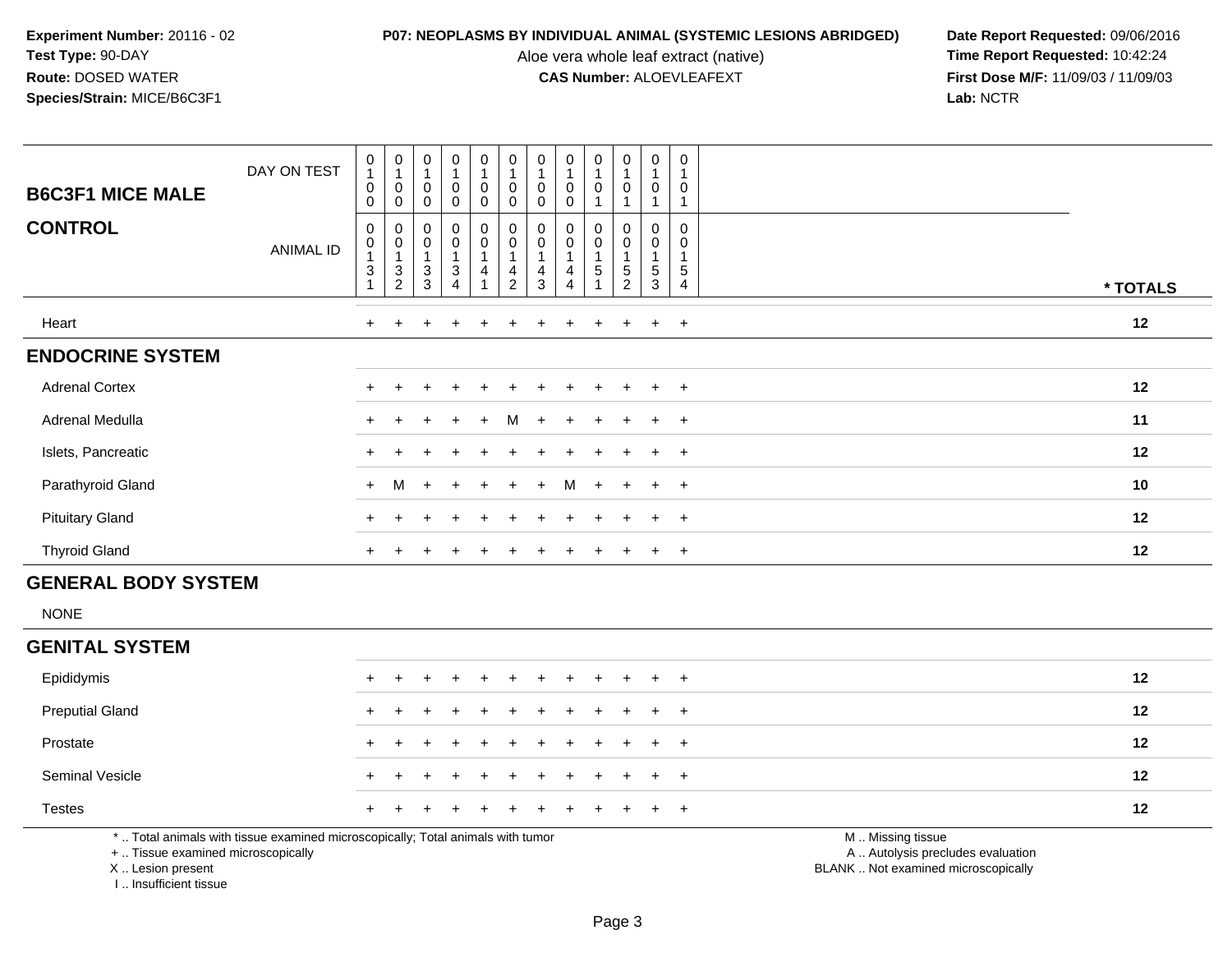Aloe vera whole leaf extract (native)<br>**CAS Number:** ALOEVLEAFEXT

**P07: NEOPLASMS BY INDIVIDUAL ANIMAL (SYSTEMIC LESIONS ABRIDGED)** Date Report Requested: 09/06/2016<br>Aloe vera whole leaf extract (native) **Time Report Requested:** 10:42:24 **First Dose M/F:** 11/09/03 / 11/09/03<br>Lab: NCTR **Lab:** NCTR

|                               | DAY ON TEST      | $\begin{smallmatrix}0\\1\end{smallmatrix}$                                                | 0<br>$\mathbf{1}$                                 | 0<br>$\mathbf{1}$                                                 | ${\bf 0}$<br>$\mathbf{1}$                         | ${\bf 0}$<br>$\mathbf{1}$                                                                        | $\begin{smallmatrix}0\\1\end{smallmatrix}$                                     | 0<br>$\mathbf{1}$             | $\pmb{0}$<br>$\mathbf{1}$                                                    | $\pmb{0}$<br>$\mathbf{1}$                      | $\mathbf 0$<br>$\mathbf 1$                        | $\pmb{0}$<br>$\overline{1}$                                              | $\mathbf 0$<br>$\overline{1}$              |          |
|-------------------------------|------------------|-------------------------------------------------------------------------------------------|---------------------------------------------------|-------------------------------------------------------------------|---------------------------------------------------|--------------------------------------------------------------------------------------------------|--------------------------------------------------------------------------------|-------------------------------|------------------------------------------------------------------------------|------------------------------------------------|---------------------------------------------------|--------------------------------------------------------------------------|--------------------------------------------|----------|
| <b>B6C3F1 MICE MALE</b>       |                  | $\boldsymbol{0}$<br>$\boldsymbol{0}$                                                      | $\mathbf 0$<br>$\mathbf 0$                        | $\mathbf 0$<br>$\mathbf 0$                                        | $\pmb{0}$<br>$\mathbf 0$                          | $\pmb{0}$<br>$\mathbf 0$                                                                         | $\mathbf 0$<br>$\mathbf 0$                                                     | 0<br>$\mathbf 0$              | 0<br>$\mathbf 0$                                                             | $\mathbf 0$                                    | $\mathbf 0$                                       | $\mathbf 0$<br>$\overline{1}$                                            | $\mathbf{0}$<br>$\mathbf{1}$               |          |
| <b>CONTROL</b>                | <b>ANIMAL ID</b> | $\mathbf 0$<br>$\begin{smallmatrix}0\\1\end{smallmatrix}$<br>$\sqrt{3}$<br>$\overline{1}$ | 0<br>$\mathsf 0$<br>$\mathbf{1}$<br>$\frac{3}{2}$ | 0<br>$\mathsf 0$<br>$\mathbf{1}$<br>$\mathsf 3$<br>$\overline{3}$ | 0<br>$\mathbf 0$<br>$\mathbf{1}$<br>$\frac{3}{4}$ | $\begin{smallmatrix} 0\\0 \end{smallmatrix}$<br>$\mathbf{1}$<br>$\overline{4}$<br>$\overline{1}$ | $\pmb{0}$<br>$\mathbf 0$<br>$\overline{1}$<br>$\overline{4}$<br>$\overline{2}$ | 0<br>$\pmb{0}$<br>1<br>4<br>3 | $\mathbf 0$<br>$\pmb{0}$<br>$\mathbf{1}$<br>$\overline{4}$<br>$\overline{4}$ | $\mathbf 0$<br>0<br>$\mathbf{1}$<br>$\sqrt{5}$ | 0<br>$\mathbf 0$<br>$\mathbf{1}$<br>$\frac{5}{2}$ | $\mathbf 0$<br>$\mathbf 0$<br>$\mathbf{1}$<br>$\sqrt{5}$<br>$\mathbf{3}$ | $\mathbf 0$<br>0<br>$\mathbf{1}$<br>5<br>4 | * TOTALS |
| <b>HEMATOPOIETIC SYSTEM</b>   |                  |                                                                                           |                                                   |                                                                   |                                                   |                                                                                                  |                                                                                |                               |                                                                              |                                                |                                                   |                                                                          |                                            |          |
| <b>Bone Marrow</b>            |                  |                                                                                           |                                                   |                                                                   |                                                   |                                                                                                  |                                                                                |                               |                                                                              |                                                | $\ddot{}$                                         | $\ddot{}$                                                                | $\overline{+}$                             | 12       |
| Lymph Node, Mandibular        |                  | $+$                                                                                       |                                                   |                                                                   |                                                   |                                                                                                  |                                                                                |                               |                                                                              |                                                |                                                   | $\ddot{}$                                                                | $\overline{+}$                             | 12       |
| Lymph Node, Mesenteric        |                  | $+$                                                                                       |                                                   |                                                                   |                                                   |                                                                                                  |                                                                                |                               |                                                                              |                                                |                                                   | $\ddot{}$                                                                | $+$                                        | 12       |
| Spleen                        |                  |                                                                                           |                                                   |                                                                   |                                                   |                                                                                                  |                                                                                |                               |                                                                              |                                                |                                                   |                                                                          | $\ddot{}$                                  | 12       |
| Thymus                        |                  |                                                                                           |                                                   |                                                                   |                                                   |                                                                                                  |                                                                                |                               |                                                                              |                                                |                                                   |                                                                          | $+$                                        | 12       |
| <b>INTEGUMENTARY SYSTEM</b>   |                  |                                                                                           |                                                   |                                                                   |                                                   |                                                                                                  |                                                                                |                               |                                                                              |                                                |                                                   |                                                                          |                                            |          |
| Mammary Gland                 |                  | M                                                                                         | M                                                 | M                                                                 | M                                                 | M                                                                                                | M                                                                              | M                             |                                                                              | M M M                                          |                                                   | M M                                                                      |                                            | $\bf{0}$ |
| Skin                          |                  |                                                                                           |                                                   |                                                                   |                                                   |                                                                                                  |                                                                                |                               |                                                                              |                                                |                                                   |                                                                          | $\overline{+}$                             | 12       |
| <b>MUSCULOSKELETAL SYSTEM</b> |                  |                                                                                           |                                                   |                                                                   |                                                   |                                                                                                  |                                                                                |                               |                                                                              |                                                |                                                   |                                                                          |                                            |          |
| Bone, Femur                   |                  | $+$                                                                                       |                                                   |                                                                   |                                                   |                                                                                                  |                                                                                |                               |                                                                              | $\ddot{}$                                      | $\ddot{}$                                         | $\ddot{}$                                                                | $+$                                        | 12       |
| <b>NERVOUS SYSTEM</b>         |                  |                                                                                           |                                                   |                                                                   |                                                   |                                                                                                  |                                                                                |                               |                                                                              |                                                |                                                   |                                                                          |                                            |          |
| Brain, Brain Stem             |                  |                                                                                           |                                                   |                                                                   |                                                   |                                                                                                  |                                                                                |                               |                                                                              |                                                |                                                   |                                                                          | $\ddot{}$                                  | 12       |
| Brain, Cerebellum             |                  |                                                                                           |                                                   |                                                                   |                                                   |                                                                                                  |                                                                                |                               |                                                                              |                                                |                                                   |                                                                          | $\ddot{}$                                  | 12       |
| Brain, Cerebrum               |                  |                                                                                           |                                                   |                                                                   |                                                   |                                                                                                  |                                                                                |                               |                                                                              |                                                |                                                   |                                                                          | $\overline{+}$                             | 12       |

## **RESPIRATORY SYSTEM**

\* .. Total animals with tissue examined microscopically; Total animals with tumor

+ .. Tissue examined microscopically

X .. Lesion present

I .. Insufficient tissue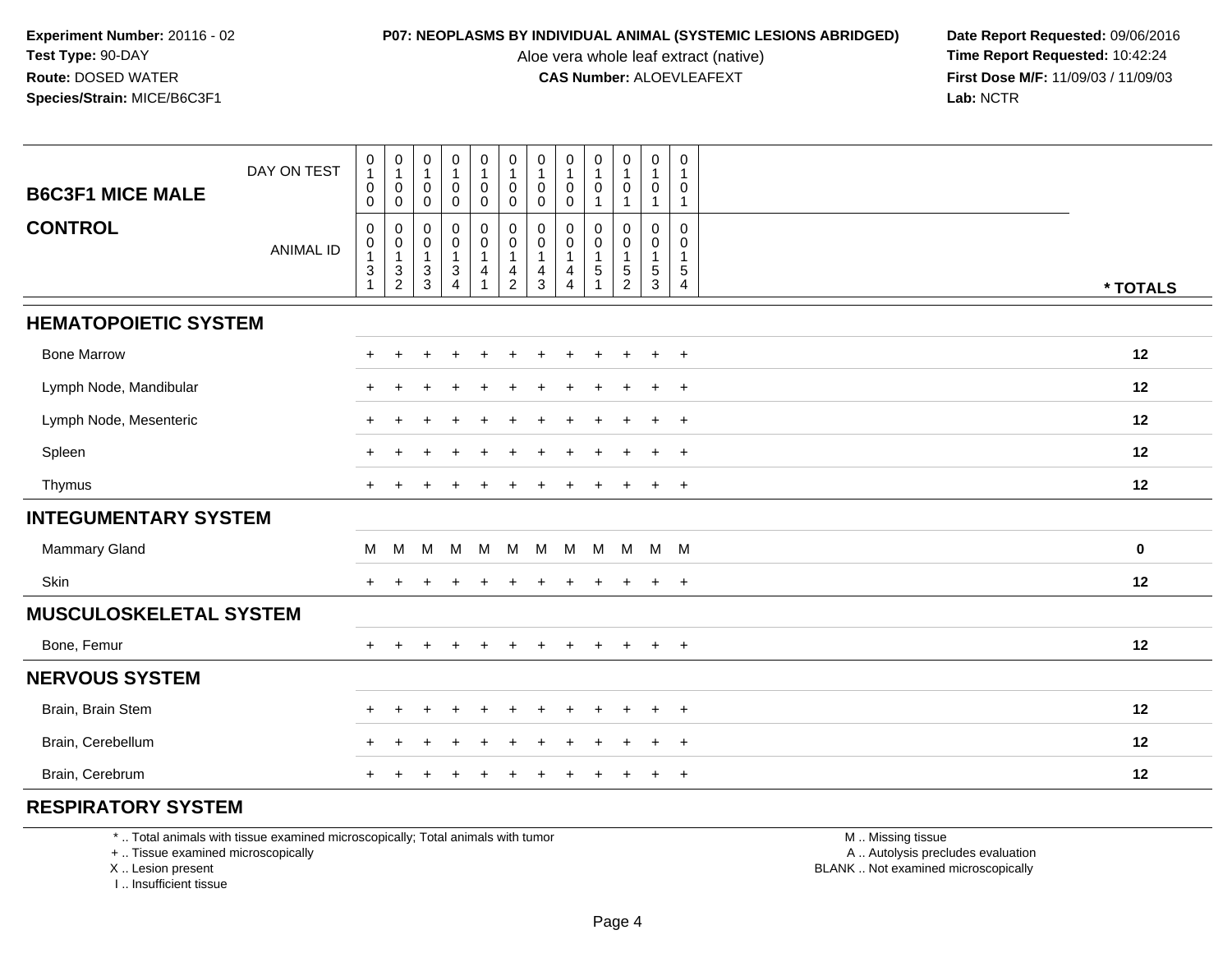Aloe vera whole leaf extract (native)<br>**CAS Number:** ALOEVLEAFEXT

**P07: NEOPLASMS BY INDIVIDUAL ANIMAL (SYSTEMIC LESIONS ABRIDGED)** Date Report Requested: 09/06/2016<br>Aloe vera whole leaf extract (native) **Time Report Requested:** 10:42:24 **First Dose M/F:** 11/09/03 / 11/09/03<br>Lab: NCTR **Lab:** NCTR

|                              | DAY ON TEST      | 0<br>$\mathbf{1}$                             | $\begin{smallmatrix}0\\1\end{smallmatrix}$                    | $\begin{smallmatrix}0\\1\end{smallmatrix}$  | $\begin{smallmatrix}0\1\end{smallmatrix}$ | $\begin{smallmatrix}0\1\end{smallmatrix}$                                               | $\begin{smallmatrix}0\1\end{smallmatrix}$     | $\begin{smallmatrix}0\1\end{smallmatrix}$ | $\begin{smallmatrix}0\\1\end{smallmatrix}$                             | $\begin{smallmatrix}0\1\end{smallmatrix}$                       | $\begin{smallmatrix}0\\1\end{smallmatrix}$            | $\mathbf 0$<br>$\mathbf{1}$                | 0<br>$\overline{1}$                     |          |
|------------------------------|------------------|-----------------------------------------------|---------------------------------------------------------------|---------------------------------------------|-------------------------------------------|-----------------------------------------------------------------------------------------|-----------------------------------------------|-------------------------------------------|------------------------------------------------------------------------|-----------------------------------------------------------------|-------------------------------------------------------|--------------------------------------------|-----------------------------------------|----------|
| <b>B6C3F1 MICE MALE</b>      |                  | 0<br>$\mathbf 0$                              | 0<br>0                                                        | $\boldsymbol{0}$<br>$\mathbf 0$             | 0<br>0                                    | $\pmb{0}$<br>$\mathbf 0$                                                                | 0<br>$\mathbf 0$                              | 0<br>0                                    | $\pmb{0}$<br>0                                                         | $\pmb{0}$<br>1                                                  | $\pmb{0}$<br>$\overline{ }$                           | $\mathbf 0$                                | 0                                       |          |
| <b>CONTROL</b>               | <b>ANIMAL ID</b> | $\mathbf 0$<br>0<br>$\ensuremath{\mathsf{3}}$ | 0<br>$\pmb{0}$<br>$\ensuremath{\mathsf{3}}$<br>$\overline{2}$ | $_{\rm 0}^{\rm 0}$<br>1<br>$\mathsf 3$<br>3 | $_0^0$<br>$\mathbf{1}$<br>3<br>4          | $\begin{smallmatrix} 0\\0 \end{smallmatrix}$<br>$\mathbf{1}$<br>$\overline{\mathbf{4}}$ | $_0^0$<br>$\mathbf{1}$<br>4<br>$\overline{2}$ | 0<br>$\mathsf 0$<br>4<br>3                | $\begin{smallmatrix} 0\\0 \end{smallmatrix}$<br>$\mathbf{1}$<br>4<br>4 | 0<br>$\ddot{\mathbf{0}}$<br>$\mathbf{1}$<br>5<br>$\overline{1}$ | 0<br>$\pmb{0}$<br>$\mathbf{1}$<br>5<br>$\overline{c}$ | $\mathbf 0$<br>0<br>$\mathbf{1}$<br>5<br>3 | 0<br>0<br>$\,$ 5 $\,$<br>$\overline{4}$ | * TOTALS |
| Lung                         |                  | $\ddot{}$                                     | $\pm$                                                         |                                             |                                           |                                                                                         | $\div$                                        | +                                         |                                                                        | $\ddot{}$                                                       | $\pm$                                                 | $+$                                        | $+$                                     | 12       |
| Nose                         |                  | $+$                                           |                                                               |                                             |                                           |                                                                                         |                                               |                                           |                                                                        | $\ddot{}$                                                       |                                                       | $+$                                        | $+$                                     | 12       |
| Trachea                      |                  | $\ddot{}$                                     |                                                               |                                             |                                           |                                                                                         |                                               |                                           |                                                                        |                                                                 |                                                       | $+$                                        | $+$                                     | 12       |
| <b>SPECIAL SENSES SYSTEM</b> |                  |                                               |                                                               |                                             |                                           |                                                                                         |                                               |                                           |                                                                        |                                                                 |                                                       |                                            |                                         |          |
| Eye                          |                  | $\ddot{}$                                     |                                                               |                                             |                                           |                                                                                         |                                               |                                           |                                                                        |                                                                 |                                                       | $+$                                        | $+$                                     | 12       |
| Harderian Gland              |                  | $\ddot{}$                                     | $\pm$                                                         |                                             |                                           |                                                                                         |                                               | ٠                                         |                                                                        | $\ddot{}$                                                       |                                                       | $+$                                        | $+$                                     | 12       |
| <b>URINARY SYSTEM</b>        |                  |                                               |                                                               |                                             |                                           |                                                                                         |                                               |                                           |                                                                        |                                                                 |                                                       |                                            |                                         |          |
| Kidney                       |                  | $\pm$                                         | $\pm$                                                         |                                             | $\pm$                                     |                                                                                         | $\div$                                        | ÷.                                        |                                                                        | $\pm$                                                           |                                                       | $+$                                        | $+$                                     | 12       |
| <b>Urinary Bladder</b>       |                  | $+$                                           |                                                               |                                             |                                           |                                                                                         |                                               |                                           |                                                                        | $\overline{+}$                                                  |                                                       | $+$                                        | $+$                                     | 12       |
| <b>SYSTEMIC LESIONS</b>      |                  |                                               |                                                               |                                             |                                           |                                                                                         |                                               |                                           |                                                                        |                                                                 |                                                       |                                            |                                         |          |
| Multiple Organ               |                  | $\ddot{}$                                     |                                                               |                                             |                                           |                                                                                         |                                               |                                           |                                                                        | $\ddot{}$                                                       |                                                       | $+$                                        | $+$                                     | 12       |

\* .. Total animals with tissue examined microscopically; Total animals with tumor

+ .. Tissue examined microscopically

X .. Lesion present

I .. Insufficient tissue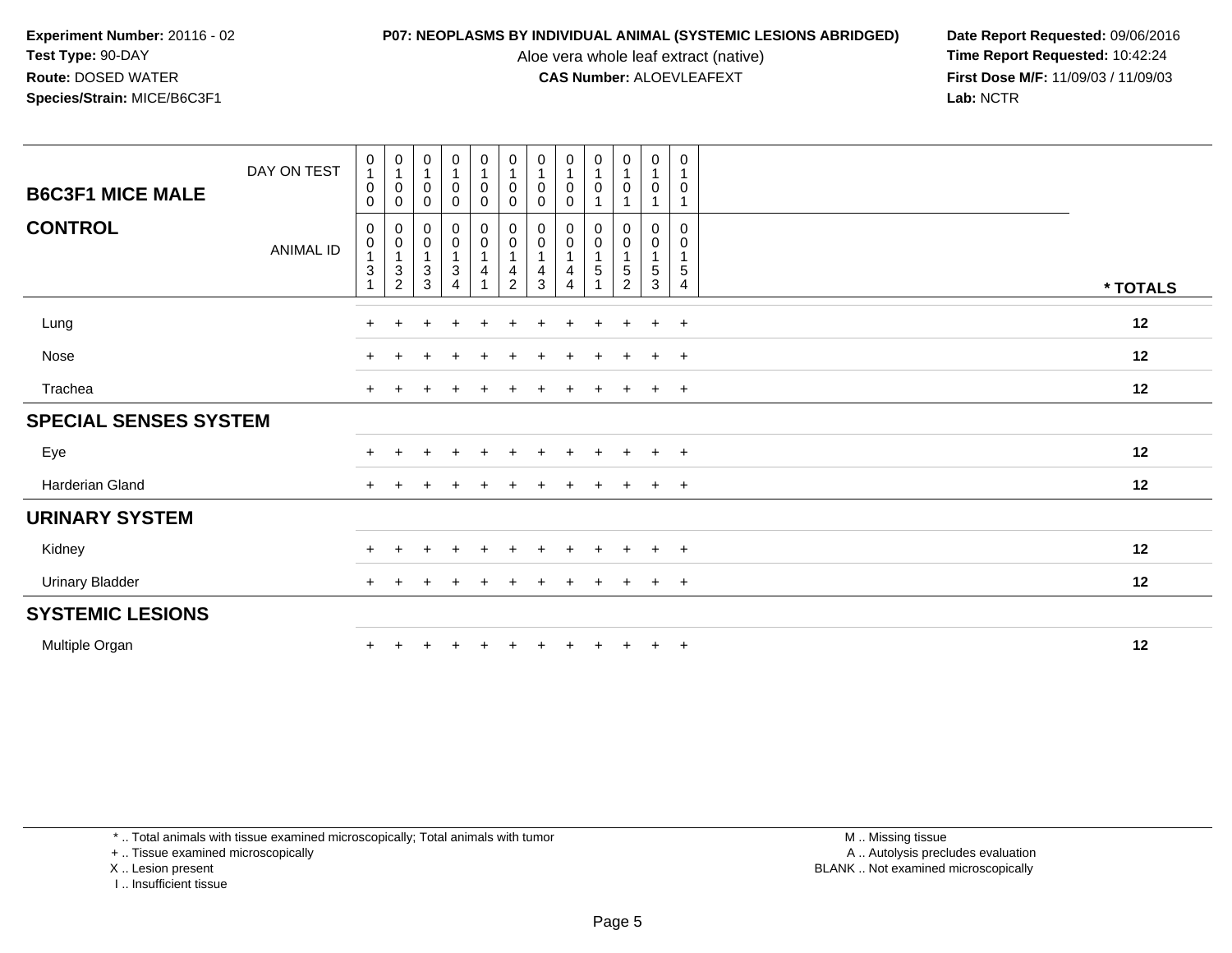I .. Insufficient tissue

Aloe vera whole leaf extract (native)<br>**CAS Number:** ALOEVLEAFEXT

| <b>B6C3F1 MICE MALE</b>                                 | DAY ON TEST                                                                     | 0<br>$\mathbf{1}$<br>$\mathbf 0$<br>0 | $\begin{smallmatrix}0\\1\end{smallmatrix}$<br>$\boldsymbol{0}$<br>$\boldsymbol{0}$ | 0<br>1<br>0<br>$\mathbf 0$       | $\boldsymbol{0}$<br>$\mathbf{1}$<br>0<br>$\mathbf 0$ | $\pmb{0}$<br>$\mathbf{1}$<br>$\pmb{0}$<br>$\mathbf 0$ | $\mathbf 0$<br>$\mathbf{1}$<br>$\pmb{0}$<br>$\pmb{0}$    | $\pmb{0}$<br>$\overline{1}$<br>$\boldsymbol{0}$<br>$\mathbf 0$ | $\mathbf 0$<br>$\mathbf{1}$<br>0<br>0                               | $\pmb{0}$<br>$\mathbf{1}$<br>$\mathbf 0$<br>$\overline{1}$    | $\mathsf{O}$<br>$\mathbf{1}$<br>$\pmb{0}$<br>$\mathbf{1}$ | $\mathsf{O}\xspace$<br>$\mathbf 1$<br>$\mathbf 0$<br>$\mathbf{1}$ | 0<br>0<br>$\mathbf{1}$                                                      |                                                                                               |          |
|---------------------------------------------------------|---------------------------------------------------------------------------------|---------------------------------------|------------------------------------------------------------------------------------|----------------------------------|------------------------------------------------------|-------------------------------------------------------|----------------------------------------------------------|----------------------------------------------------------------|---------------------------------------------------------------------|---------------------------------------------------------------|-----------------------------------------------------------|-------------------------------------------------------------------|-----------------------------------------------------------------------------|-----------------------------------------------------------------------------------------------|----------|
| <b>1% WLN</b>                                           | <b>ANIMAL ID</b>                                                                | 0<br>$\pmb{0}$<br>0<br>1<br>1         | 0<br>$\mathbf 0$<br>$\mathbf 0$<br>$\mathbf{1}$<br>$\overline{2}$                  | 0<br>0<br>0<br>$\mathbf{1}$<br>3 | 0<br>0<br>0<br>$\mathbf{1}$<br>$\overline{4}$        | 0<br>$\mathbf 0$<br>$\pmb{0}$<br>$\frac{2}{1}$        | $\mathbf 0$<br>$\mathbf 0$<br>$\pmb{0}$<br>$\frac{2}{2}$ | 0<br>$\mathbf 0$<br>$\mathbf 0$<br>$\frac{2}{3}$               | 0<br>$\mathbf 0$<br>$\mathbf 0$<br>$\overline{c}$<br>$\overline{4}$ | 0<br>$\mathbf 0$<br>$\mathbf 0$<br>$\sqrt{3}$<br>$\mathbf{1}$ | 0<br>0<br>$\mathbf 0$<br>$\frac{3}{2}$                    | 0<br>$\mathbf 0$<br>$\mathbf 0$<br>$\mathbf{3}$<br>$\overline{3}$ | $\mathbf 0$<br>$\mathbf 0$<br>$\mathbf 0$<br>$\mathbf{3}$<br>$\overline{4}$ |                                                                                               | * TOTALS |
| <b>ALIMENTARY SYSTEM</b>                                |                                                                                 |                                       |                                                                                    |                                  |                                                      |                                                       |                                                          |                                                                |                                                                     |                                                               |                                                           |                                                                   |                                                                             |                                                                                               |          |
| Intestine Large, Cecum                                  |                                                                                 |                                       |                                                                                    |                                  |                                                      |                                                       |                                                          |                                                                |                                                                     |                                                               |                                                           | $\ddot{}$                                                         | $+$                                                                         |                                                                                               | 12       |
| Intestine Large, Colon                                  |                                                                                 |                                       |                                                                                    |                                  |                                                      |                                                       |                                                          |                                                                |                                                                     |                                                               |                                                           |                                                                   | $+$                                                                         |                                                                                               | 12       |
| Liver                                                   |                                                                                 | +                                     |                                                                                    |                                  |                                                      |                                                       |                                                          |                                                                |                                                                     |                                                               |                                                           | $\ddot{}$                                                         | $+$                                                                         |                                                                                               | 12       |
| <b>CARDIOVASCULAR SYSTEM</b>                            |                                                                                 |                                       |                                                                                    |                                  |                                                      |                                                       |                                                          |                                                                |                                                                     |                                                               |                                                           |                                                                   |                                                                             |                                                                                               |          |
| <b>NONE</b>                                             |                                                                                 |                                       |                                                                                    |                                  |                                                      |                                                       |                                                          |                                                                |                                                                     |                                                               |                                                           |                                                                   |                                                                             |                                                                                               |          |
| <b>ENDOCRINE SYSTEM</b>                                 |                                                                                 |                                       |                                                                                    |                                  |                                                      |                                                       |                                                          |                                                                |                                                                     |                                                               |                                                           |                                                                   |                                                                             |                                                                                               |          |
| <b>NONE</b>                                             |                                                                                 |                                       |                                                                                    |                                  |                                                      |                                                       |                                                          |                                                                |                                                                     |                                                               |                                                           |                                                                   |                                                                             |                                                                                               |          |
| <b>GENERAL BODY SYSTEM</b>                              |                                                                                 |                                       |                                                                                    |                                  |                                                      |                                                       |                                                          |                                                                |                                                                     |                                                               |                                                           |                                                                   |                                                                             |                                                                                               |          |
| <b>NONE</b>                                             |                                                                                 |                                       |                                                                                    |                                  |                                                      |                                                       |                                                          |                                                                |                                                                     |                                                               |                                                           |                                                                   |                                                                             |                                                                                               |          |
| <b>GENITAL SYSTEM</b>                                   |                                                                                 |                                       |                                                                                    |                                  |                                                      |                                                       |                                                          |                                                                |                                                                     |                                                               |                                                           |                                                                   |                                                                             |                                                                                               |          |
| <b>Preputial Gland</b>                                  |                                                                                 |                                       |                                                                                    |                                  |                                                      |                                                       |                                                          |                                                                |                                                                     | $+$ $+$                                                       |                                                           |                                                                   | $+$ $+$                                                                     |                                                                                               | 4        |
| <b>HEMATOPOIETIC SYSTEM</b>                             |                                                                                 |                                       |                                                                                    |                                  |                                                      |                                                       |                                                          |                                                                |                                                                     |                                                               |                                                           |                                                                   |                                                                             |                                                                                               |          |
| Spleen                                                  |                                                                                 |                                       |                                                                                    | $\div$                           | $\ddot{}$                                            | $+$                                                   | $+$                                                      | $+$                                                            | $+$                                                                 | $\pm$                                                         | $+$                                                       | $+$                                                               | $+$                                                                         |                                                                                               | 12       |
| <b>INTEGUMENTARY SYSTEM</b>                             |                                                                                 |                                       |                                                                                    |                                  |                                                      |                                                       |                                                          |                                                                |                                                                     |                                                               |                                                           |                                                                   |                                                                             |                                                                                               |          |
| <b>NONE</b>                                             |                                                                                 |                                       |                                                                                    |                                  |                                                      |                                                       |                                                          |                                                                |                                                                     |                                                               |                                                           |                                                                   |                                                                             |                                                                                               |          |
| +  Tissue examined microscopically<br>X  Lesion present | *  Total animals with tissue examined microscopically; Total animals with tumor |                                       |                                                                                    |                                  |                                                      |                                                       |                                                          |                                                                |                                                                     |                                                               |                                                           |                                                                   |                                                                             | M  Missing tissue<br>A  Autolysis precludes evaluation<br>BLANK  Not examined microscopically |          |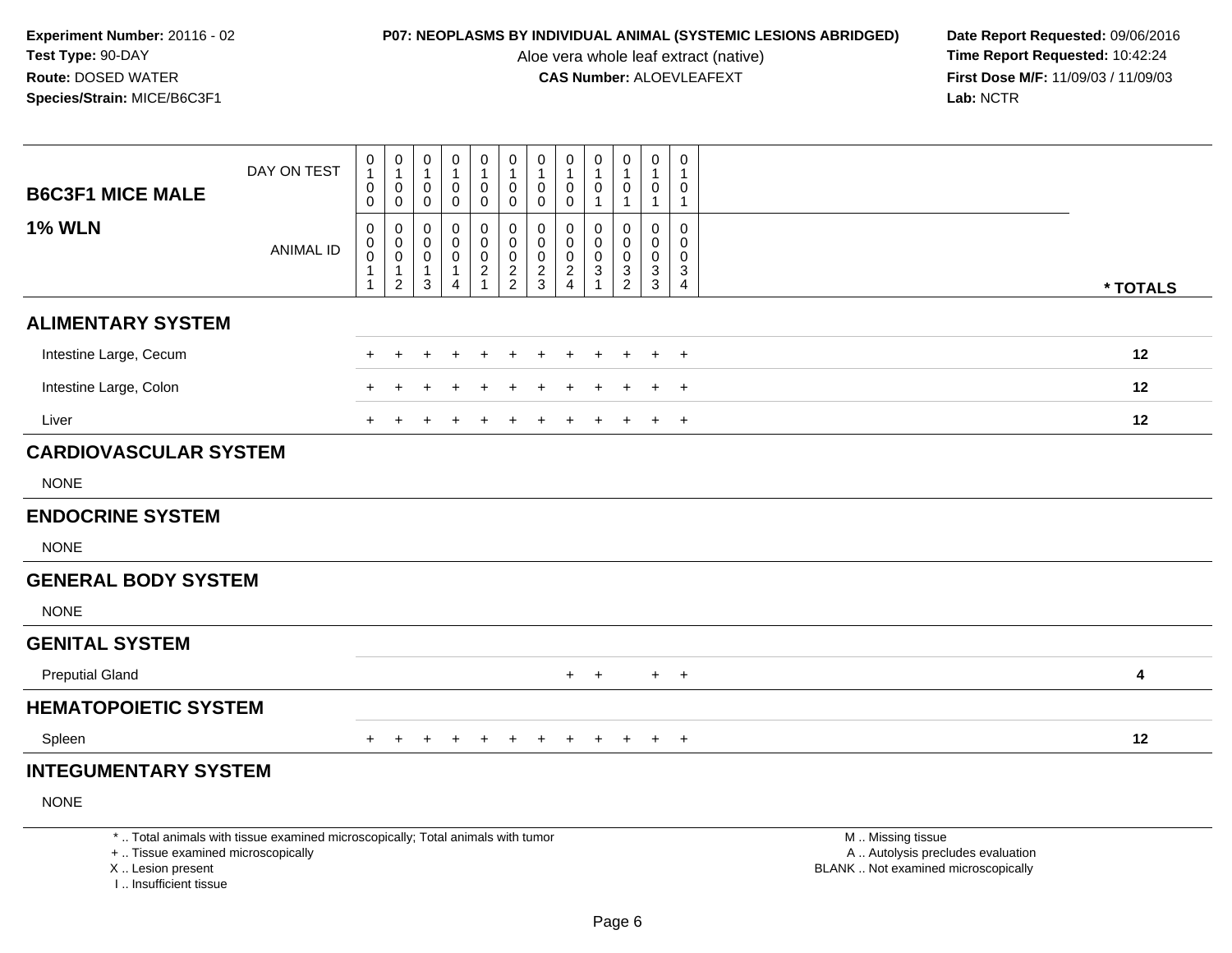Aloe vera whole leaf extract (native)<br>**CAS Number:** ALOEVLEAFEXT

**P07: NEOPLASMS BY INDIVIDUAL ANIMAL (SYSTEMIC LESIONS ABRIDGED)** Date Report Requested: 09/06/2016<br>Aloe vera whole leaf extract (native) **Time Report Requested:** 10:42:24 **First Dose M/F:** 11/09/03 / 11/09/03<br>Lab: NCTR **Lab:** NCTR

| <b>B6C3F1 MICE MALE</b>       | DAY ON TEST      | 0<br>$\overline{1}$<br>0 | $\begin{smallmatrix}0\\1\end{smallmatrix}$<br>$\pmb{0}$       | 0<br>1<br>$\mathbf 0$            | 0<br>$\mathbf{1}$<br>0                                 | $\mathbf 0$<br>$\mathbf{1}$<br>0 | $\begin{smallmatrix}0\1\end{smallmatrix}$<br>$\pmb{0}$ | $\boldsymbol{0}$<br>$\mathbf{1}$<br>$\boldsymbol{0}$ | 0<br>$\mathbf{1}$<br>0                                          | 0<br>$\overline{\mathbf{1}}$<br>0 | 0<br>$\mathbf{1}$<br>0                        | $\mathbf 0$<br>$\mathbf{1}$<br>$\boldsymbol{0}$   | 0<br>1<br>0      |          |  |
|-------------------------------|------------------|--------------------------|---------------------------------------------------------------|----------------------------------|--------------------------------------------------------|----------------------------------|--------------------------------------------------------|------------------------------------------------------|-----------------------------------------------------------------|-----------------------------------|-----------------------------------------------|---------------------------------------------------|------------------|----------|--|
| <b>1% WLN</b>                 | <b>ANIMAL ID</b> | 0<br>0<br>0<br>$\pmb{0}$ | $\mathbf 0$<br>0<br>$\begin{matrix} 0 \\ 0 \\ 1 \end{matrix}$ | $\mathbf 0$<br>0<br>0<br>$\,0\,$ | $\pmb{0}$<br>0<br>$\,0\,$<br>$\pmb{0}$<br>$\mathbf{1}$ | 0<br>0<br>0<br>$\frac{0}{2}$     | $\pmb{0}$<br>0<br>$\pmb{0}$<br>$\frac{0}{2}$           | $\mathbf 0$<br>0<br>$\pmb{0}$<br>$\pmb{0}$           | $\mathbf 0$<br>$\mathbf{0}$<br>0<br>$\pmb{0}$<br>$\overline{2}$ | 0<br>0<br>$\pmb{0}$<br>$\sqrt{3}$ | 1<br>0<br>0<br>0<br>$\ensuremath{\mathsf{3}}$ | $\mathbf{1}$<br>0<br>0<br>$\pmb{0}$<br>$\sqrt{3}$ | 0<br>0<br>0<br>3 |          |  |
|                               |                  |                          | $\overline{2}$                                                | 3                                | $\overline{4}$                                         |                                  |                                                        | $\frac{2}{3}$                                        | $\overline{4}$                                                  |                                   | $\overline{2}$                                | 3                                                 | 4                | * TOTALS |  |
| <b>MUSCULOSKELETAL SYSTEM</b> |                  |                          |                                                               |                                  |                                                        |                                  |                                                        |                                                      |                                                                 |                                   |                                               |                                                   |                  |          |  |
| <b>NONE</b>                   |                  |                          |                                                               |                                  |                                                        |                                  |                                                        |                                                      |                                                                 |                                   |                                               |                                                   |                  |          |  |
| <b>NERVOUS SYSTEM</b>         |                  |                          |                                                               |                                  |                                                        |                                  |                                                        |                                                      |                                                                 |                                   |                                               |                                                   |                  |          |  |
| <b>NONE</b>                   |                  |                          |                                                               |                                  |                                                        |                                  |                                                        |                                                      |                                                                 |                                   |                                               |                                                   |                  |          |  |
| <b>RESPIRATORY SYSTEM</b>     |                  |                          |                                                               |                                  |                                                        |                                  |                                                        |                                                      |                                                                 |                                   |                                               |                                                   |                  |          |  |
| <b>NONE</b>                   |                  |                          |                                                               |                                  |                                                        |                                  |                                                        |                                                      |                                                                 |                                   |                                               |                                                   |                  |          |  |
| <b>SPECIAL SENSES SYSTEM</b>  |                  |                          |                                                               |                                  |                                                        |                                  |                                                        |                                                      |                                                                 |                                   |                                               |                                                   |                  |          |  |
| <b>NONE</b>                   |                  |                          |                                                               |                                  |                                                        |                                  |                                                        |                                                      |                                                                 |                                   |                                               |                                                   |                  |          |  |
| <b>URINARY SYSTEM</b>         |                  |                          |                                                               |                                  |                                                        |                                  |                                                        |                                                      |                                                                 |                                   |                                               |                                                   |                  |          |  |
| Kidney                        |                  |                          |                                                               | $\pm$                            | ÷                                                      | $\ddot{}$                        | $+$                                                    | $+$                                                  | $+$                                                             | $+$                               | $+$                                           | $+$                                               | $+$              | 12       |  |
| <b>SYSTEMIC LESIONS</b>       |                  |                          |                                                               |                                  |                                                        |                                  |                                                        |                                                      |                                                                 |                                   |                                               |                                                   |                  |          |  |
| Multiple Organ                |                  |                          |                                                               |                                  |                                                        |                                  |                                                        |                                                      |                                                                 |                                   | $\ddot{}$                                     | $+$                                               | $^{+}$           | 12       |  |

\* .. Total animals with tissue examined microscopically; Total animals with tumor

+ .. Tissue examined microscopically

X .. Lesion present

I .. Insufficient tissue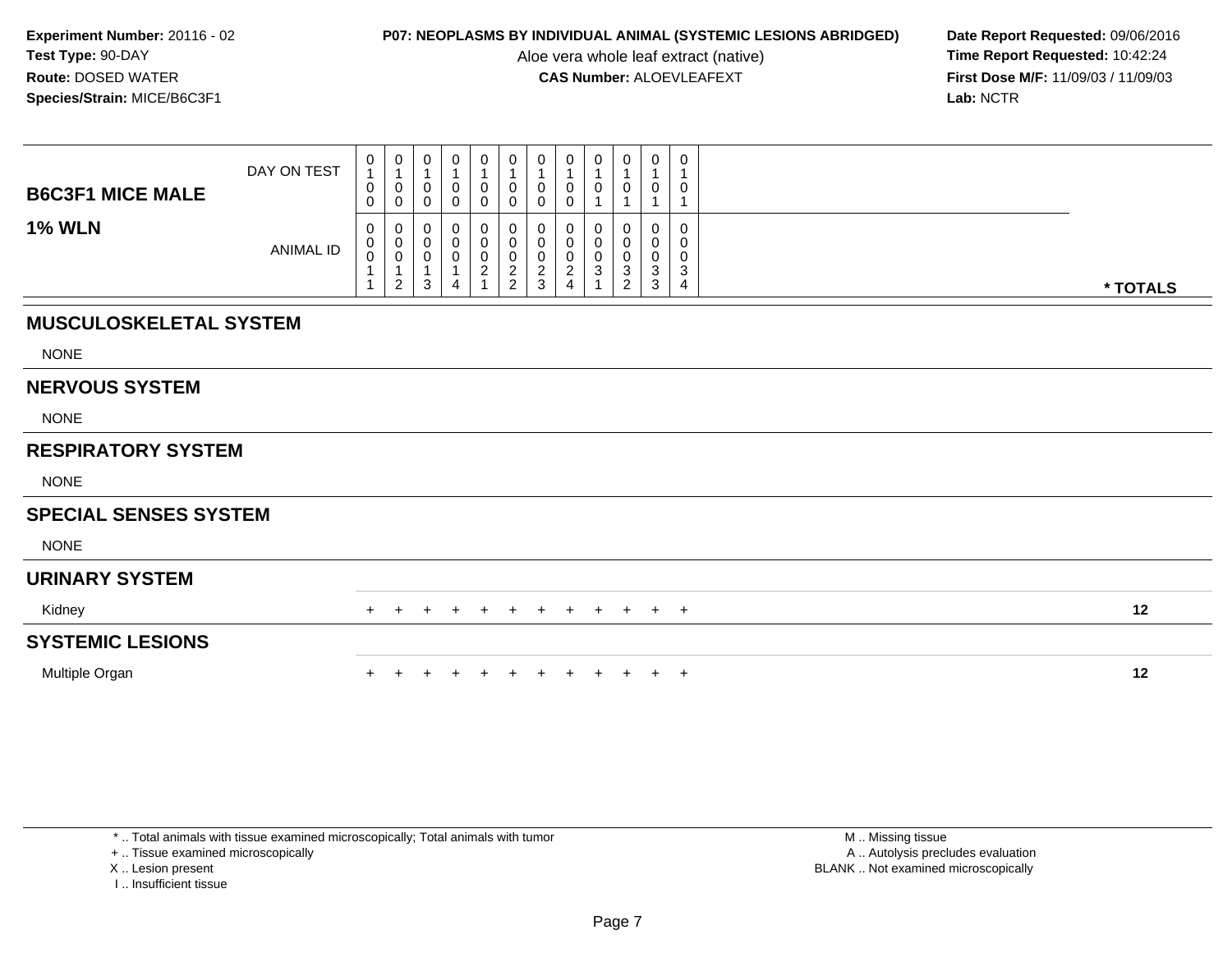Aloe vera whole leaf extract (native)<br>**CAS Number:** ALOEVLEAFEXT

| <b>B6C3F1 MICE MALE</b>                                                            | DAY ON TEST                                                                     | 0<br>$\mathbf{1}$<br>$\pmb{0}$<br>$\pmb{0}$                     | $\boldsymbol{0}$<br>$\overline{1}$<br>$\mathbf 0$<br>$\mathsf{O}\xspace$ | 0<br>1<br>0<br>$\pmb{0}$           | 0<br>$\mathbf{1}$<br>$\mathbf 0$<br>$\pmb{0}$     | 0<br>$\mathbf{1}$<br>0<br>$\pmb{0}$                         | 0<br>1<br>0<br>$\mathsf{O}\xspace$                                                 | $\pmb{0}$<br>$\mathbf{1}$<br>$\mathbf 0$<br>$\pmb{0}$                       | 0<br>$\overline{1}$<br>$\mathbf 0$<br>0      | $\mathbf 0$<br>$\mathbf{1}$<br>$\mathbf 0$<br>$\mathbf{1}$                     | 0<br>1<br>0<br>$\mathbf{1}$                                          | 0<br>$\mathbf{1}$<br>$\mathbf 0$<br>$\mathbf{1}$                                     | $\mathsf{O}\xspace$<br>$\mathbf 1$<br>0<br>$\mathbf{1}$           |                                                                                               |  |
|------------------------------------------------------------------------------------|---------------------------------------------------------------------------------|-----------------------------------------------------------------|--------------------------------------------------------------------------|------------------------------------|---------------------------------------------------|-------------------------------------------------------------|------------------------------------------------------------------------------------|-----------------------------------------------------------------------------|----------------------------------------------|--------------------------------------------------------------------------------|----------------------------------------------------------------------|--------------------------------------------------------------------------------------|-------------------------------------------------------------------|-----------------------------------------------------------------------------------------------|--|
| <b>2% WLN</b>                                                                      | <b>ANIMAL ID</b>                                                                | $\pmb{0}$<br>$\pmb{0}$<br>$\mathbf{1}$<br>$\boldsymbol{9}$<br>1 | $\mathbf 0$<br>$\boldsymbol{0}$<br>$\overline{1}$<br>$\frac{9}{2}$       | 0<br>0<br>1<br>9<br>$\overline{3}$ | 0<br>$\mathbf 0$<br>$\mathbf{1}$<br>$\frac{9}{4}$ | $\pmb{0}$<br>$\mathbf 0$<br>$\frac{2}{0}$<br>$\overline{1}$ | 0<br>$\mathbf 0$<br>$\overline{2}$<br>$\begin{smallmatrix} 0\\2 \end{smallmatrix}$ | $\mathbf 0$<br>$\mathbf 0$<br>$\overline{2}$<br>$\pmb{0}$<br>$\overline{3}$ | 0<br>$\mathbf 0$<br>$\overline{c}$<br>0<br>4 | $\mathbf 0$<br>$\mathbf 0$<br>$\overline{2}$<br>$\mathbf{1}$<br>$\overline{1}$ | 0<br>$\mathbf 0$<br>$\overline{c}$<br>$\mathbf{1}$<br>$\overline{2}$ | $\mathbf 0$<br>$\mathsf{O}\xspace$<br>$\overline{2}$<br>$\mathbf{1}$<br>$\mathbf{3}$ | $\mathbf 0$<br>$\mathbf 0$<br>$\overline{c}$<br>$\mathbf{1}$<br>4 | * TOTALS                                                                                      |  |
| <b>ALIMENTARY SYSTEM</b>                                                           |                                                                                 |                                                                 |                                                                          |                                    |                                                   |                                                             |                                                                                    |                                                                             |                                              |                                                                                |                                                                      |                                                                                      |                                                                   |                                                                                               |  |
| Intestine Large, Cecum                                                             |                                                                                 |                                                                 |                                                                          |                                    |                                                   |                                                             |                                                                                    |                                                                             |                                              |                                                                                |                                                                      |                                                                                      | $\ddot{}$                                                         | 12                                                                                            |  |
| Intestine Large, Colon                                                             |                                                                                 |                                                                 |                                                                          |                                    |                                                   |                                                             |                                                                                    |                                                                             |                                              |                                                                                |                                                                      |                                                                                      | $\pm$                                                             | 12                                                                                            |  |
| Liver                                                                              |                                                                                 | $+$                                                             |                                                                          |                                    |                                                   |                                                             |                                                                                    |                                                                             |                                              |                                                                                |                                                                      | $\ddot{}$                                                                            | $+$                                                               | 12                                                                                            |  |
| <b>CARDIOVASCULAR SYSTEM</b>                                                       |                                                                                 |                                                                 |                                                                          |                                    |                                                   |                                                             |                                                                                    |                                                                             |                                              |                                                                                |                                                                      |                                                                                      |                                                                   |                                                                                               |  |
| <b>NONE</b>                                                                        |                                                                                 |                                                                 |                                                                          |                                    |                                                   |                                                             |                                                                                    |                                                                             |                                              |                                                                                |                                                                      |                                                                                      |                                                                   |                                                                                               |  |
| <b>ENDOCRINE SYSTEM</b>                                                            |                                                                                 |                                                                 |                                                                          |                                    |                                                   |                                                             |                                                                                    |                                                                             |                                              |                                                                                |                                                                      |                                                                                      |                                                                   |                                                                                               |  |
| <b>NONE</b>                                                                        |                                                                                 |                                                                 |                                                                          |                                    |                                                   |                                                             |                                                                                    |                                                                             |                                              |                                                                                |                                                                      |                                                                                      |                                                                   |                                                                                               |  |
| <b>GENERAL BODY SYSTEM</b>                                                         |                                                                                 |                                                                 |                                                                          |                                    |                                                   |                                                             |                                                                                    |                                                                             |                                              |                                                                                |                                                                      |                                                                                      |                                                                   |                                                                                               |  |
| <b>NONE</b>                                                                        |                                                                                 |                                                                 |                                                                          |                                    |                                                   |                                                             |                                                                                    |                                                                             |                                              |                                                                                |                                                                      |                                                                                      |                                                                   |                                                                                               |  |
| <b>GENITAL SYSTEM</b>                                                              |                                                                                 |                                                                 |                                                                          |                                    |                                                   |                                                             |                                                                                    |                                                                             |                                              |                                                                                |                                                                      |                                                                                      |                                                                   |                                                                                               |  |
| <b>Preputial Gland</b>                                                             |                                                                                 |                                                                 | $+$ $+$                                                                  |                                    |                                                   |                                                             | $+$                                                                                |                                                                             |                                              | $+$ $+$                                                                        |                                                                      |                                                                                      | $+$                                                               | 6                                                                                             |  |
| <b>HEMATOPOIETIC SYSTEM</b>                                                        |                                                                                 |                                                                 |                                                                          |                                    |                                                   |                                                             |                                                                                    |                                                                             |                                              |                                                                                |                                                                      |                                                                                      |                                                                   |                                                                                               |  |
| Spleen                                                                             |                                                                                 | $+$                                                             | $\ddot{}$                                                                |                                    |                                                   | $\ddot{}$                                                   | $\ddot{}$                                                                          | $\pm$                                                                       | $\pm$                                        | $\ddot{}$                                                                      | $+$                                                                  | $+$                                                                                  | $+$                                                               | 12                                                                                            |  |
| <b>INTEGUMENTARY SYSTEM</b>                                                        |                                                                                 |                                                                 |                                                                          |                                    |                                                   |                                                             |                                                                                    |                                                                             |                                              |                                                                                |                                                                      |                                                                                      |                                                                   |                                                                                               |  |
| <b>NONE</b>                                                                        |                                                                                 |                                                                 |                                                                          |                                    |                                                   |                                                             |                                                                                    |                                                                             |                                              |                                                                                |                                                                      |                                                                                      |                                                                   |                                                                                               |  |
| +  Tissue examined microscopically<br>X  Lesion present<br>I., Insufficient tissue | *  Total animals with tissue examined microscopically; Total animals with tumor |                                                                 |                                                                          |                                    |                                                   |                                                             |                                                                                    |                                                                             |                                              |                                                                                |                                                                      |                                                                                      |                                                                   | M  Missing tissue<br>A  Autolysis precludes evaluation<br>BLANK  Not examined microscopically |  |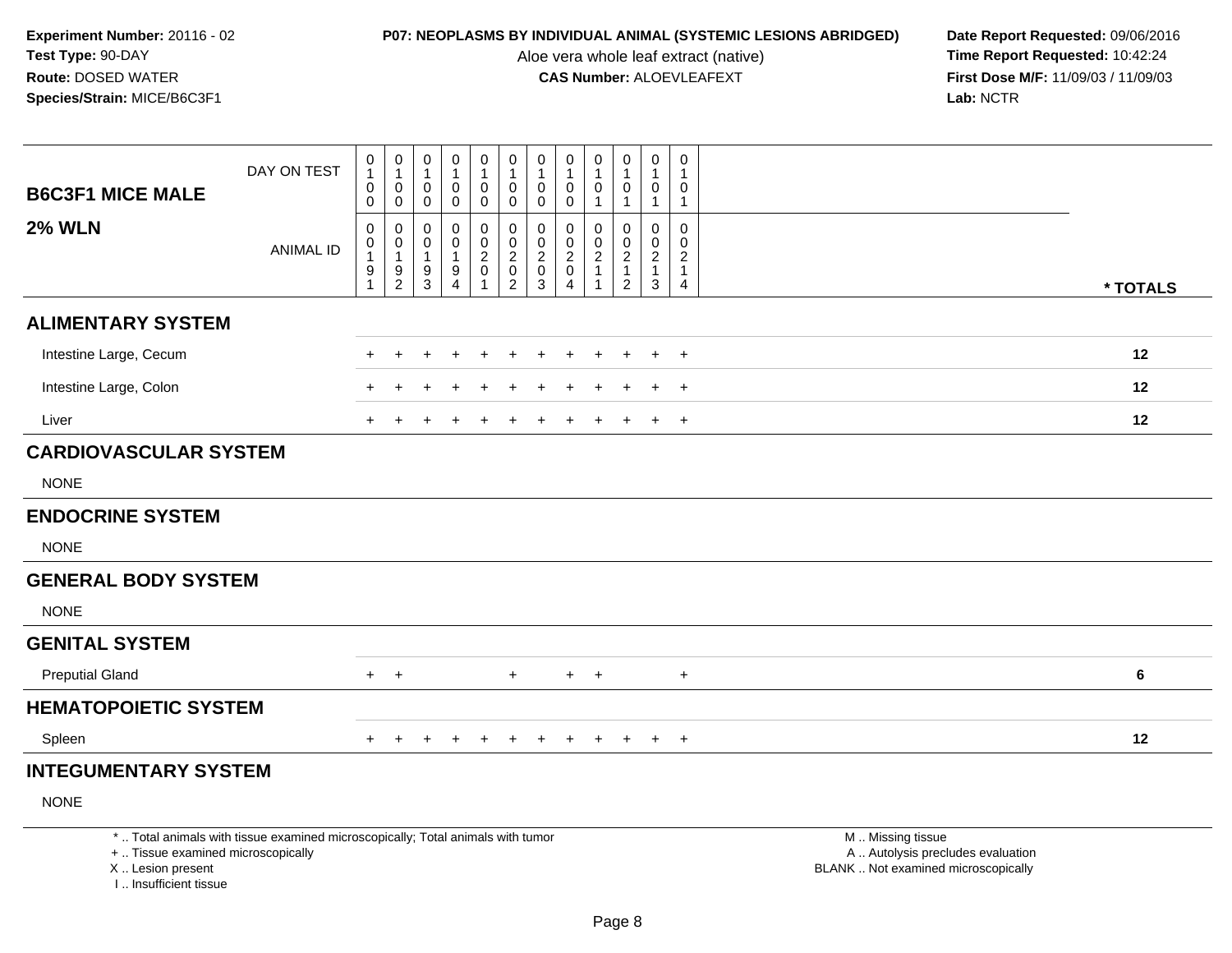Aloe vera whole leaf extract (native)<br>**CAS Number:** ALOEVLEAFEXT

**P07: NEOPLASMS BY INDIVIDUAL ANIMAL (SYSTEMIC LESIONS ABRIDGED)** Date Report Requested: 09/06/2016<br>Aloe vera whole leaf extract (native) **Time Report Requested:** 10:42:24 **First Dose M/F:** 11/09/03 / 11/09/03<br>Lab: NCTR **Lab:** NCTR

| <b>B6C3F1 MICE MALE</b>       | DAY ON TEST      | 0<br>$\mathbf{1}$<br>0<br>0 | $\begin{smallmatrix}0\\1\end{smallmatrix}$<br>$\pmb{0}$<br>$\pmb{0}$ | $\begin{smallmatrix}0\1\end{smallmatrix}$<br>$\pmb{0}$<br>$\pmb{0}$ | 0<br>0<br>0                   | $\begin{smallmatrix} 0\\ 1 \end{smallmatrix}$<br>$\pmb{0}$<br>$\mathbf 0$ | $\begin{smallmatrix}0\1\end{smallmatrix}$<br>0<br>0 | $\begin{smallmatrix} 0\\ 1 \end{smallmatrix}$<br>$\pmb{0}$<br>$\mathbf 0$ | 0<br>$\mathbf{1}$<br>$\pmb{0}$<br>$\mathbf 0$             | $\mathbf 0$<br>$\overline{1}$<br>0 | 0<br>1<br>0                                                       | 0<br>$\mathbf{1}$<br>$\mathbf 0$              | 0<br>$\overline{1}$<br>$\mathbf 0$                        |          |  |
|-------------------------------|------------------|-----------------------------|----------------------------------------------------------------------|---------------------------------------------------------------------|-------------------------------|---------------------------------------------------------------------------|-----------------------------------------------------|---------------------------------------------------------------------------|-----------------------------------------------------------|------------------------------------|-------------------------------------------------------------------|-----------------------------------------------|-----------------------------------------------------------|----------|--|
| <b>2% WLN</b>                 | <b>ANIMAL ID</b> | 0<br>0<br>9                 | 0<br>$\begin{smallmatrix}0\\1\end{smallmatrix}$<br>$\frac{9}{2}$     | 0<br>$\pmb{0}$<br>$\mathbf{1}$<br>$\frac{9}{3}$                     | 0<br>0<br>9<br>$\overline{4}$ | 0<br>$\frac{0}{2}$                                                        | 0<br>$\frac{0}{2}$<br>$\overline{a}$                | 0<br>$\pmb{0}$<br>$\frac{2}{0}$<br>3                                      | 0<br>$\begin{smallmatrix} 0\ 2\ 0 \end{smallmatrix}$<br>4 | 0<br>0<br>$\boldsymbol{2}$         | 0<br>$\begin{array}{c} 0 \\ 2 \\ 1 \end{array}$<br>$\overline{2}$ | 0<br>0<br>$\overline{c}$<br>$\mathbf{1}$<br>3 | $\mathbf 0$<br>0<br>$\overline{c}$<br>$\overline{1}$<br>4 | * TOTALS |  |
| <b>MUSCULOSKELETAL SYSTEM</b> |                  |                             |                                                                      |                                                                     |                               |                                                                           |                                                     |                                                                           |                                                           |                                    |                                                                   |                                               |                                                           |          |  |
| <b>NONE</b>                   |                  |                             |                                                                      |                                                                     |                               |                                                                           |                                                     |                                                                           |                                                           |                                    |                                                                   |                                               |                                                           |          |  |
| <b>NERVOUS SYSTEM</b>         |                  |                             |                                                                      |                                                                     |                               |                                                                           |                                                     |                                                                           |                                                           |                                    |                                                                   |                                               |                                                           |          |  |
| <b>NONE</b>                   |                  |                             |                                                                      |                                                                     |                               |                                                                           |                                                     |                                                                           |                                                           |                                    |                                                                   |                                               |                                                           |          |  |
| <b>RESPIRATORY SYSTEM</b>     |                  |                             |                                                                      |                                                                     |                               |                                                                           |                                                     |                                                                           |                                                           |                                    |                                                                   |                                               |                                                           |          |  |
| <b>NONE</b>                   |                  |                             |                                                                      |                                                                     |                               |                                                                           |                                                     |                                                                           |                                                           |                                    |                                                                   |                                               |                                                           |          |  |
| <b>SPECIAL SENSES SYSTEM</b>  |                  |                             |                                                                      |                                                                     |                               |                                                                           |                                                     |                                                                           |                                                           |                                    |                                                                   |                                               |                                                           |          |  |
| <b>NONE</b>                   |                  |                             |                                                                      |                                                                     |                               |                                                                           |                                                     |                                                                           |                                                           |                                    |                                                                   |                                               |                                                           |          |  |
| <b>URINARY SYSTEM</b>         |                  |                             |                                                                      |                                                                     |                               |                                                                           |                                                     |                                                                           |                                                           |                                    |                                                                   |                                               |                                                           |          |  |
| Kidney                        |                  | $\div$                      | $\pm$                                                                | $\ddot{}$                                                           | $\pm$                         | $\pm$                                                                     | $+$                                                 | $+$                                                                       | $+$                                                       | $+$                                | $+$                                                               | $+$                                           | $+$                                                       | 12       |  |
| <b>SYSTEMIC LESIONS</b>       |                  |                             |                                                                      |                                                                     |                               |                                                                           |                                                     |                                                                           |                                                           |                                    |                                                                   |                                               |                                                           |          |  |
| Multiple Organ                |                  |                             |                                                                      |                                                                     |                               |                                                                           |                                                     |                                                                           |                                                           |                                    | $+$                                                               | $+$                                           | $+$                                                       | 12       |  |

+ .. Tissue examined microscopically

X .. Lesion present

I .. Insufficient tissue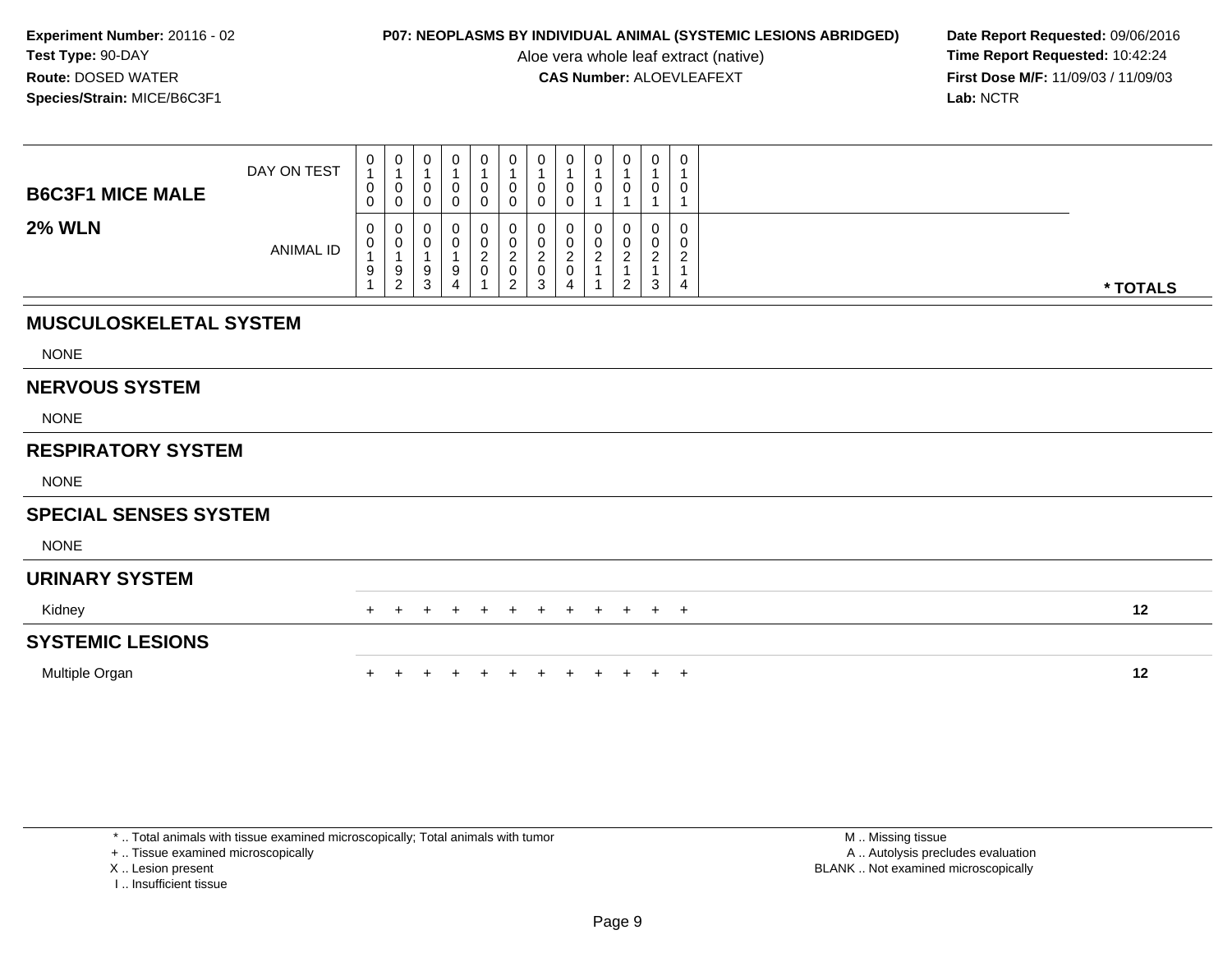Aloe vera whole leaf extract (native)<br>**CAS Number:** ALOEVLEAFEXT

| <b>B6C3F1 MICE MALE</b>                                                          | DAY ON TEST                                                                     | $\pmb{0}$<br>$\overline{1}$<br>$\pmb{0}$<br>0                                   | $\pmb{0}$<br>$\mathbf{1}$<br>0<br>0                                          | $\boldsymbol{0}$<br>$\overline{1}$<br>$\mathbf 0$<br>0           | $\pmb{0}$<br>$\mathbf{1}$<br>$\mathbf 0$<br>0                                 | $\mathbf 0$<br>$\mathbf{1}$<br>$\mathbf 0$<br>0 | $\pmb{0}$<br>$\overline{1}$<br>$\mathsf 0$<br>$\mathbf 0$      | $\mathbf 0$<br>$\mathbf{1}$<br>$\mathbf 0$<br>0                | $\pmb{0}$<br>$\mathbf{1}$<br>0<br>0                            | $\pmb{0}$<br>$\mathbf{1}$<br>$\mathbf 0$<br>$\mathbf{1}$ | 0<br>$\mathbf{1}$<br>$\mathbf 0$<br>$\mathbf{1}$                      | $\pmb{0}$<br>$\overline{1}$<br>$\overline{0}$<br>$\overline{1}$          | 0<br>$\mathbf{1}$<br>$\mathbf 0$<br>$\mathbf{1}$ |                                                                                               |
|----------------------------------------------------------------------------------|---------------------------------------------------------------------------------|---------------------------------------------------------------------------------|------------------------------------------------------------------------------|------------------------------------------------------------------|-------------------------------------------------------------------------------|-------------------------------------------------|----------------------------------------------------------------|----------------------------------------------------------------|----------------------------------------------------------------|----------------------------------------------------------|-----------------------------------------------------------------------|--------------------------------------------------------------------------|--------------------------------------------------|-----------------------------------------------------------------------------------------------|
| <b>3% WLN</b>                                                                    | <b>ANIMAL ID</b>                                                                | $\pmb{0}$<br>$\pmb{0}$<br>$\ddot{\mathbf{0}}$<br>$\overline{7}$<br>$\mathbf{1}$ | $\pmb{0}$<br>$\pmb{0}$<br>$\overline{0}$<br>$\overline{7}$<br>$\overline{2}$ | $\mathbf 0$<br>$\mathbf 0$<br>$\mathbf 0$<br>$\overline{7}$<br>3 | $\mathsf 0$<br>$\mathbf 0$<br>$\mathbf 0$<br>$\overline{7}$<br>$\overline{4}$ | 0<br>0<br>$\pmb{0}$<br>8<br>1                   | $\pmb{0}$<br>$\pmb{0}$<br>$\ddot{\mathbf{0}}$<br>$\frac{8}{2}$ | $\pmb{0}$<br>$\mathbf 0$<br>$\mathbf 0$<br>8<br>$\overline{3}$ | $\mathbf 0$<br>$\mathbf 0$<br>$\pmb{0}$<br>8<br>$\overline{4}$ | $\mathbf 0$<br>$\mathbf 0$<br>$\pmb{0}$<br>9             | 0<br>$\mathbf 0$<br>$\mathbf 0$<br>$\boldsymbol{9}$<br>$\overline{2}$ | $\boldsymbol{0}$<br>$\overline{0}$<br>$\mathbf 0$<br>9<br>$\overline{3}$ | 0<br>$\Omega$<br>0<br>9<br>$\overline{4}$        | * TOTALS                                                                                      |
| <b>ALIMENTARY SYSTEM</b>                                                         |                                                                                 |                                                                                 |                                                                              |                                                                  |                                                                               |                                                 |                                                                |                                                                |                                                                |                                                          |                                                                       |                                                                          |                                                  |                                                                                               |
| Esophagus                                                                        |                                                                                 |                                                                                 |                                                                              |                                                                  |                                                                               |                                                 |                                                                |                                                                |                                                                |                                                          |                                                                       |                                                                          | $\ddot{}$                                        | 12                                                                                            |
| Gallbladder                                                                      |                                                                                 |                                                                                 |                                                                              |                                                                  |                                                                               |                                                 |                                                                |                                                                |                                                                |                                                          |                                                                       |                                                                          |                                                  | 12                                                                                            |
| Intestine Large, Cecum                                                           |                                                                                 |                                                                                 |                                                                              |                                                                  |                                                                               |                                                 |                                                                |                                                                |                                                                |                                                          |                                                                       |                                                                          | $\ddot{}$                                        | 12                                                                                            |
| Intestine Large, Colon                                                           |                                                                                 | $+$                                                                             |                                                                              |                                                                  |                                                                               |                                                 |                                                                |                                                                |                                                                |                                                          |                                                                       |                                                                          | $\ddot{}$                                        | 12                                                                                            |
| Intestine Large, Rectum                                                          |                                                                                 |                                                                                 |                                                                              |                                                                  |                                                                               |                                                 |                                                                |                                                                |                                                                |                                                          |                                                                       |                                                                          | $\ddot{}$                                        | 11                                                                                            |
| Intestine Small, Duodenum                                                        |                                                                                 |                                                                                 |                                                                              |                                                                  |                                                                               |                                                 |                                                                |                                                                |                                                                |                                                          |                                                                       |                                                                          | $\ddot{}$                                        | 12                                                                                            |
| Intestine Small, Ileum                                                           |                                                                                 | $+$                                                                             |                                                                              |                                                                  |                                                                               |                                                 |                                                                |                                                                |                                                                |                                                          |                                                                       | $\ddot{}$                                                                | $\ddot{}$                                        | 12                                                                                            |
| Intestine Small, Jejunum                                                         |                                                                                 | $+$                                                                             |                                                                              |                                                                  |                                                                               |                                                 |                                                                |                                                                |                                                                |                                                          |                                                                       |                                                                          | $\ddot{}$                                        | 12                                                                                            |
| Liver                                                                            |                                                                                 |                                                                                 |                                                                              |                                                                  |                                                                               |                                                 |                                                                |                                                                |                                                                |                                                          |                                                                       |                                                                          | $\div$                                           | 12                                                                                            |
| Pancreas                                                                         |                                                                                 |                                                                                 |                                                                              |                                                                  |                                                                               |                                                 |                                                                |                                                                |                                                                |                                                          |                                                                       |                                                                          | $\ddot{}$                                        | 12                                                                                            |
| Salivary Glands                                                                  |                                                                                 |                                                                                 |                                                                              |                                                                  |                                                                               |                                                 |                                                                |                                                                |                                                                |                                                          |                                                                       |                                                                          | $\ddot{}$                                        | 12                                                                                            |
| Stomach, Forestomach                                                             |                                                                                 |                                                                                 |                                                                              |                                                                  |                                                                               |                                                 |                                                                |                                                                |                                                                |                                                          |                                                                       |                                                                          | $\ddot{}$                                        | 12                                                                                            |
| Stomach, Glandular                                                               |                                                                                 |                                                                                 |                                                                              |                                                                  |                                                                               |                                                 |                                                                |                                                                |                                                                |                                                          |                                                                       |                                                                          | $\ddot{}$                                        | 12                                                                                            |
| <b>CARDIOVASCULAR SYSTEM</b>                                                     |                                                                                 |                                                                                 |                                                                              |                                                                  |                                                                               |                                                 |                                                                |                                                                |                                                                |                                                          |                                                                       |                                                                          |                                                  |                                                                                               |
| <b>Blood Vessel</b>                                                              |                                                                                 | $+$                                                                             |                                                                              |                                                                  |                                                                               |                                                 |                                                                |                                                                |                                                                |                                                          |                                                                       |                                                                          | $\ddot{}$                                        | 12                                                                                            |
| +  Tissue examined microscopically<br>X  Lesion present<br>I Insufficient tissue | *  Total animals with tissue examined microscopically; Total animals with tumor |                                                                                 |                                                                              |                                                                  |                                                                               |                                                 |                                                                |                                                                |                                                                |                                                          |                                                                       |                                                                          |                                                  | M  Missing tissue<br>A  Autolysis precludes evaluation<br>BLANK  Not examined microscopically |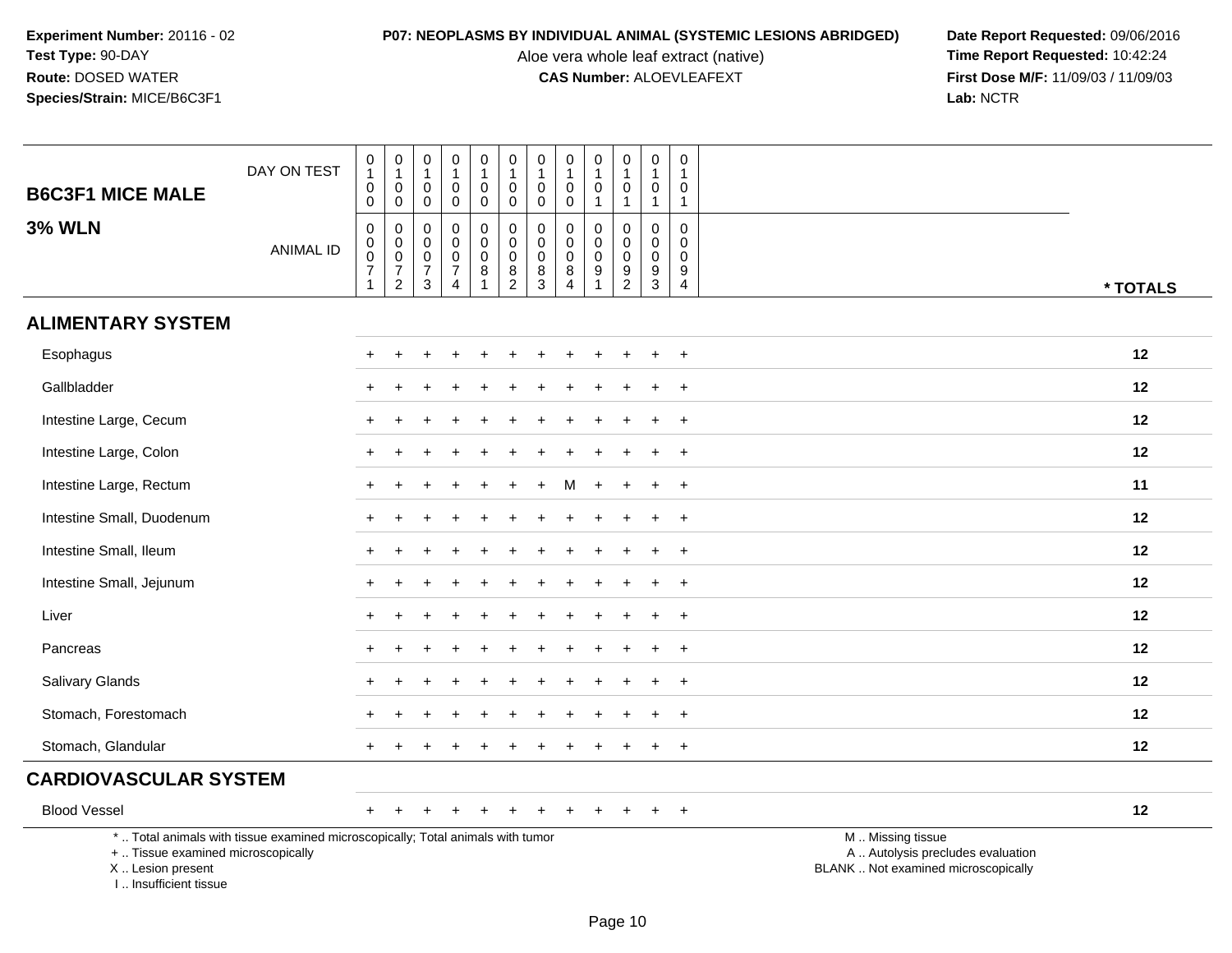Aloe vera whole leaf extract (native)<br>**CAS Number:** ALOEVLEAFEXT

**P07: NEOPLASMS BY INDIVIDUAL ANIMAL (SYSTEMIC LESIONS ABRIDGED)** Date Report Requested: 09/06/2016<br>Aloe vera whole leaf extract (native) **Time Report Requested:** 10:42:24 **First Dose M/F:** 11/09/03 / 11/09/03<br>Lab: NCTR **Lab:** NCTR

| <b>B6C3F1 MICE MALE</b><br><b>3% WLN</b> | DAY ON TEST<br><b>ANIMAL ID</b> | $\begin{smallmatrix}0\1\end{smallmatrix}$<br>$\pmb{0}$<br>$\pmb{0}$<br>0<br>$\frac{0}{2}$ | $\begin{smallmatrix}0\\1\end{smallmatrix}$<br>$\pmb{0}$<br>$\pmb{0}$ | $\begin{smallmatrix}0\\1\end{smallmatrix}$<br>$\mathbf 0$<br>0<br>000073 | $\frac{0}{4}$<br>0<br>$\mathbf 0$<br>$\begin{smallmatrix} 0\\0 \end{smallmatrix}$<br>0<br>$\overline{7}$ | $\frac{0}{1}$<br>$\pmb{0}$<br>$\mathbf 0$<br>$\pmb{0}$<br>$\mathbf 0$<br>$\pmb{0}$<br>8 | $\frac{0}{1}$<br>0<br>$\mathbf 0$<br>$\begin{smallmatrix}0\\0\end{smallmatrix}$<br>$\pmb{0}$<br>$\bf 8$ | $\begin{smallmatrix}0\\1\end{smallmatrix}$<br>$\pmb{0}$<br>$\pmb{0}$<br>$\begin{matrix} 0 \\ 0 \\ 0 \\ 8 \end{matrix}$ | $\begin{smallmatrix}0\\1\end{smallmatrix}$<br>0<br>$\Omega$<br>$\begin{smallmatrix}0\\0\\0\end{smallmatrix}$<br>$\,8\,$ | $\mathbf 0$<br>$\pmb{0}$<br>0<br>$\pmb{0}$<br>$\pmb{0}$<br>$\boldsymbol{9}$ | $\begin{smallmatrix}0\\1\end{smallmatrix}$<br>$\pmb{0}$<br>0<br>$\mathbf 0$<br>$\mathsf{O}\xspace$<br>9 | $\pmb{0}$<br>0<br>0<br>$\pmb{0}$<br>$\pmb{0}$<br>$\boldsymbol{9}$ | $\mathbf 0$<br>$\mathbf 0$<br>$\mathbf 0$<br>$\pmb{0}$<br>$\mathbf 0$<br>$\boldsymbol{9}$ |          |
|------------------------------------------|---------------------------------|-------------------------------------------------------------------------------------------|----------------------------------------------------------------------|--------------------------------------------------------------------------|----------------------------------------------------------------------------------------------------------|-----------------------------------------------------------------------------------------|---------------------------------------------------------------------------------------------------------|------------------------------------------------------------------------------------------------------------------------|-------------------------------------------------------------------------------------------------------------------------|-----------------------------------------------------------------------------|---------------------------------------------------------------------------------------------------------|-------------------------------------------------------------------|-------------------------------------------------------------------------------------------|----------|
|                                          |                                 |                                                                                           | $\overline{2}$                                                       |                                                                          | $\overline{4}$                                                                                           |                                                                                         | $\overline{c}$                                                                                          | 3                                                                                                                      | $\overline{4}$                                                                                                          |                                                                             | $\overline{c}$                                                                                          | $\mathbf{3}$                                                      | $\overline{4}$                                                                            | * TOTALS |
| Heart                                    |                                 | $+$                                                                                       | $\ddot{}$                                                            | $\pm$                                                                    | $\div$                                                                                                   | $\pm$                                                                                   | $\ddot{}$                                                                                               |                                                                                                                        | $\pm$                                                                                                                   | $\div$                                                                      | $+$                                                                                                     | $+$                                                               | $+$                                                                                       | 12       |
| <b>ENDOCRINE SYSTEM</b>                  |                                 |                                                                                           |                                                                      |                                                                          |                                                                                                          |                                                                                         |                                                                                                         |                                                                                                                        |                                                                                                                         |                                                                             |                                                                                                         |                                                                   |                                                                                           |          |
| <b>Adrenal Cortex</b>                    |                                 | $\pm$                                                                                     |                                                                      |                                                                          |                                                                                                          |                                                                                         |                                                                                                         |                                                                                                                        |                                                                                                                         | $\div$                                                                      | $+$                                                                                                     | $+$                                                               | $+$                                                                                       | 12       |
| Adrenal Medulla                          |                                 | $+$                                                                                       | $\pm$                                                                | $\pm$                                                                    | $\div$                                                                                                   | $+$                                                                                     | $+$                                                                                                     |                                                                                                                        | $+$ $+$ $+$                                                                                                             |                                                                             | $+$                                                                                                     | $M +$                                                             |                                                                                           | 11       |
| Islets, Pancreatic                       |                                 | $\pm$                                                                                     |                                                                      |                                                                          | $\div$                                                                                                   | $+$                                                                                     | $\div$                                                                                                  | ÷.                                                                                                                     | $\ddot{}$                                                                                                               | $\ddot{}$                                                                   | $+$                                                                                                     | $+$                                                               | $+$                                                                                       | 12       |
| Parathyroid Gland                        |                                 | M                                                                                         | $+$                                                                  | $\ddot{}$                                                                | $\ddot{}$                                                                                                | $+$                                                                                     | $+$                                                                                                     |                                                                                                                        | $+$                                                                                                                     | $\pm$                                                                       | $+$                                                                                                     | $+$                                                               | $+$                                                                                       | 11       |
| <b>Pituitary Gland</b>                   |                                 | $+$                                                                                       |                                                                      |                                                                          |                                                                                                          |                                                                                         |                                                                                                         |                                                                                                                        |                                                                                                                         |                                                                             | $\pm$                                                                                                   | $+$                                                               | $+$                                                                                       | 12       |
| <b>Thyroid Gland</b>                     |                                 | $+$                                                                                       | $\pm$                                                                |                                                                          | $\div$                                                                                                   |                                                                                         |                                                                                                         |                                                                                                                        | ÷                                                                                                                       | $\pm$                                                                       | $\pm$                                                                                                   | $+$                                                               | $\overline{+}$                                                                            | 12       |

# **GENERAL BODY SYSTEM**

NONE

## **GENITAL SYSTEM**

| Epididymis                                                                                                      |  | + + + + + + + + + + + |  |  |  |  |  | 12 |
|-----------------------------------------------------------------------------------------------------------------|--|-----------------------|--|--|--|--|--|----|
| <b>Preputial Gland</b>                                                                                          |  | + + + + + + + + + + + |  |  |  |  |  | 12 |
| Prostate                                                                                                        |  | + + + + + + + + + + + |  |  |  |  |  | 12 |
| <b>Seminal Vesicle</b>                                                                                          |  | + + + + + + + + + + + |  |  |  |  |  | 12 |
| <b>Testes</b>                                                                                                   |  | + + + + + + + + + + + |  |  |  |  |  | 12 |
| realist and the contract of the contract of the contract of the contract of the contract of the contract of the |  |                       |  |  |  |  |  |    |

\* .. Total animals with tissue examined microscopically; Total animals with tumor

+ .. Tissue examined microscopically

X .. Lesion present

I .. Insufficient tissue

M .. Missing tissue

y the contract of the contract of the contract of the contract of the contract of the contract of the contract of  $A$ . Autolysis precludes evaluation

Lesion present BLANK .. Not examined microscopically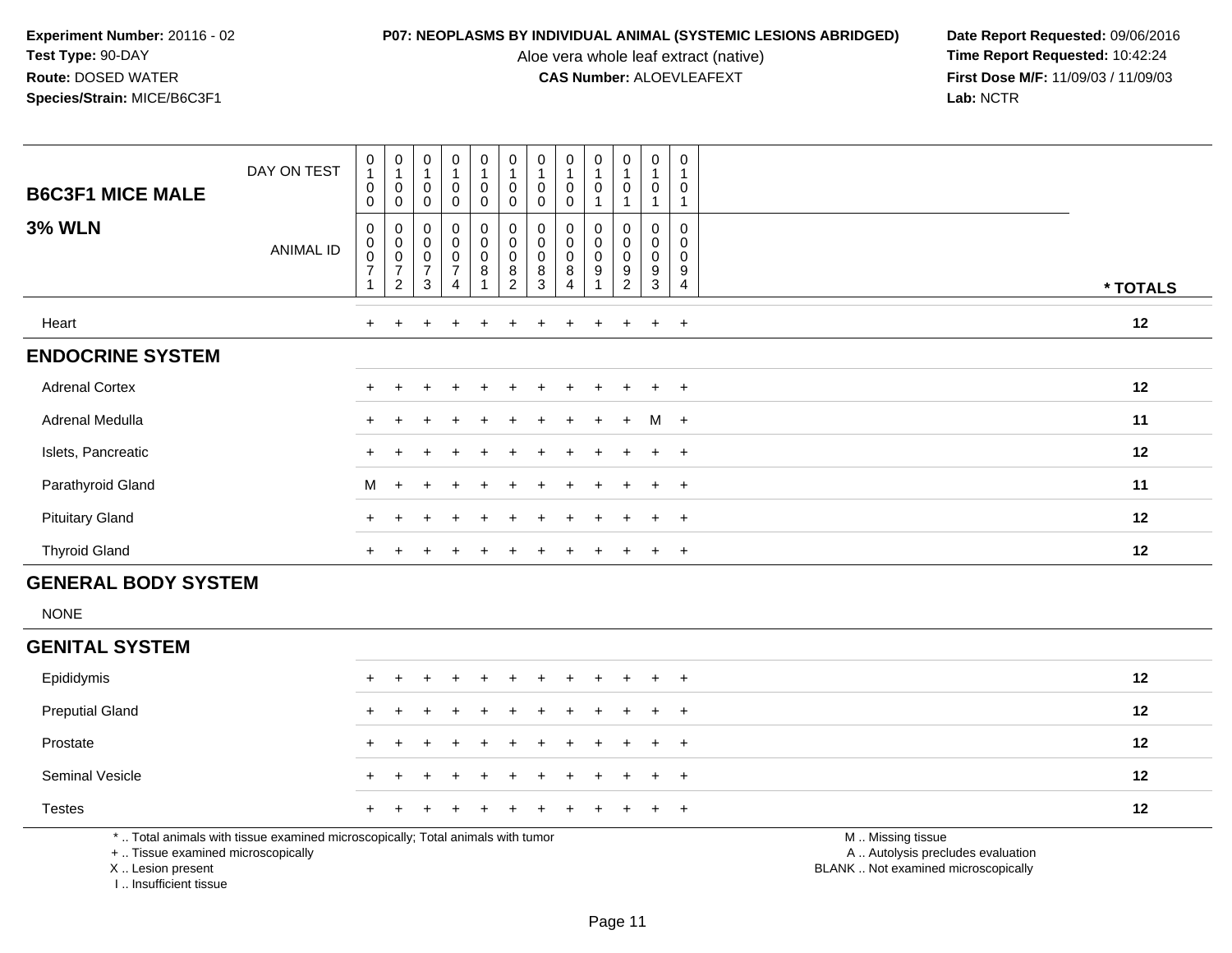Aloe vera whole leaf extract (native)<br>**CAS Number:** ALOEVLEAFEXT

**P07: NEOPLASMS BY INDIVIDUAL ANIMAL (SYSTEMIC LESIONS ABRIDGED)** Date Report Requested: 09/06/2016<br>Aloe vera whole leaf extract (native) **Time Report Requested:** 10:42:24 **First Dose M/F:** 11/09/03 / 11/09/03<br>Lab: NCTR **Lab:** NCTR

| <b>B6C3F1 MICE MALE</b>       | DAY ON TEST      | $\pmb{0}$<br>$\mathbf{1}$<br>$\mathbf 0$                                  | $\pmb{0}$<br>$\mathbf{1}$<br>0                              | $\pmb{0}$<br>$\mathbf{1}$<br>$\mathbf 0$               | $\pmb{0}$<br>$\mathbf{1}$<br>$\mathbf 0$                             | $\pmb{0}$<br>$\mathbf{1}$<br>$\mathbf 0$                                                      | $\begin{smallmatrix}0\\1\end{smallmatrix}$<br>$\mathbf 0$           | 0<br>$\mathbf{1}$<br>$\mathbf 0$              | $\pmb{0}$<br>$\mathbf{1}$<br>$\mathbf 0$                   | $\pmb{0}$<br>1<br>$\mathbf 0$         | $\pmb{0}$<br>$\mathbf{1}$<br>$\mathbf 0$                 | 0<br>$\overline{1}$<br>$\mathbf 0$                             | 0<br>1<br>0                                         |          |
|-------------------------------|------------------|---------------------------------------------------------------------------|-------------------------------------------------------------|--------------------------------------------------------|----------------------------------------------------------------------|-----------------------------------------------------------------------------------------------|---------------------------------------------------------------------|-----------------------------------------------|------------------------------------------------------------|---------------------------------------|----------------------------------------------------------|----------------------------------------------------------------|-----------------------------------------------------|----------|
|                               |                  | $\pmb{0}$                                                                 | $\mathsf{O}$                                                | $\boldsymbol{0}$                                       | $\pmb{0}$                                                            | $\pmb{0}$                                                                                     | $\mathbf 0$                                                         | $\mathbf 0$                                   | $\mathbf 0$                                                |                                       | $\overline{1}$                                           | $\mathbf{1}$                                                   | 1                                                   |          |
| <b>3% WLN</b>                 | <b>ANIMAL ID</b> | $\mathbf 0$<br>$\mathbf 0$<br>$\pmb{0}$<br>$\overline{7}$<br>$\mathbf{1}$ | 0<br>$_{\rm 0}^{\rm 0}$<br>$\overline{7}$<br>$\overline{c}$ | 0<br>$\mathbf 0$<br>$\pmb{0}$<br>$\boldsymbol{7}$<br>3 | $\pmb{0}$<br>$\overline{0}$<br>0<br>$\overline{7}$<br>$\overline{4}$ | $\begin{smallmatrix} 0\\0 \end{smallmatrix}$<br>$\boldsymbol{0}$<br>$\bf 8$<br>$\overline{1}$ | $\pmb{0}$<br>$\ddot{\mathbf{0}}$<br>$\overline{0}$<br>$\frac{8}{2}$ | 0<br>$\pmb{0}$<br>$\mathbf 0$<br>$\bf 8$<br>3 | 0<br>$\pmb{0}$<br>$\mathbf 0$<br>$\bf 8$<br>$\overline{4}$ | $\Omega$<br>$\mathbf 0$<br>0<br>$9\,$ | 0<br>$\mathbf 0$<br>$\mathsf{O}\xspace$<br>$\frac{9}{2}$ | $\mathbf 0$<br>$\mathbf 0$<br>$\mathbf 0$<br>9<br>$\mathbf{3}$ | $\mathbf 0$<br>$\mathbf 0$<br>$\mathbf 0$<br>9<br>4 | * TOTALS |
| <b>HEMATOPOIETIC SYSTEM</b>   |                  |                                                                           |                                                             |                                                        |                                                                      |                                                                                               |                                                                     |                                               |                                                            |                                       |                                                          |                                                                |                                                     |          |
| <b>Bone Marrow</b>            |                  |                                                                           |                                                             |                                                        |                                                                      |                                                                                               |                                                                     |                                               |                                                            |                                       | $\ddot{}$                                                | $\ddot{}$                                                      | $\overline{+}$                                      | 12       |
| Lymph Node, Mandibular        |                  |                                                                           |                                                             |                                                        |                                                                      |                                                                                               |                                                                     |                                               |                                                            |                                       |                                                          |                                                                | $\overline{ }$                                      | 12       |
| Lymph Node, Mesenteric        |                  | $+$                                                                       |                                                             |                                                        |                                                                      |                                                                                               |                                                                     |                                               |                                                            |                                       |                                                          | $\ddot{}$                                                      | $\ddot{}$                                           | 12       |
| Spleen                        |                  |                                                                           |                                                             |                                                        |                                                                      |                                                                                               |                                                                     |                                               |                                                            |                                       |                                                          |                                                                | $\overline{ }$                                      | 12       |
| Thymus                        |                  |                                                                           |                                                             |                                                        |                                                                      |                                                                                               |                                                                     |                                               |                                                            |                                       |                                                          |                                                                | $\ddot{}$                                           | 12       |
| <b>INTEGUMENTARY SYSTEM</b>   |                  |                                                                           |                                                             |                                                        |                                                                      |                                                                                               |                                                                     |                                               |                                                            |                                       |                                                          |                                                                |                                                     |          |
| Mammary Gland                 |                  | M                                                                         | M                                                           | M                                                      | M                                                                    | M                                                                                             | M                                                                   | M                                             | M                                                          | M M                                   |                                                          | M M                                                            |                                                     | $\bf{0}$ |
| Skin                          |                  | $+$                                                                       |                                                             |                                                        |                                                                      |                                                                                               |                                                                     |                                               |                                                            | $\div$                                | $\ddot{}$                                                | $+$                                                            | $+$                                                 | 12       |
| <b>MUSCULOSKELETAL SYSTEM</b> |                  |                                                                           |                                                             |                                                        |                                                                      |                                                                                               |                                                                     |                                               |                                                            |                                       |                                                          |                                                                |                                                     |          |
| Bone, Femur                   |                  | $+$                                                                       |                                                             |                                                        |                                                                      |                                                                                               |                                                                     |                                               |                                                            | $\ddot{}$                             | $\ddot{}$                                                | $+$                                                            | $\overline{+}$                                      | 12       |
| <b>NERVOUS SYSTEM</b>         |                  |                                                                           |                                                             |                                                        |                                                                      |                                                                                               |                                                                     |                                               |                                                            |                                       |                                                          |                                                                |                                                     |          |
| Brain, Brain Stem             |                  |                                                                           |                                                             |                                                        |                                                                      |                                                                                               |                                                                     |                                               |                                                            |                                       |                                                          |                                                                | $\ddot{}$                                           | 12       |
| Brain, Cerebellum             |                  |                                                                           |                                                             |                                                        |                                                                      |                                                                                               |                                                                     |                                               |                                                            |                                       |                                                          | ÷.                                                             | $\ddot{}$                                           | 12       |
| Brain, Cerebrum               |                  |                                                                           |                                                             |                                                        |                                                                      |                                                                                               |                                                                     |                                               |                                                            |                                       |                                                          |                                                                | $\overline{+}$                                      | 12       |

## **RESPIRATORY SYSTEM**

\* .. Total animals with tissue examined microscopically; Total animals with tumor

+ .. Tissue examined microscopically

X .. Lesion present

I .. Insufficient tissue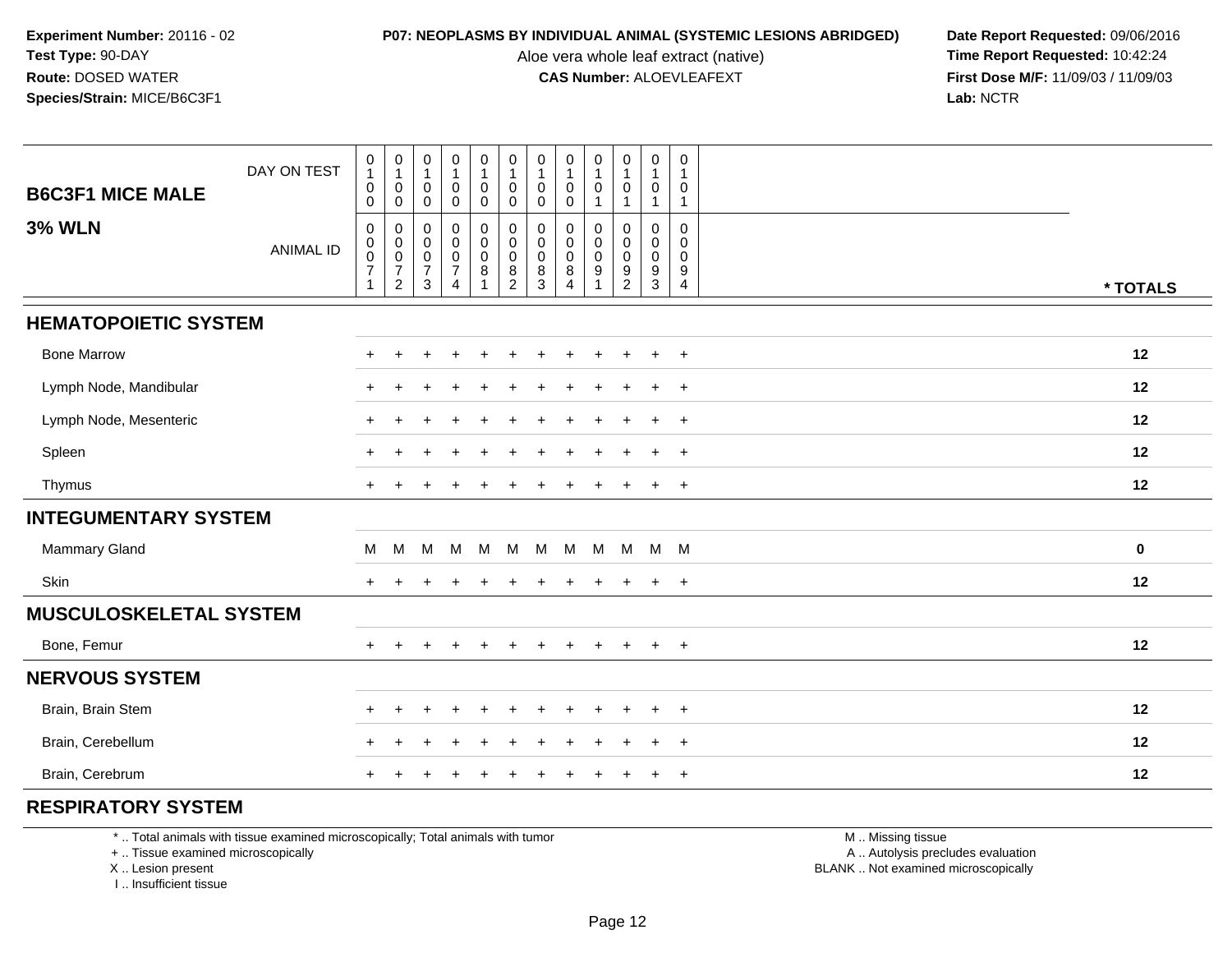Aloe vera whole leaf extract (native)<br>**CAS Number:** ALOEVLEAFEXT

**P07: NEOPLASMS BY INDIVIDUAL ANIMAL (SYSTEMIC LESIONS ABRIDGED)** Date Report Requested: 09/06/2016<br>Aloe vera whole leaf extract (native) **Time Report Requested:** 10:42:24 **First Dose M/F:** 11/09/03 / 11/09/03<br>Lab: NCTR **Lab:** NCTR

| <b>B6C3F1 MICE MALE</b><br><b>3% WLN</b> | DAY ON TEST<br>ANIMAL ID | $\mathbf 0$<br>$\mathbf{1}$<br>$\mathbf 0$<br>0<br>0<br>$\pmb{0}$<br>$\pmb{0}$<br>$\overline{7}$ | $\mathbf 0$<br>$\overline{1}$<br>0<br>0<br>0<br>0<br>0<br>$\boldsymbol{7}$ | $\begin{smallmatrix}0\\1\end{smallmatrix}$<br>$\mathbf 0$<br>$\mathbf 0$<br>$_{\rm 0}^{\rm 0}$<br>$\pmb{0}$<br>$\boldsymbol{7}$ | $\begin{smallmatrix}0\\1\end{smallmatrix}$<br>$\pmb{0}$<br>0<br>$\begin{smallmatrix} 0\\0 \end{smallmatrix}$<br>$\pmb{0}$<br>$\overline{7}$ | $\begin{smallmatrix}0\\1\end{smallmatrix}$<br>$\pmb{0}$<br>$\mathbf 0$<br>$\begin{smallmatrix} 0\\0 \end{smallmatrix}$<br>$\mathbf 0$<br>8 | $\begin{smallmatrix}0\1\end{smallmatrix}$<br>$\pmb{0}$<br>0<br>$\begin{smallmatrix}0\\0\\0\\0\end{smallmatrix}$<br>8 | $\pmb{0}$<br>$\overline{1}$<br>0<br>0<br>0<br>0<br>0<br>8 | $\begin{smallmatrix}0\\1\end{smallmatrix}$<br>$\pmb{0}$<br>$\mathbf 0$<br>$\begin{smallmatrix} 0\\0 \end{smallmatrix}$<br>$\pmb{0}$<br>8 | $\begin{smallmatrix}0\\1\end{smallmatrix}$<br>$\pmb{0}$<br>1<br>0<br>$\pmb{0}$<br>$\pmb{0}$<br>9 | $\mathbf 0$<br>$\mathbf{1}$<br>$\pmb{0}$<br>1<br>0<br>$\pmb{0}$<br>$\pmb{0}$<br>9 | $\mathbf 0$<br>$\mathbf{1}$<br>$\mathbf 0$<br>0<br>0<br>$\mathsf{O}\xspace$<br>9 | $\boldsymbol{0}$<br>$\mathbf{1}$<br>0<br>0<br>0<br>0<br>9 |          |  |
|------------------------------------------|--------------------------|--------------------------------------------------------------------------------------------------|----------------------------------------------------------------------------|---------------------------------------------------------------------------------------------------------------------------------|---------------------------------------------------------------------------------------------------------------------------------------------|--------------------------------------------------------------------------------------------------------------------------------------------|----------------------------------------------------------------------------------------------------------------------|-----------------------------------------------------------|------------------------------------------------------------------------------------------------------------------------------------------|--------------------------------------------------------------------------------------------------|-----------------------------------------------------------------------------------|----------------------------------------------------------------------------------|-----------------------------------------------------------|----------|--|
|                                          |                          | $\mathbf{1}$                                                                                     | $\overline{2}$                                                             | 3                                                                                                                               | 4                                                                                                                                           |                                                                                                                                            | $\overline{2}$                                                                                                       | 3                                                         | 4                                                                                                                                        |                                                                                                  | $\overline{c}$                                                                    | 3                                                                                | $\overline{4}$                                            | * TOTALS |  |
| Lung                                     |                          | $+$                                                                                              | $\pm$                                                                      |                                                                                                                                 | $\pm$                                                                                                                                       | $\div$                                                                                                                                     | $\pm$                                                                                                                | $\pm$                                                     |                                                                                                                                          | $\ddot{}$                                                                                        | $\pm$                                                                             | $+$                                                                              | $+$                                                       | 12       |  |
| Nose                                     |                          | $\pm$                                                                                            |                                                                            |                                                                                                                                 | $\ddot{}$                                                                                                                                   |                                                                                                                                            | $\ddot{}$                                                                                                            | $\pm$                                                     | $\div$                                                                                                                                   | $\overline{+}$                                                                                   | $\pm$                                                                             | $+$                                                                              | $+$                                                       | 12       |  |
| Trachea                                  |                          | $\ddot{}$                                                                                        |                                                                            |                                                                                                                                 |                                                                                                                                             |                                                                                                                                            |                                                                                                                      |                                                           |                                                                                                                                          |                                                                                                  |                                                                                   | $+$                                                                              | $+$                                                       | 12       |  |
| <b>SPECIAL SENSES SYSTEM</b>             |                          |                                                                                                  |                                                                            |                                                                                                                                 |                                                                                                                                             |                                                                                                                                            |                                                                                                                      |                                                           |                                                                                                                                          |                                                                                                  |                                                                                   |                                                                                  |                                                           |          |  |
| Eye                                      |                          | $+$                                                                                              | $+$                                                                        | $\ddot{}$                                                                                                                       | $+$                                                                                                                                         | $\ddot{}$                                                                                                                                  | $+$                                                                                                                  | $+$                                                       | $\ddot{}$                                                                                                                                | $+$                                                                                              | $+$                                                                               | $+$                                                                              | $+$                                                       | 12       |  |
| <b>Harderian Gland</b>                   |                          | $\ddot{}$                                                                                        |                                                                            |                                                                                                                                 |                                                                                                                                             |                                                                                                                                            | $\pm$                                                                                                                | ÷.                                                        |                                                                                                                                          | $\ddot{}$                                                                                        |                                                                                   | $+$                                                                              | $^{+}$                                                    | 12       |  |
| <b>URINARY SYSTEM</b>                    |                          |                                                                                                  |                                                                            |                                                                                                                                 |                                                                                                                                             |                                                                                                                                            |                                                                                                                      |                                                           |                                                                                                                                          |                                                                                                  |                                                                                   |                                                                                  |                                                           |          |  |
| Kidney                                   |                          | $+$                                                                                              | $\pm$                                                                      | $\pm$                                                                                                                           | $+$                                                                                                                                         | $\pm$                                                                                                                                      | $+$                                                                                                                  | $\pm$                                                     | $\pm$                                                                                                                                    | $+$                                                                                              | $\overline{+}$                                                                    | $+$                                                                              | $+$                                                       | 12       |  |
| <b>Urinary Bladder</b>                   |                          | $+$                                                                                              |                                                                            |                                                                                                                                 |                                                                                                                                             |                                                                                                                                            |                                                                                                                      | +                                                         |                                                                                                                                          | $\ddot{}$                                                                                        |                                                                                   | $+$                                                                              | $+$                                                       | 12       |  |
| <b>SYSTEMIC LESIONS</b>                  |                          |                                                                                                  |                                                                            |                                                                                                                                 |                                                                                                                                             |                                                                                                                                            |                                                                                                                      |                                                           |                                                                                                                                          |                                                                                                  |                                                                                   |                                                                                  |                                                           |          |  |
| Multiple Organ                           |                          |                                                                                                  |                                                                            |                                                                                                                                 |                                                                                                                                             |                                                                                                                                            |                                                                                                                      |                                                           |                                                                                                                                          | $\pm$                                                                                            |                                                                                   | $+$                                                                              | $+$                                                       | 12       |  |

\*\*\* END OF MALE DATA \*\*\*

\* .. Total animals with tissue examined microscopically; Total animals with tumor

+ .. Tissue examined microscopically

X .. Lesion present

I .. Insufficient tissue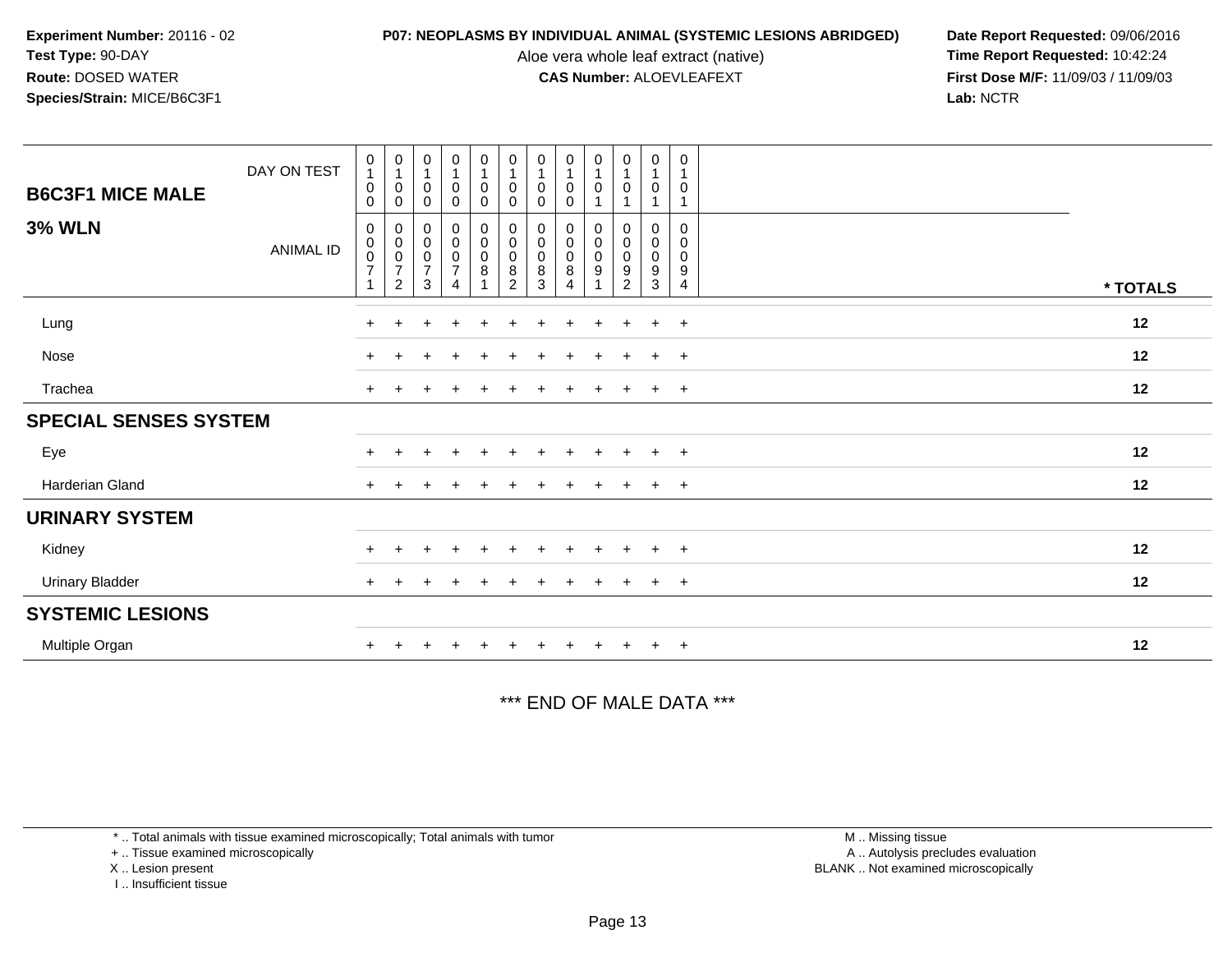Aloe vera whole leaf extract (native)<br>**CAS Number:** ALOEVLEAFEXT

| <b>B6C3F1 MICE FEMALE</b>                                                                                                                                           | DAY ON TEST      | 0<br>$\mathbf{1}$<br>$\pmb{0}$<br>0                             | $\pmb{0}$<br>$\mathbf{1}$<br>$\mathbf 0$<br>0                              | $\boldsymbol{0}$<br>$\overline{1}$<br>$\mathbf 0$<br>0 | $\pmb{0}$<br>$\mathbf{1}$<br>$\mathbf 0$<br>0                       | $\pmb{0}$<br>$\mathbf{1}$<br>$\pmb{0}$<br>$\mathbf{1}$                       | $\mathbf 0$<br>$\overline{1}$<br>$\mathsf 0$<br>$\mathbf{1}$ | $\mathbf 0$<br>$\mathbf{1}$<br>$\mathbf 0$<br>$\mathbf{1}$ | $\pmb{0}$<br>$\mathbf{1}$<br>0<br>$\mathbf{1}$                              | $\pmb{0}$<br>$\mathbf{1}$<br>$\mathbf 0$<br>$\mathbf{1}$ | 0<br>$\mathbf{1}$<br>$\mathbf 0$<br>$\mathbf{1}$                                   | $\pmb{0}$<br>$\overline{1}$<br>$\mathbf 0$<br>$\overline{1}$ | 0<br>$\mathbf{1}$<br>$\mathbf 0$<br>$\mathbf{1}$                  |                                                                                               |
|---------------------------------------------------------------------------------------------------------------------------------------------------------------------|------------------|-----------------------------------------------------------------|----------------------------------------------------------------------------|--------------------------------------------------------|---------------------------------------------------------------------|------------------------------------------------------------------------------|--------------------------------------------------------------|------------------------------------------------------------|-----------------------------------------------------------------------------|----------------------------------------------------------|------------------------------------------------------------------------------------|--------------------------------------------------------------|-------------------------------------------------------------------|-----------------------------------------------------------------------------------------------|
| <b>CONTROL</b>                                                                                                                                                      | <b>ANIMAL ID</b> | $\mathbf 0$<br>$\mathbf 0$<br>$\mathbf{1}$<br>6<br>$\mathbf{1}$ | $\mathbf 0$<br>$\begin{smallmatrix}0\\1\end{smallmatrix}$<br>$\frac{6}{2}$ | $\mathbf 0$<br>0<br>$\overline{1}$<br>6<br>3           | $\mathbf 0$<br>$\mathbf 0$<br>$\overline{1}$<br>6<br>$\overline{4}$ | $\mathbf 0$<br>$\mathbf 0$<br>$\mathbf{1}$<br>$\overline{7}$<br>$\mathbf{1}$ | $\pmb{0}$<br>$\mathbf 0$<br>$\mathbf{1}$<br>$\frac{7}{2}$    | $\mathbf 0$<br>0<br>$\mathbf{1}$<br>$\overline{7}$<br>3    | $\Omega$<br>$\mathbf 0$<br>$\mathbf{1}$<br>$\overline{7}$<br>$\overline{4}$ | $\mathbf 0$<br>$\mathbf 0$<br>$\mathbf{1}$<br>8          | $\mathbf 0$<br>0<br>$\mathbf{1}$<br>$\begin{smallmatrix} 8 \\ 2 \end{smallmatrix}$ | $\mathbf 0$<br>$\mathbf 0$<br>$\overline{1}$<br>8<br>3       | $\mathbf 0$<br>$\mathbf 0$<br>$\mathbf{1}$<br>8<br>$\overline{4}$ | * TOTALS                                                                                      |
| <b>ALIMENTARY SYSTEM</b>                                                                                                                                            |                  |                                                                 |                                                                            |                                                        |                                                                     |                                                                              |                                                              |                                                            |                                                                             |                                                          |                                                                                    |                                                              |                                                                   |                                                                                               |
| Esophagus                                                                                                                                                           |                  |                                                                 |                                                                            |                                                        |                                                                     |                                                                              |                                                              |                                                            |                                                                             |                                                          |                                                                                    |                                                              | $\ddot{}$                                                         | 12                                                                                            |
| Gallbladder                                                                                                                                                         |                  |                                                                 |                                                                            |                                                        |                                                                     |                                                                              |                                                              |                                                            |                                                                             |                                                          |                                                                                    |                                                              | $\ddot{}$                                                         | 11                                                                                            |
| Intestine Large, Cecum                                                                                                                                              |                  |                                                                 |                                                                            |                                                        |                                                                     |                                                                              |                                                              |                                                            |                                                                             |                                                          |                                                                                    |                                                              | $\ddot{}$                                                         | 12                                                                                            |
| Intestine Large, Colon                                                                                                                                              |                  | $+$                                                             |                                                                            |                                                        |                                                                     |                                                                              |                                                              |                                                            |                                                                             |                                                          |                                                                                    |                                                              | $\ddot{}$                                                         | 12                                                                                            |
| Intestine Large, Rectum                                                                                                                                             |                  |                                                                 |                                                                            |                                                        |                                                                     |                                                                              |                                                              |                                                            |                                                                             |                                                          |                                                                                    |                                                              | $\ddot{}$                                                         | 12                                                                                            |
| Intestine Small, Duodenum                                                                                                                                           |                  |                                                                 |                                                                            |                                                        |                                                                     |                                                                              |                                                              |                                                            |                                                                             |                                                          |                                                                                    |                                                              | $\ddot{}$                                                         | 12                                                                                            |
| Intestine Small, Ileum                                                                                                                                              |                  | $+$                                                             | $\div$                                                                     |                                                        |                                                                     |                                                                              |                                                              |                                                            |                                                                             |                                                          |                                                                                    | $\ddot{}$                                                    | $\ddot{}$                                                         | 12                                                                                            |
| Intestine Small, Jejunum                                                                                                                                            |                  |                                                                 |                                                                            |                                                        |                                                                     |                                                                              |                                                              |                                                            |                                                                             |                                                          |                                                                                    |                                                              | $\ddot{}$                                                         | 12                                                                                            |
| Liver                                                                                                                                                               |                  |                                                                 |                                                                            |                                                        |                                                                     |                                                                              |                                                              |                                                            |                                                                             |                                                          |                                                                                    |                                                              | $\ddot{}$                                                         | 12                                                                                            |
| Pancreas                                                                                                                                                            |                  | $\pm$                                                           |                                                                            |                                                        |                                                                     |                                                                              |                                                              |                                                            |                                                                             |                                                          |                                                                                    |                                                              | $\ddot{}$                                                         | 12                                                                                            |
| Salivary Glands                                                                                                                                                     |                  |                                                                 |                                                                            |                                                        |                                                                     |                                                                              |                                                              |                                                            |                                                                             |                                                          |                                                                                    |                                                              | $\ddot{}$                                                         | 12                                                                                            |
| Stomach, Forestomach                                                                                                                                                |                  |                                                                 |                                                                            |                                                        |                                                                     |                                                                              |                                                              |                                                            |                                                                             |                                                          |                                                                                    |                                                              | $\ddot{}$                                                         | 12                                                                                            |
| Stomach, Glandular                                                                                                                                                  |                  |                                                                 |                                                                            |                                                        |                                                                     |                                                                              |                                                              |                                                            |                                                                             |                                                          |                                                                                    | M                                                            | $+$                                                               | 11                                                                                            |
| <b>CARDIOVASCULAR SYSTEM</b>                                                                                                                                        |                  |                                                                 |                                                                            |                                                        |                                                                     |                                                                              |                                                              |                                                            |                                                                             |                                                          |                                                                                    |                                                              |                                                                   |                                                                                               |
| <b>Blood Vessel</b>                                                                                                                                                 |                  | $+$                                                             |                                                                            |                                                        |                                                                     |                                                                              |                                                              |                                                            |                                                                             |                                                          |                                                                                    |                                                              | $+$                                                               | 12                                                                                            |
| *  Total animals with tissue examined microscopically; Total animals with tumor<br>+  Tissue examined microscopically<br>X  Lesion present<br>I Insufficient tissue |                  |                                                                 |                                                                            |                                                        |                                                                     |                                                                              |                                                              |                                                            |                                                                             |                                                          |                                                                                    |                                                              |                                                                   | M  Missing tissue<br>A  Autolysis precludes evaluation<br>BLANK  Not examined microscopically |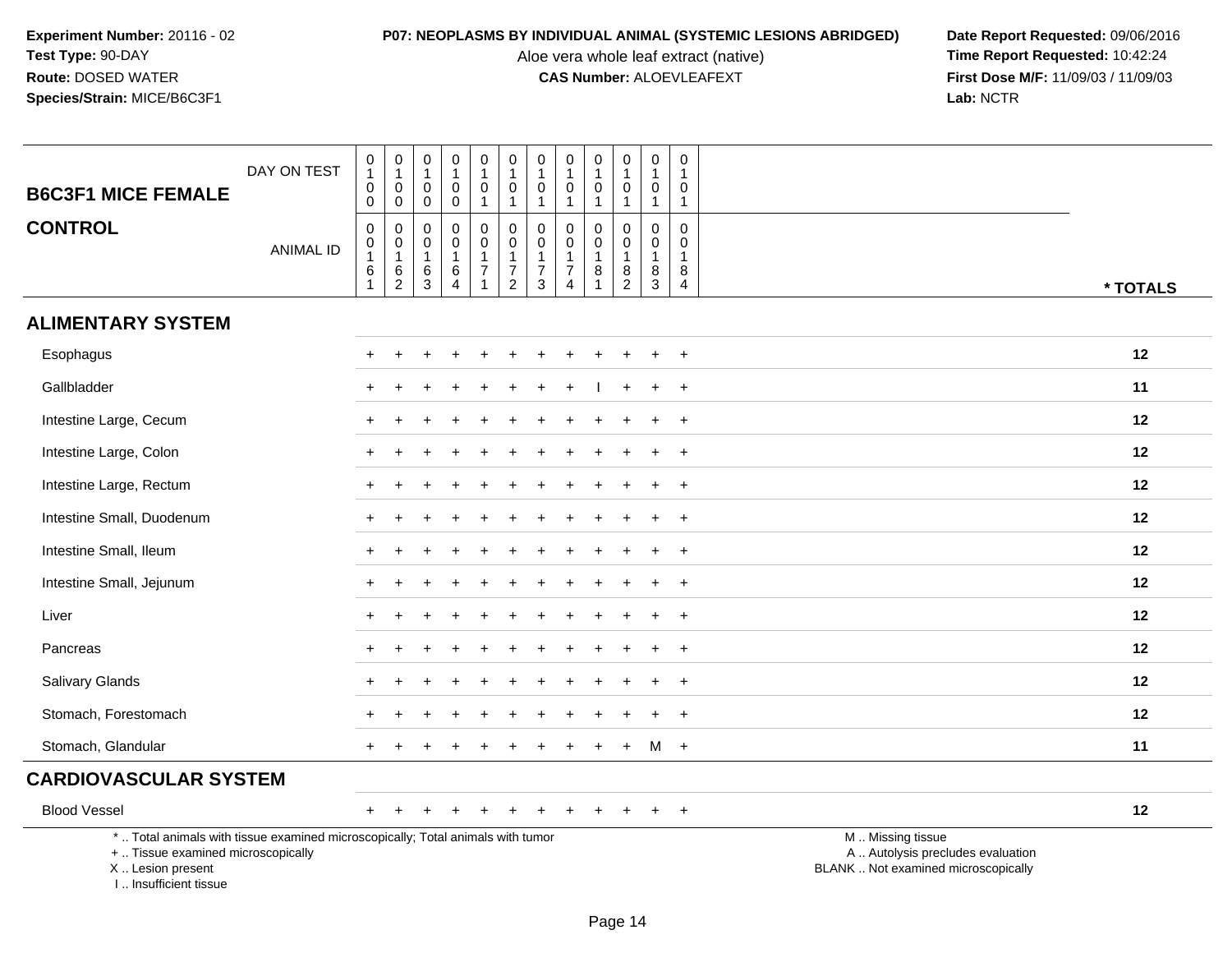Aloe vera whole leaf extract (native)<br>**CAS Number:** ALOEVLEAFEXT

| <b>B6C3F1 MICE FEMALE</b>                                                                                                                                           | DAY ON TEST      | $\mathbf 0$<br>$\mathbf{1}$<br>$\mathbf 0$<br>$\mathbf 0$     | $\mathbf 0$<br>$\mathbf{1}$<br>$\overline{0}$<br>$\mathbf 0$        | $\pmb{0}$<br>$\mathbf{1}$<br>$\mathbf 0$<br>0 | $\mathbf 0$<br>$\mathbf{1}$<br>$\mathbf 0$<br>$\mathbf 0$ | $\pmb{0}$<br>$\mathbf{1}$<br>$\mathbf 0$<br>$\mathbf{1}$                                 | $\pmb{0}$<br>$\mathbf{1}$<br>$\mathbf 0$<br>$\overline{1}$                   | 0<br>$\overline{1}$<br>$\mathbf 0$<br>$\mathbf{1}$ | 0<br>$\mathbf{1}$<br>$\mathbf 0$<br>$\mathbf{1}$                            | $\pmb{0}$<br>$\mathbf{1}$<br>$\mathbf 0$<br>$\mathbf{1}$ | $\mathbf 0$<br>$\mathbf{1}$<br>$\mathbf 0$<br>$\overline{1}$ | $\boldsymbol{0}$<br>$\mathbf{1}$<br>$\mathbf 0$<br>$\mathbf{1}$        | $\mathbf 0$<br>$\mathbf{1}$<br>$\mathbf 0$<br>$\overline{1}$      |                                                                                               |
|---------------------------------------------------------------------------------------------------------------------------------------------------------------------|------------------|---------------------------------------------------------------|---------------------------------------------------------------------|-----------------------------------------------|-----------------------------------------------------------|------------------------------------------------------------------------------------------|------------------------------------------------------------------------------|----------------------------------------------------|-----------------------------------------------------------------------------|----------------------------------------------------------|--------------------------------------------------------------|------------------------------------------------------------------------|-------------------------------------------------------------------|-----------------------------------------------------------------------------------------------|
| <b>CONTROL</b>                                                                                                                                                      | <b>ANIMAL ID</b> | $\mathbf 0$<br>0<br>$\overline{1}$<br>$\,6$<br>$\overline{1}$ | $\mathbf 0$<br>$\pmb{0}$<br>$\overline{1}$<br>$\,6\,$<br>$\sqrt{2}$ | $\mathbf 0$<br>0<br>$\mathbf{1}$<br>6<br>3    | $\mathbf 0$<br>0<br>$\mathbf{1}$<br>6<br>$\overline{4}$   | $\mathbf 0$<br>$\mathsf{O}\xspace$<br>$\mathbf{1}$<br>$\boldsymbol{7}$<br>$\overline{1}$ | $\mathbf 0$<br>$\pmb{0}$<br>$\mathbf{1}$<br>$\overline{7}$<br>$\overline{2}$ | 0<br>0<br>-1<br>$\overline{7}$<br>3                | $\Omega$<br>$\mathbf 0$<br>$\mathbf{1}$<br>$\overline{7}$<br>$\overline{4}$ | 0<br>0<br>1<br>8                                         | 0<br>$\mathbf 0$<br>$\overline{1}$<br>8<br>$\overline{2}$    | $\mathbf 0$<br>$\boldsymbol{0}$<br>$\mathbf{1}$<br>8<br>$\mathfrak{S}$ | $\mathbf 0$<br>$\mathbf 0$<br>$\mathbf{1}$<br>8<br>$\overline{4}$ | * TOTALS                                                                                      |
| Heart                                                                                                                                                               |                  | $\ddot{}$                                                     | ÷                                                                   |                                               |                                                           |                                                                                          |                                                                              |                                                    |                                                                             | $\overline{ }$                                           |                                                              | $\ddot{}$                                                              | $+$                                                               | 12                                                                                            |
| <b>ENDOCRINE SYSTEM</b>                                                                                                                                             |                  |                                                               |                                                                     |                                               |                                                           |                                                                                          |                                                                              |                                                    |                                                                             |                                                          |                                                              |                                                                        |                                                                   |                                                                                               |
| <b>Adrenal Cortex</b>                                                                                                                                               |                  |                                                               |                                                                     |                                               |                                                           |                                                                                          |                                                                              |                                                    |                                                                             |                                                          |                                                              |                                                                        | $\ddot{}$                                                         | 12                                                                                            |
| Adrenal Medulla                                                                                                                                                     |                  |                                                               |                                                                     |                                               |                                                           |                                                                                          |                                                                              |                                                    | M                                                                           |                                                          |                                                              | $\ddot{}$                                                              | $\overline{+}$                                                    | 11                                                                                            |
| Islets, Pancreatic                                                                                                                                                  |                  | $\pm$                                                         |                                                                     |                                               |                                                           |                                                                                          |                                                                              |                                                    |                                                                             |                                                          |                                                              | $\ddot{}$                                                              | $\ddot{}$                                                         | 12                                                                                            |
| Parathyroid Gland                                                                                                                                                   |                  | $+$                                                           | м                                                                   |                                               |                                                           |                                                                                          |                                                                              |                                                    | м                                                                           |                                                          |                                                              | $\ddot{}$                                                              | $+$                                                               | 10                                                                                            |
| <b>Pituitary Gland</b>                                                                                                                                              |                  |                                                               |                                                                     |                                               |                                                           |                                                                                          |                                                                              |                                                    |                                                                             |                                                          |                                                              |                                                                        | $\ddot{}$                                                         | 12                                                                                            |
| <b>Thyroid Gland</b>                                                                                                                                                |                  |                                                               |                                                                     |                                               |                                                           |                                                                                          |                                                                              |                                                    |                                                                             |                                                          |                                                              | +                                                                      | $\overline{+}$                                                    | 12                                                                                            |
| <b>GENERAL BODY SYSTEM</b>                                                                                                                                          |                  |                                                               |                                                                     |                                               |                                                           |                                                                                          |                                                                              |                                                    |                                                                             |                                                          |                                                              |                                                                        |                                                                   |                                                                                               |
| <b>NONE</b>                                                                                                                                                         |                  |                                                               |                                                                     |                                               |                                                           |                                                                                          |                                                                              |                                                    |                                                                             |                                                          |                                                              |                                                                        |                                                                   |                                                                                               |
| <b>GENITAL SYSTEM</b>                                                                                                                                               |                  |                                                               |                                                                     |                                               |                                                           |                                                                                          |                                                                              |                                                    |                                                                             |                                                          |                                                              |                                                                        |                                                                   |                                                                                               |
| <b>Clitoral Gland</b>                                                                                                                                               |                  |                                                               | M                                                                   | M                                             |                                                           |                                                                                          |                                                                              |                                                    |                                                                             |                                                          |                                                              |                                                                        |                                                                   | 10                                                                                            |
| Ovary                                                                                                                                                               |                  |                                                               |                                                                     |                                               |                                                           |                                                                                          |                                                                              |                                                    |                                                                             |                                                          |                                                              |                                                                        | $\ddot{}$                                                         | 12                                                                                            |
| <b>Uterus</b>                                                                                                                                                       |                  | $+$                                                           |                                                                     |                                               |                                                           |                                                                                          |                                                                              |                                                    |                                                                             |                                                          |                                                              | $+$                                                                    | $\ddot{}$                                                         | 12                                                                                            |
| <b>HEMATOPOIETIC SYSTEM</b>                                                                                                                                         |                  |                                                               |                                                                     |                                               |                                                           |                                                                                          |                                                                              |                                                    |                                                                             |                                                          |                                                              |                                                                        |                                                                   |                                                                                               |
| <b>Bone Marrow</b>                                                                                                                                                  |                  |                                                               |                                                                     |                                               |                                                           |                                                                                          |                                                                              |                                                    |                                                                             |                                                          |                                                              | +                                                                      | $\overline{+}$                                                    | 12                                                                                            |
| *  Total animals with tissue examined microscopically; Total animals with tumor<br>+  Tissue examined microscopically<br>X  Lesion present<br>I Insufficient tissue |                  |                                                               |                                                                     |                                               |                                                           |                                                                                          |                                                                              |                                                    |                                                                             |                                                          |                                                              |                                                                        |                                                                   | M  Missing tissue<br>A  Autolysis precludes evaluation<br>BLANK  Not examined microscopically |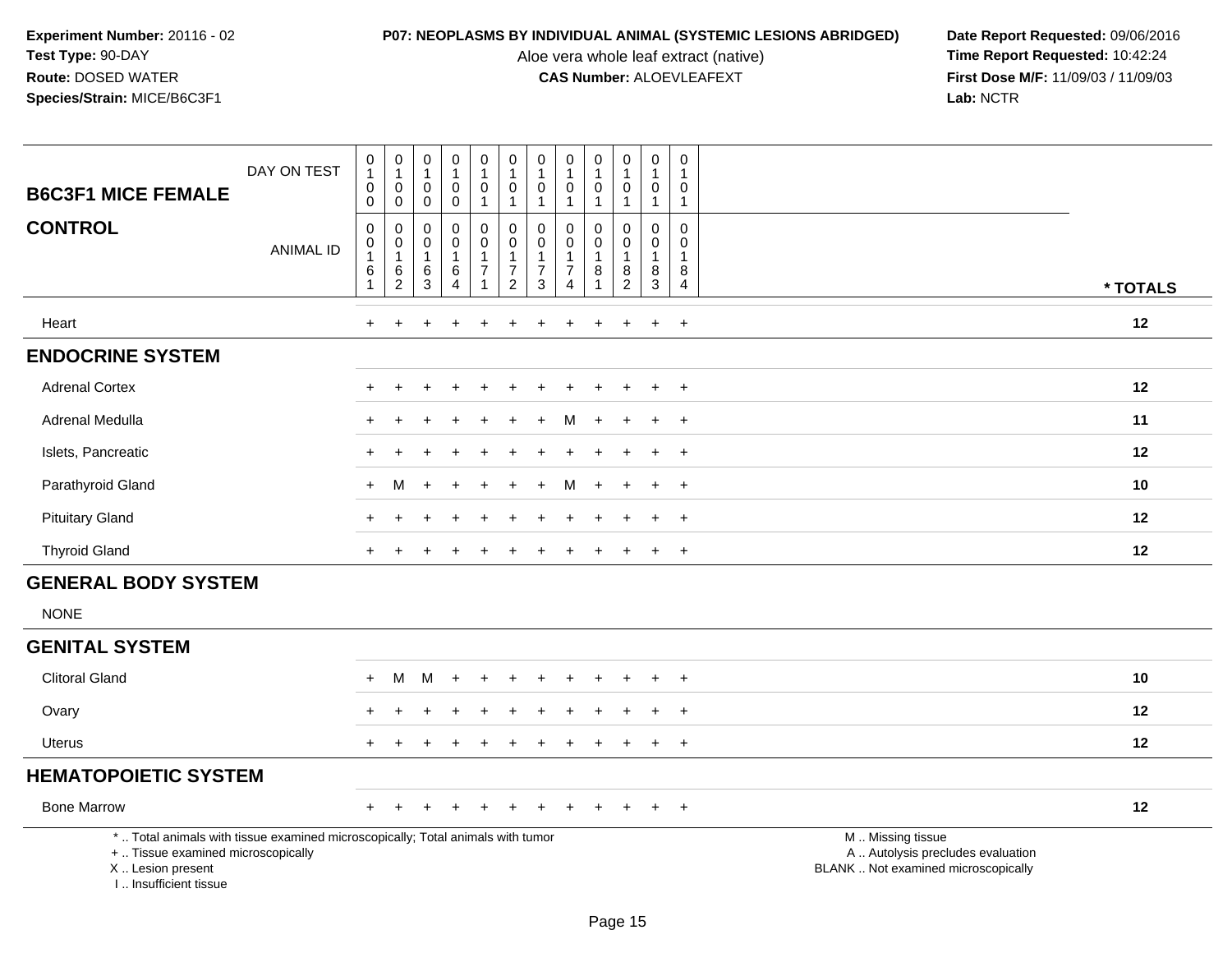Aloe vera whole leaf extract (native)<br>**CAS Number:** ALOEVLEAFEXT

**P07: NEOPLASMS BY INDIVIDUAL ANIMAL (SYSTEMIC LESIONS ABRIDGED)** Date Report Requested: 09/06/2016<br>Aloe vera whole leaf extract (native) **Time Report Requested:** 10:42:24 **First Dose M/F:** 11/09/03 / 11/09/03<br>Lab: NCTR **Lab:** NCTR

|                                                                                                                                            | DAY ON TEST      | $\pmb{0}$<br>$\mathbf{1}$<br>$\mathsf 0$  | $\pmb{0}$<br>$\mathbf{1}$<br>$\mathbf 0$        | $\pmb{0}$<br>$\overline{1}$<br>$\mathbf 0$ | $\begin{smallmatrix}0\\1\end{smallmatrix}$<br>0 | 0<br>$\mathbf{1}$<br>0             | $\pmb{0}$<br>$\overline{1}$<br>$\pmb{0}$                       | $\pmb{0}$<br>$\overline{1}$<br>$\mathbf 0$           | $\pmb{0}$<br>$\mathbf{1}$<br>$\mathbf 0$ | 0<br>$\mathbf{1}$<br>$\mathbf 0$   | 0<br>$\mathbf{1}$<br>$\mathbf 0$                      | $\mathsf 0$<br>$\overline{1}$<br>0       | $\mathbf 0$<br>$\overline{1}$<br>0                |                                                                                               |          |
|--------------------------------------------------------------------------------------------------------------------------------------------|------------------|-------------------------------------------|-------------------------------------------------|--------------------------------------------|-------------------------------------------------|------------------------------------|----------------------------------------------------------------|------------------------------------------------------|------------------------------------------|------------------------------------|-------------------------------------------------------|------------------------------------------|---------------------------------------------------|-----------------------------------------------------------------------------------------------|----------|
| <b>B6C3F1 MICE FEMALE</b>                                                                                                                  |                  | $\mathbf 0$                               | $\mathsf{O}\xspace$                             | $\mathbf 0$                                | $\pmb{0}$                                       | $\mathbf{1}$                       | $\overline{1}$                                                 | $\overline{1}$                                       | $\mathbf{1}$                             | 1                                  | $\mathbf{1}$                                          | $\mathbf{1}$                             | $\overline{1}$                                    |                                                                                               |          |
| <b>CONTROL</b>                                                                                                                             | <b>ANIMAL ID</b> | $\mathbf 0$<br>0<br>$\mathbf{1}$<br>$\,6$ | $\mathbf 0$<br>$\mathbf 0$<br>$\mathbf{1}$<br>6 | 0<br>$\mathbf 0$<br>$\mathbf{1}$<br>6      | 0<br>$\mathsf 0$<br>$\mathbf 1$<br>6            | 0<br>$\mathbf 0$<br>$\overline{7}$ | $\mathbf 0$<br>$\mathbf 0$<br>$\mathbf{1}$<br>$\boldsymbol{7}$ | 0<br>$\mathbf 0$<br>$\overline{1}$<br>$\overline{7}$ | 0<br>$\mathbf 0$<br>$\overline{7}$       | $\Omega$<br>$\mathbf 0$<br>$\bf 8$ | $\mathbf 0$<br>$\mathbf 0$<br>$\mathbf{1}$<br>$\bf 8$ | $\Omega$<br>0<br>$\mathbf{1}$<br>$\,8\,$ | $\mathbf 0$<br>$\mathbf 0$<br>$\overline{1}$<br>8 |                                                                                               |          |
|                                                                                                                                            |                  | $\mathbf{1}$                              | $\overline{c}$                                  | 3                                          | $\overline{4}$                                  |                                    | $\overline{2}$                                                 | $\mathbf{3}$                                         | $\overline{A}$                           |                                    | $\overline{2}$                                        | 3                                        | $\overline{4}$                                    |                                                                                               | * TOTALS |
| Lymph Node, Mandibular                                                                                                                     |                  | $\div$                                    | ÷                                               |                                            |                                                 |                                    |                                                                |                                                      |                                          |                                    | ÷                                                     | $\ddot{}$                                | $\ddot{}$                                         |                                                                                               | 12       |
| Lymph Node, Mesenteric                                                                                                                     |                  |                                           |                                                 |                                            |                                                 |                                    |                                                                |                                                      |                                          |                                    |                                                       | $\ddot{}$                                | $\pm$                                             |                                                                                               | 12       |
| Spleen                                                                                                                                     |                  |                                           |                                                 |                                            |                                                 |                                    |                                                                |                                                      |                                          |                                    |                                                       |                                          | $\ddot{}$                                         |                                                                                               | 12       |
| Thymus                                                                                                                                     |                  | $\div$                                    |                                                 |                                            |                                                 |                                    |                                                                |                                                      |                                          |                                    |                                                       | $+$                                      | $\overline{+}$                                    |                                                                                               | 12       |
| <b>INTEGUMENTARY SYSTEM</b>                                                                                                                |                  |                                           |                                                 |                                            |                                                 |                                    |                                                                |                                                      |                                          |                                    |                                                       |                                          |                                                   |                                                                                               |          |
| Mammary Gland                                                                                                                              |                  |                                           |                                                 |                                            |                                                 |                                    |                                                                |                                                      |                                          |                                    |                                                       |                                          | $\ddot{}$                                         |                                                                                               | 12       |
| Skin                                                                                                                                       |                  |                                           |                                                 |                                            |                                                 |                                    |                                                                |                                                      |                                          |                                    |                                                       | $\ddot{}$                                | $\pm$                                             |                                                                                               | 12       |
| <b>MUSCULOSKELETAL SYSTEM</b>                                                                                                              |                  |                                           |                                                 |                                            |                                                 |                                    |                                                                |                                                      |                                          |                                    |                                                       |                                          |                                                   |                                                                                               |          |
| Bone, Femur                                                                                                                                |                  | $+$                                       | $\div$                                          |                                            | $\ddot{}$                                       | $+$                                | $\div$                                                         | ÷                                                    |                                          | $\ddot{+}$                         | $+$                                                   | $+$                                      | $+$                                               |                                                                                               | 12       |
| <b>NERVOUS SYSTEM</b>                                                                                                                      |                  |                                           |                                                 |                                            |                                                 |                                    |                                                                |                                                      |                                          |                                    |                                                       |                                          |                                                   |                                                                                               |          |
| Brain, Brain Stem                                                                                                                          |                  |                                           |                                                 |                                            |                                                 |                                    |                                                                |                                                      |                                          |                                    |                                                       |                                          | $\ddot{}$                                         |                                                                                               | 12       |
| Brain, Cerebellum                                                                                                                          |                  |                                           |                                                 |                                            |                                                 |                                    |                                                                |                                                      |                                          |                                    |                                                       | $\div$                                   | $\pm$                                             |                                                                                               | 12       |
| Brain, Cerebrum                                                                                                                            |                  |                                           |                                                 |                                            |                                                 |                                    |                                                                |                                                      |                                          |                                    |                                                       |                                          | $\ddot{}$                                         |                                                                                               | 12       |
| <b>RESPIRATORY SYSTEM</b>                                                                                                                  |                  |                                           |                                                 |                                            |                                                 |                                    |                                                                |                                                      |                                          |                                    |                                                       |                                          |                                                   |                                                                                               |          |
| Lung                                                                                                                                       |                  |                                           |                                                 |                                            | $\ddot{}$                                       | +                                  |                                                                |                                                      |                                          |                                    | ÷.                                                    | $\ddot{}$                                | $+$                                               |                                                                                               | 12       |
| Nose                                                                                                                                       |                  |                                           |                                                 |                                            |                                                 |                                    |                                                                |                                                      |                                          |                                    |                                                       |                                          | $\ddot{}$                                         |                                                                                               | 12       |
| *  Total animals with tissue examined microscopically; Total animals with tumor<br>+  Tissue examined microscopically<br>X  Lesion present |                  |                                           |                                                 |                                            |                                                 |                                    |                                                                |                                                      |                                          |                                    |                                                       |                                          |                                                   | M  Missing tissue<br>A  Autolysis precludes evaluation<br>BLANK  Not examined microscopically |          |

I .. Insufficient tissue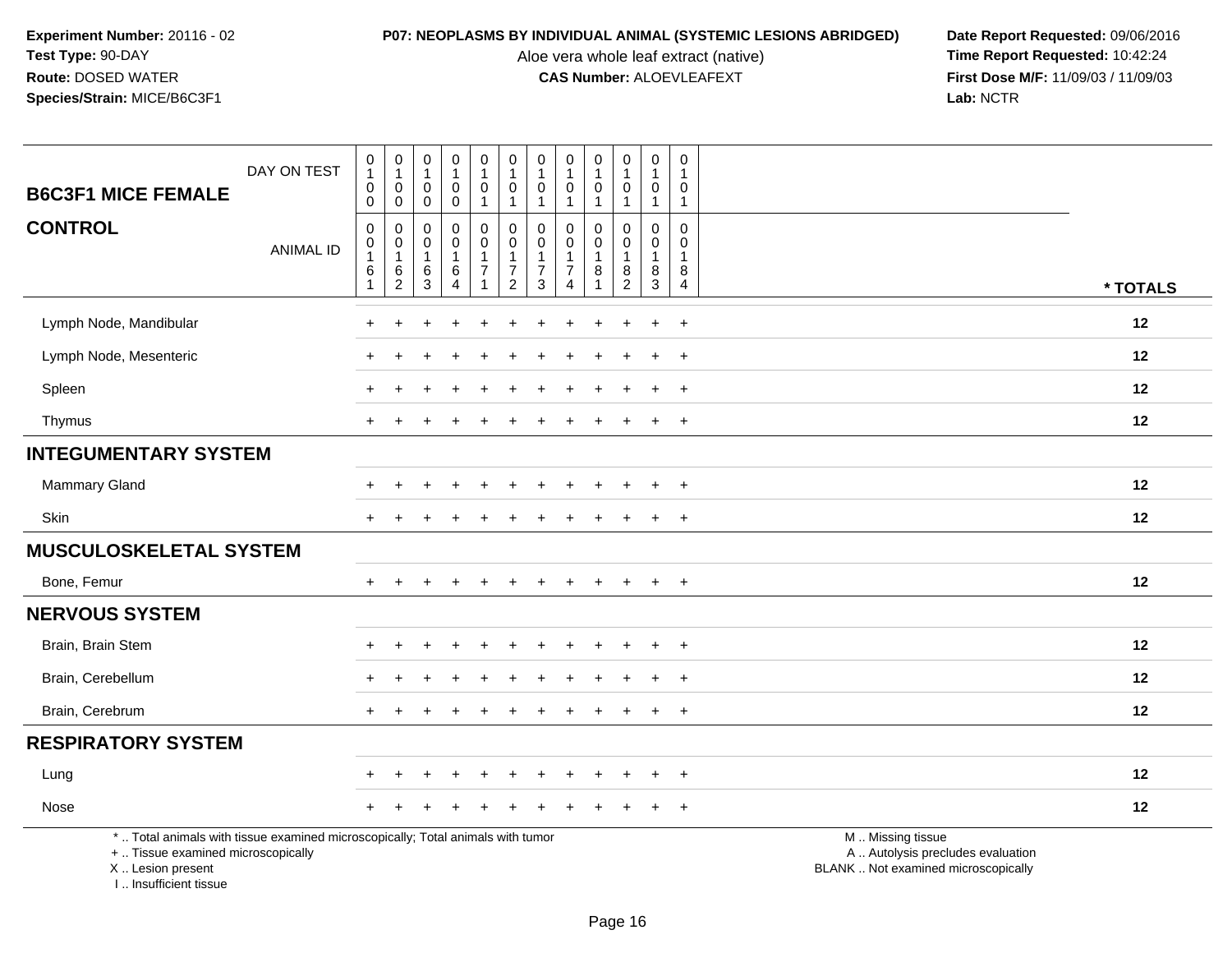Aloe vera whole leaf extract (native)<br>**CAS Number:** ALOEVLEAFEXT

**P07: NEOPLASMS BY INDIVIDUAL ANIMAL (SYSTEMIC LESIONS ABRIDGED)** Date Report Requested: 09/06/2016<br>Aloe vera whole leaf extract (native) **Time Report Requested:** 10:42:24 **First Dose M/F:** 11/09/03 / 11/09/03<br>Lab: NCTR **Lab:** NCTR

| <b>B6C3F1 MICE FEMALE</b>    | DAY ON TEST | 0<br>0<br>$\Omega$ | $\begin{smallmatrix}0\\1\end{smallmatrix}$<br>$\pmb{0}$<br>0              | $\begin{smallmatrix}0\\1\end{smallmatrix}$<br>$\pmb{0}$<br>0                | $\begin{smallmatrix}0\\1\end{smallmatrix}$<br>$\pmb{0}$<br>$\mathbf 0$ | $\begin{smallmatrix}0\\1\end{smallmatrix}$<br>$\boldsymbol{0}$<br>$\overline{ }$ | 0<br>0                   | $\begin{smallmatrix}0\\1\end{smallmatrix}$<br>0 | $\frac{0}{1}$<br>0  | $\frac{0}{1}$<br>$\mathbf 0$            | $\begin{smallmatrix}0\\1\end{smallmatrix}$<br>$\pmb{0}$ | $\pmb{0}$<br>$\overline{1}$<br>0       | $\pmb{0}$<br>$\mathbf{1}$<br>0                       |          |
|------------------------------|-------------|--------------------|---------------------------------------------------------------------------|-----------------------------------------------------------------------------|------------------------------------------------------------------------|----------------------------------------------------------------------------------|--------------------------|-------------------------------------------------|---------------------|-----------------------------------------|---------------------------------------------------------|----------------------------------------|------------------------------------------------------|----------|
| <b>CONTROL</b>               | ANIMAL ID   | 0<br>0<br>6        | 0<br>$\mathbf 0$<br>$\mathbf{1}$<br>$\begin{array}{c} 6 \\ 2 \end{array}$ | $\begin{smallmatrix}0\0\0\end{smallmatrix}$<br>1<br>$\,6\,$<br>$\mathbf{3}$ | $\begin{matrix} 0 \\ 0 \\ 1 \end{matrix}$<br>$\,6$<br>$\overline{4}$   | $\begin{matrix} 0 \\ 0 \\ 1 \end{matrix}$<br>$\overline{7}$                      | 0<br>$\pmb{0}$<br>7<br>2 | $\mathbf 0$<br>7<br>3                           | 0<br>$\pmb{0}$<br>⇁ | 0<br>$\mathbf 0$<br>$\overline{A}$<br>8 | 0<br>$\pmb{0}$<br>$\overline{1}$<br>8<br>$\overline{2}$ | 0<br>$\,0\,$<br>$\mathbf{1}$<br>8<br>3 | $\Omega$<br>0<br>$\mathbf{1}$<br>8<br>$\overline{4}$ | * TOTALS |
| Trachea                      |             | $+$                |                                                                           |                                                                             | $\div$                                                                 |                                                                                  |                          |                                                 | $\ddot{}$           | $\pm$                                   | $\pm$                                                   | $+$                                    | $+$                                                  | 12       |
| <b>SPECIAL SENSES SYSTEM</b> |             |                    |                                                                           |                                                                             |                                                                        |                                                                                  |                          |                                                 |                     |                                         |                                                         |                                        |                                                      |          |
| Eye                          |             |                    |                                                                           | ÷                                                                           | $\pm$                                                                  | $\pm$                                                                            | ÷                        | $+$                                             | $\pm$               | $+$                                     | $+$                                                     | $+$                                    | $+$                                                  | 12       |
| Harderian Gland              |             | $\ddot{}$          |                                                                           |                                                                             |                                                                        |                                                                                  |                          |                                                 |                     | ÷                                       |                                                         | $+$                                    | $\overline{+}$                                       | 12       |
| <b>URINARY SYSTEM</b>        |             |                    |                                                                           |                                                                             |                                                                        |                                                                                  |                          |                                                 |                     |                                         |                                                         |                                        |                                                      |          |
| Kidney                       |             | $\ddot{}$          | $\pm$                                                                     | $\div$                                                                      | $\ddot{}$                                                              | $+$                                                                              |                          |                                                 | $\ddot{}$           | $+$                                     | $+$                                                     | $+$                                    | $+$                                                  | 12       |
| <b>Urinary Bladder</b>       |             | $\ddot{}$          |                                                                           |                                                                             |                                                                        |                                                                                  |                          |                                                 | $\pm$               | $\pm$                                   |                                                         | $+$                                    | $+$                                                  | 12       |
| <b>SYSTEMIC LESIONS</b>      |             |                    |                                                                           |                                                                             |                                                                        |                                                                                  |                          |                                                 |                     |                                         |                                                         |                                        |                                                      |          |
| Multiple Organ               |             |                    |                                                                           |                                                                             |                                                                        |                                                                                  |                          |                                                 |                     |                                         |                                                         | $+$                                    | $\overline{+}$                                       | 12       |

\* .. Total animals with tissue examined microscopically; Total animals with tumor

+ .. Tissue examined microscopically

X .. Lesion present

I .. Insufficient tissue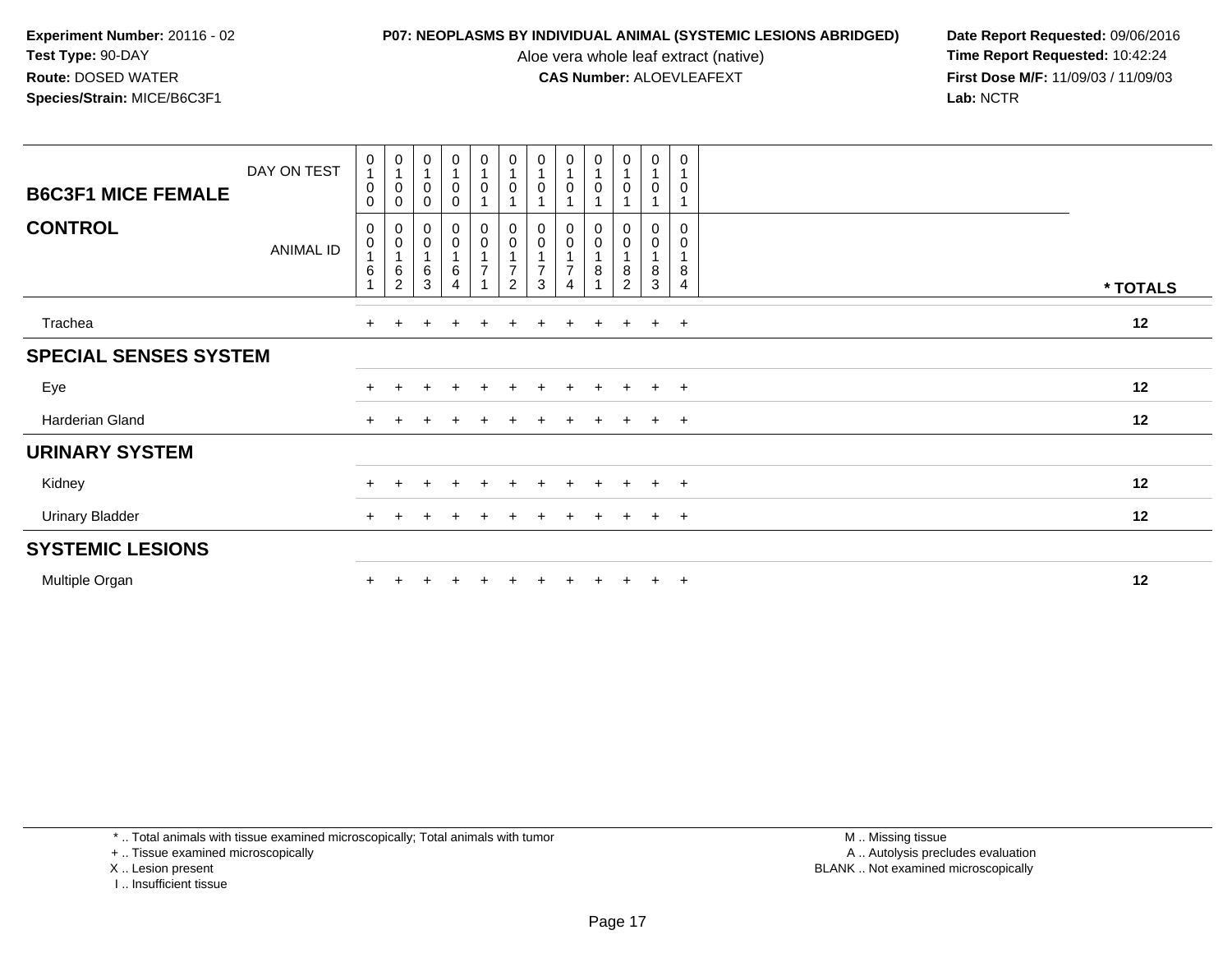Aloe vera whole leaf extract (native)<br>**CAS Number:** ALOEVLEAFEXT

|                                                                                                                                                                     | DAY ON TEST      | $\pmb{0}$<br>$\mathbf{1}$                            | $\boldsymbol{0}$<br>$\mathbf{1}$                                    | $\mathbf 0$<br>1                          | $\mathbf 0$<br>$\mathbf{1}$                                              | $\pmb{0}$<br>$\mathbf{1}$                  | $\mathbf 0$<br>$\mathbf{1}$<br>$\mathbf 0$                              | 0<br>0                                           | $\pmb{0}$<br>$\mathbf{1}$<br>0                         | $\mathbf 0$<br>$\mathbf{1}$<br>0      | $\pmb{0}$<br>$\mathbf{1}$                                      | $\pmb{0}$<br>$\mathbf{1}$                                      | 0<br>$\mathbf 1$                                    |                                                                                               |  |
|---------------------------------------------------------------------------------------------------------------------------------------------------------------------|------------------|------------------------------------------------------|---------------------------------------------------------------------|-------------------------------------------|--------------------------------------------------------------------------|--------------------------------------------|-------------------------------------------------------------------------|--------------------------------------------------|--------------------------------------------------------|---------------------------------------|----------------------------------------------------------------|----------------------------------------------------------------|-----------------------------------------------------|-----------------------------------------------------------------------------------------------|--|
| <b>B6C3F1 MICE FEMALE</b>                                                                                                                                           |                  | 0<br>0                                               | 0<br>$\mathbf 0$                                                    | 0<br>$\mathbf 0$                          | 0<br>$\mathbf 0$                                                         | 0<br>$\mathbf{1}$                          | $\mathbf{1}$                                                            | $\mathbf{1}$                                     | $\mathbf{1}$                                           | $\mathbf{1}$                          | 0<br>$\mathbf{1}$                                              | 0<br>$\mathbf{1}$                                              | 0<br>$\overline{1}$                                 |                                                                                               |  |
| <b>1% WLN</b>                                                                                                                                                       | <b>ANIMAL ID</b> | 0<br>$\mathbf 0$<br>$\pmb{0}$<br>4<br>$\overline{1}$ | $\mathbf 0$<br>$\pmb{0}$<br>$\boldsymbol{0}$<br>4<br>$\overline{c}$ | $\mathbf 0$<br>0<br>$\mathbf 0$<br>4<br>3 | $\mathbf 0$<br>$\mathbf 0$<br>$\mathbf 0$<br>4<br>$\boldsymbol{\Lambda}$ | 0<br>0<br>$\pmb{0}$<br>5<br>$\overline{1}$ | $\mathbf 0$<br>$\pmb{0}$<br>$\mathbf 0$<br>$\sqrt{5}$<br>$\overline{2}$ | $\Omega$<br>$\mathbf 0$<br>$\mathbf 0$<br>5<br>3 | $\mathbf 0$<br>$\mathbf 0$<br>0<br>5<br>$\overline{4}$ | $\mathbf{0}$<br>0<br>$\mathbf 0$<br>6 | 0<br>$\mathsf{O}\xspace$<br>$\mathbf 0$<br>6<br>$\overline{2}$ | $\mathbf 0$<br>$\mathbf 0$<br>$\mathbf 0$<br>6<br>$\mathbf{3}$ | $\mathbf 0$<br>0<br>$\Omega$<br>6<br>$\overline{4}$ |                                                                                               |  |
|                                                                                                                                                                     |                  |                                                      |                                                                     |                                           |                                                                          |                                            |                                                                         |                                                  |                                                        |                                       |                                                                |                                                                |                                                     | * TOTALS                                                                                      |  |
| <b>ALIMENTARY SYSTEM</b>                                                                                                                                            |                  |                                                      |                                                                     |                                           |                                                                          |                                            |                                                                         |                                                  |                                                        |                                       |                                                                |                                                                |                                                     |                                                                                               |  |
| Intestine Large, Cecum                                                                                                                                              |                  |                                                      |                                                                     |                                           |                                                                          |                                            |                                                                         |                                                  |                                                        |                                       |                                                                |                                                                | $+$                                                 | 12                                                                                            |  |
| Intestine Large, Colon                                                                                                                                              |                  |                                                      |                                                                     |                                           |                                                                          |                                            |                                                                         |                                                  |                                                        |                                       |                                                                |                                                                |                                                     | 12                                                                                            |  |
| Liver                                                                                                                                                               |                  |                                                      |                                                                     |                                           |                                                                          |                                            |                                                                         |                                                  |                                                        |                                       |                                                                | $\pm$                                                          | $+$                                                 | 12                                                                                            |  |
| <b>CARDIOVASCULAR SYSTEM</b>                                                                                                                                        |                  |                                                      |                                                                     |                                           |                                                                          |                                            |                                                                         |                                                  |                                                        |                                       |                                                                |                                                                |                                                     |                                                                                               |  |
| <b>NONE</b>                                                                                                                                                         |                  |                                                      |                                                                     |                                           |                                                                          |                                            |                                                                         |                                                  |                                                        |                                       |                                                                |                                                                |                                                     |                                                                                               |  |
| <b>ENDOCRINE SYSTEM</b>                                                                                                                                             |                  |                                                      |                                                                     |                                           |                                                                          |                                            |                                                                         |                                                  |                                                        |                                       |                                                                |                                                                |                                                     |                                                                                               |  |
| <b>Adrenal Cortex</b>                                                                                                                                               |                  |                                                      |                                                                     | $\pm$                                     |                                                                          |                                            |                                                                         |                                                  |                                                        |                                       |                                                                |                                                                |                                                     | 1                                                                                             |  |
| Adrenal Medulla                                                                                                                                                     |                  |                                                      |                                                                     | $\blacksquare$                            |                                                                          |                                            |                                                                         |                                                  |                                                        |                                       |                                                                |                                                                |                                                     | $\mathbf 0$                                                                                   |  |
| <b>GENERAL BODY SYSTEM</b>                                                                                                                                          |                  |                                                      |                                                                     |                                           |                                                                          |                                            |                                                                         |                                                  |                                                        |                                       |                                                                |                                                                |                                                     |                                                                                               |  |
| <b>NONE</b>                                                                                                                                                         |                  |                                                      |                                                                     |                                           |                                                                          |                                            |                                                                         |                                                  |                                                        |                                       |                                                                |                                                                |                                                     |                                                                                               |  |
| <b>GENITAL SYSTEM</b>                                                                                                                                               |                  |                                                      |                                                                     |                                           |                                                                          |                                            |                                                                         |                                                  |                                                        |                                       |                                                                |                                                                |                                                     |                                                                                               |  |
| <b>NONE</b>                                                                                                                                                         |                  |                                                      |                                                                     |                                           |                                                                          |                                            |                                                                         |                                                  |                                                        |                                       |                                                                |                                                                |                                                     |                                                                                               |  |
| <b>HEMATOPOIETIC SYSTEM</b>                                                                                                                                         |                  |                                                      |                                                                     |                                           |                                                                          |                                            |                                                                         |                                                  |                                                        |                                       |                                                                |                                                                |                                                     |                                                                                               |  |
| Spleen                                                                                                                                                              |                  | $+$                                                  | $+$                                                                 | $\pm$                                     | $+$                                                                      | $+$                                        | $+$                                                                     | $+$                                              | $+$                                                    | $+$                                   | $+$                                                            | $+$                                                            | $+$                                                 | 12                                                                                            |  |
| <b>INTEGUMENTARY SYSTEM</b>                                                                                                                                         |                  |                                                      |                                                                     |                                           |                                                                          |                                            |                                                                         |                                                  |                                                        |                                       |                                                                |                                                                |                                                     |                                                                                               |  |
| *  Total animals with tissue examined microscopically; Total animals with tumor<br>+  Tissue examined microscopically<br>X  Lesion present<br>I Insufficient tissue |                  |                                                      |                                                                     |                                           |                                                                          |                                            |                                                                         |                                                  |                                                        |                                       |                                                                |                                                                |                                                     | M  Missing tissue<br>A  Autolysis precludes evaluation<br>BLANK  Not examined microscopically |  |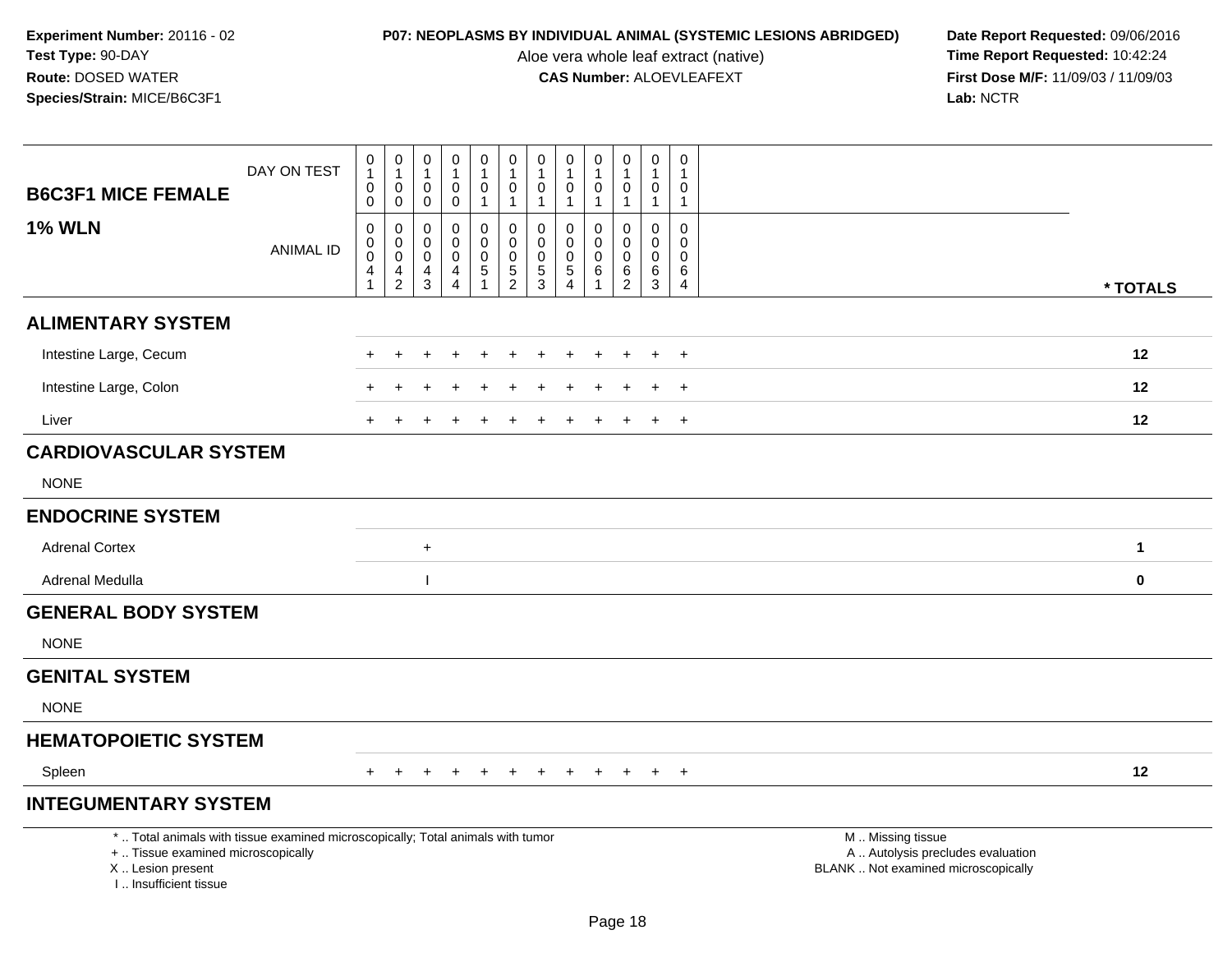Aloe vera whole leaf extract (native)<br>**CAS Number:** ALOEVLEAFEXT

**P07: NEOPLASMS BY INDIVIDUAL ANIMAL (SYSTEMIC LESIONS ABRIDGED)** Date Report Requested: 09/06/2016<br>Aloe vera whole leaf extract (native) **Time Report Requested:** 10:42:24 **First Dose M/F:** 11/09/03 / 11/09/03<br>Lab: NCTR **Lab:** NCTR

| <b>B6C3F1 MICE FEMALE</b>     | DAY ON TEST      | $\begin{smallmatrix}0\1\end{smallmatrix}$<br>$\pmb{0}$<br>0                     | $\pmb{0}$<br>$\mathbf{1}$<br>$\boldsymbol{0}$<br>0      | $\pmb{0}$<br>$\overline{1}$<br>0<br>0 | $\pmb{0}$<br>$\mathbf{1}$<br>0<br>0 | 0<br>$\boldsymbol{0}$                      | 0<br>$\mathbf{1}$<br>0             | $\boldsymbol{0}$<br>$\mathbf{1}$<br>0                     | 0<br>0                                      | 0<br>0           | 0<br>$\mathbf{1}$<br>0<br>1            | 0<br>$\mathbf{1}$<br>0<br>1     | 0<br>0                |          |
|-------------------------------|------------------|---------------------------------------------------------------------------------|---------------------------------------------------------|---------------------------------------|-------------------------------------|--------------------------------------------|------------------------------------|-----------------------------------------------------------|---------------------------------------------|------------------|----------------------------------------|---------------------------------|-----------------------|----------|
| <b>1% WLN</b>                 | <b>ANIMAL ID</b> | $\pmb{0}$<br>$\pmb{0}$<br>$\pmb{0}$<br>$\overline{\mathcal{A}}$<br>$\mathbf{1}$ | 0<br>$_{\rm 0}^{\rm 0}$<br>$\overline{4}$<br>$\sqrt{2}$ | 0<br>0<br>0<br>4<br>$\mathbf{3}$      | 0<br>0<br>0<br>4<br>$\overline{4}$  | 0<br>$\pmb{0}$<br>$\pmb{0}$<br>$\mathbf 5$ | 0<br>0<br>0<br>5<br>$\overline{2}$ | 0<br>$\pmb{0}$<br>$\pmb{0}$<br>$\,$ 5 $\,$<br>$\mathsf 3$ | 0<br>0<br>0<br>$\sqrt{5}$<br>$\overline{4}$ | 0<br>0<br>0<br>6 | 0<br>0<br>0<br>$\,6$<br>$\overline{2}$ | 0<br>0<br>$\mathbf 0$<br>6<br>3 | 0<br>0<br>0<br>6<br>4 | * TOTALS |
| <b>NONE</b>                   |                  |                                                                                 |                                                         |                                       |                                     |                                            |                                    |                                                           |                                             |                  |                                        |                                 |                       |          |
| <b>MUSCULOSKELETAL SYSTEM</b> |                  |                                                                                 |                                                         |                                       |                                     |                                            |                                    |                                                           |                                             |                  |                                        |                                 |                       |          |
| <b>NONE</b>                   |                  |                                                                                 |                                                         |                                       |                                     |                                            |                                    |                                                           |                                             |                  |                                        |                                 |                       |          |
| <b>NERVOUS SYSTEM</b>         |                  |                                                                                 |                                                         |                                       |                                     |                                            |                                    |                                                           |                                             |                  |                                        |                                 |                       |          |
| <b>NONE</b>                   |                  |                                                                                 |                                                         |                                       |                                     |                                            |                                    |                                                           |                                             |                  |                                        |                                 |                       |          |
| <b>RESPIRATORY SYSTEM</b>     |                  |                                                                                 |                                                         |                                       |                                     |                                            |                                    |                                                           |                                             |                  |                                        |                                 |                       |          |
| <b>NONE</b>                   |                  |                                                                                 |                                                         |                                       |                                     |                                            |                                    |                                                           |                                             |                  |                                        |                                 |                       |          |
| <b>SPECIAL SENSES SYSTEM</b>  |                  |                                                                                 |                                                         |                                       |                                     |                                            |                                    |                                                           |                                             |                  |                                        |                                 |                       |          |
| <b>NONE</b>                   |                  |                                                                                 |                                                         |                                       |                                     |                                            |                                    |                                                           |                                             |                  |                                        |                                 |                       |          |
| <b>URINARY SYSTEM</b>         |                  |                                                                                 |                                                         |                                       |                                     |                                            |                                    |                                                           |                                             |                  |                                        |                                 |                       |          |
| Kidney                        |                  |                                                                                 |                                                         |                                       |                                     |                                            |                                    |                                                           |                                             |                  | $\pm$                                  | $+$                             | $+$                   | 12       |
| <b>SYSTEMIC LESIONS</b>       |                  |                                                                                 |                                                         |                                       |                                     |                                            |                                    |                                                           |                                             |                  |                                        |                                 |                       |          |
| Multiple Organ                |                  |                                                                                 |                                                         |                                       |                                     |                                            |                                    |                                                           |                                             |                  |                                        | $\ddot{}$                       | $+$                   | 12       |

\* .. Total animals with tissue examined microscopically; Total animals with tumor

+ .. Tissue examined microscopically

X .. Lesion present

I .. Insufficient tissue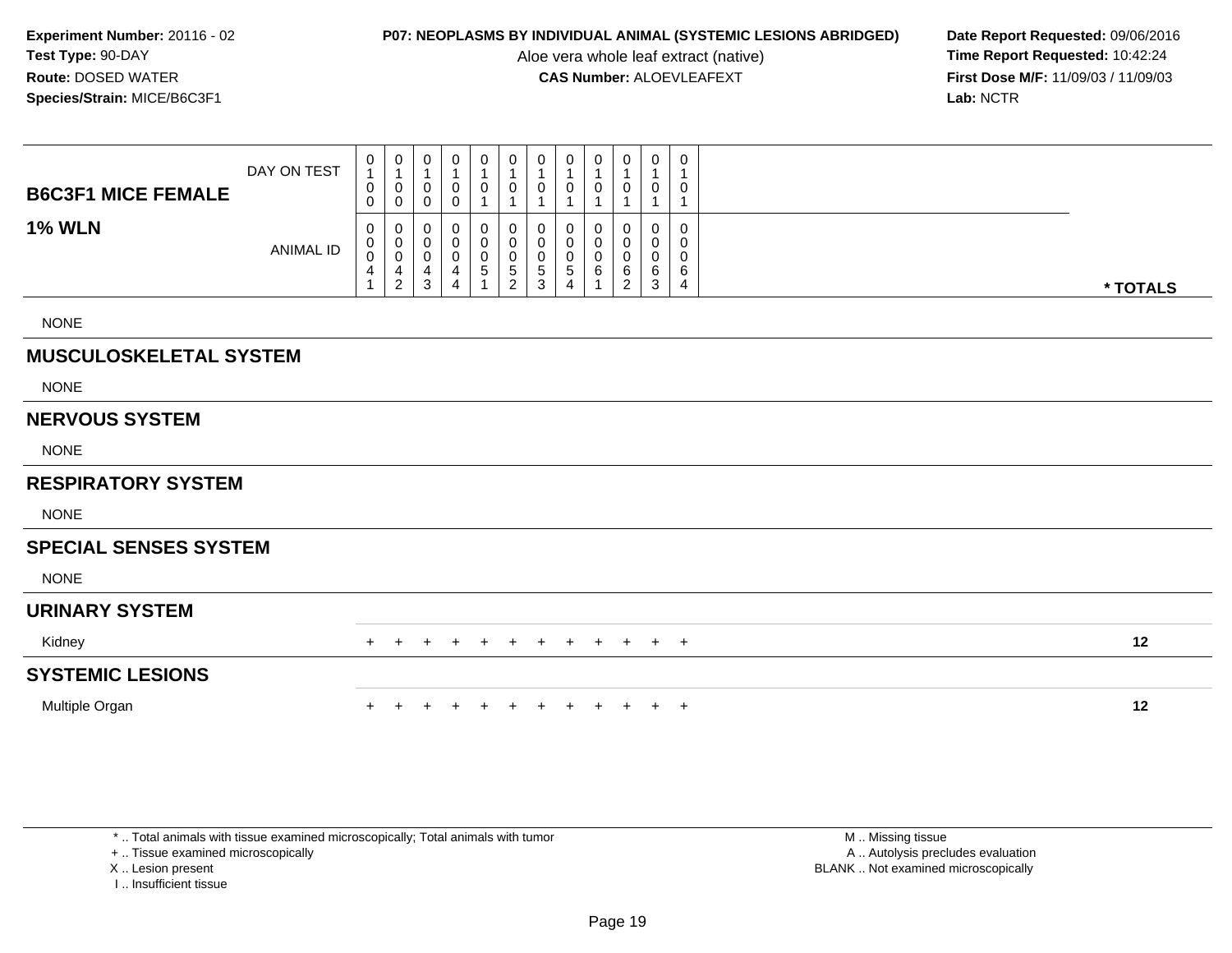I .. Insufficient tissue

Aloe vera whole leaf extract (native)<br>**CAS Number:** ALOEVLEAFEXT

| <b>B6C3F1 MICE FEMALE</b>    | DAY ON TEST                                                                                                           | $\begin{smallmatrix}0\\1\end{smallmatrix}$<br>$\,0\,$<br>$\pmb{0}$ | $\boldsymbol{0}$<br>$\mathbf{1}$<br>$\mathbf 0$<br>$\mathbf 0$ | 0<br>$\mathbf{1}$<br>0<br>0               | 0<br>$\overline{1}$<br>0<br>0                                       | $\pmb{0}$<br>$\mathbf{1}$<br>$\pmb{0}$<br>-1 | 0<br>$\mathbf{1}$<br>$\mathbf 0$<br>$\overline{1}$ | $\begin{smallmatrix}0\\1\end{smallmatrix}$<br>$\boldsymbol{0}$<br>$\overline{1}$ | 0<br>$\mathbf{1}$<br>0<br>$\mathbf{1}$                         | 0<br>$\mathbf 1$<br>$\mathbf 0$<br>-1                               | 0<br>$\mathbf{1}$<br>$\mathsf{O}\xspace$<br>1 | 0<br>$\overline{1}$<br>$\mathbf 0$<br>$\mathbf{1}$ | 0<br>$\mathbf{1}$<br>0<br>$\mathbf{1}$                 |                                                                                               |              |
|------------------------------|-----------------------------------------------------------------------------------------------------------------------|--------------------------------------------------------------------|----------------------------------------------------------------|-------------------------------------------|---------------------------------------------------------------------|----------------------------------------------|----------------------------------------------------|----------------------------------------------------------------------------------|----------------------------------------------------------------|---------------------------------------------------------------------|-----------------------------------------------|----------------------------------------------------|--------------------------------------------------------|-----------------------------------------------------------------------------------------------|--------------|
| <b>2% WLN</b>                | <b>ANIMAL ID</b>                                                                                                      | $\mathbf 0$<br>$\pmb{0}$<br>$\frac{2}{2}$<br>1                     | 0<br>$\mathbf 0$<br>$\frac{2}{2}$                              | 0<br>0<br>$\overline{c}$<br>$\frac{2}{3}$ | $\mathbf 0$<br>$\Omega$<br>$\overline{\mathbf{c}}$<br>$\frac{2}{4}$ | 0<br>$\mathbf 0$<br>$\frac{2}{3}$            | 0<br>$\mathbf 0$<br>$\frac{2}{3}$                  | 0<br>$\mathbf 0$<br>$\frac{2}{3}$                                                | $\mathbf 0$<br>$\mathbf{0}$<br>$\frac{2}{3}$<br>$\overline{4}$ | $\Omega$<br>$\Omega$<br>$\boldsymbol{2}$<br>$\overline{\mathbf{4}}$ | $\mathbf 0$<br>0<br>$\frac{2}{4}$             | 0<br>$\mathbf 0$<br>$\frac{2}{3}$                  | $\mathbf 0$<br>$\mathbf 0$<br>$\overline{c}$<br>4<br>4 |                                                                                               | * TOTALS     |
| <b>ALIMENTARY SYSTEM</b>     |                                                                                                                       |                                                                    |                                                                |                                           |                                                                     |                                              |                                                    |                                                                                  |                                                                |                                                                     |                                               |                                                    |                                                        |                                                                                               |              |
| Intestine Large, Cecum       |                                                                                                                       | $\ddot{}$                                                          |                                                                | $\ddot{}$                                 |                                                                     |                                              |                                                    |                                                                                  | $\ddot{}$                                                      |                                                                     |                                               | $+$                                                | $+$                                                    |                                                                                               | 11           |
| Intestine Large, Colon       |                                                                                                                       | $\ddot{}$                                                          |                                                                |                                           |                                                                     |                                              |                                                    |                                                                                  |                                                                |                                                                     |                                               |                                                    | $\ddot{}$                                              |                                                                                               | 11           |
| Liver                        |                                                                                                                       | $+$                                                                |                                                                |                                           |                                                                     |                                              |                                                    |                                                                                  |                                                                |                                                                     |                                               | $\pm$                                              | $+$                                                    |                                                                                               | 11           |
| <b>CARDIOVASCULAR SYSTEM</b> |                                                                                                                       |                                                                    |                                                                |                                           |                                                                     |                                              |                                                    |                                                                                  |                                                                |                                                                     |                                               |                                                    |                                                        |                                                                                               |              |
| <b>NONE</b>                  |                                                                                                                       |                                                                    |                                                                |                                           |                                                                     |                                              |                                                    |                                                                                  |                                                                |                                                                     |                                               |                                                    |                                                        |                                                                                               |              |
| <b>ENDOCRINE SYSTEM</b>      |                                                                                                                       |                                                                    |                                                                |                                           |                                                                     |                                              |                                                    |                                                                                  |                                                                |                                                                     |                                               |                                                    |                                                        |                                                                                               |              |
| <b>NONE</b>                  |                                                                                                                       |                                                                    |                                                                |                                           |                                                                     |                                              |                                                    |                                                                                  |                                                                |                                                                     |                                               |                                                    |                                                        |                                                                                               |              |
| <b>GENERAL BODY SYSTEM</b>   |                                                                                                                       |                                                                    |                                                                |                                           |                                                                     |                                              |                                                    |                                                                                  |                                                                |                                                                     |                                               |                                                    |                                                        |                                                                                               |              |
| <b>NONE</b>                  |                                                                                                                       |                                                                    |                                                                |                                           |                                                                     |                                              |                                                    |                                                                                  |                                                                |                                                                     |                                               |                                                    |                                                        |                                                                                               |              |
| <b>GENITAL SYSTEM</b>        |                                                                                                                       |                                                                    |                                                                |                                           |                                                                     |                                              |                                                    |                                                                                  |                                                                |                                                                     |                                               |                                                    |                                                        |                                                                                               |              |
| Ovary                        |                                                                                                                       |                                                                    |                                                                |                                           |                                                                     |                                              |                                                    | $\ddot{}$                                                                        |                                                                |                                                                     |                                               |                                                    |                                                        |                                                                                               | $\mathbf{1}$ |
| <b>HEMATOPOIETIC SYSTEM</b>  |                                                                                                                       |                                                                    |                                                                |                                           |                                                                     |                                              |                                                    |                                                                                  |                                                                |                                                                     |                                               |                                                    |                                                        |                                                                                               |              |
| Spleen                       |                                                                                                                       | $+$                                                                |                                                                | $+$                                       | $+$                                                                 | $+$                                          | $+$                                                | $+$                                                                              | $+$                                                            | $+$                                                                 | $+$                                           | $+$                                                | $+$                                                    |                                                                                               | 11           |
| <b>INTEGUMENTARY SYSTEM</b>  |                                                                                                                       |                                                                    |                                                                |                                           |                                                                     |                                              |                                                    |                                                                                  |                                                                |                                                                     |                                               |                                                    |                                                        |                                                                                               |              |
| <b>NONE</b>                  |                                                                                                                       |                                                                    |                                                                |                                           |                                                                     |                                              |                                                    |                                                                                  |                                                                |                                                                     |                                               |                                                    |                                                        |                                                                                               |              |
| X  Lesion present            | *  Total animals with tissue examined microscopically; Total animals with tumor<br>+  Tissue examined microscopically |                                                                    |                                                                |                                           |                                                                     |                                              |                                                    |                                                                                  |                                                                |                                                                     |                                               |                                                    |                                                        | M  Missing tissue<br>A  Autolysis precludes evaluation<br>BLANK  Not examined microscopically |              |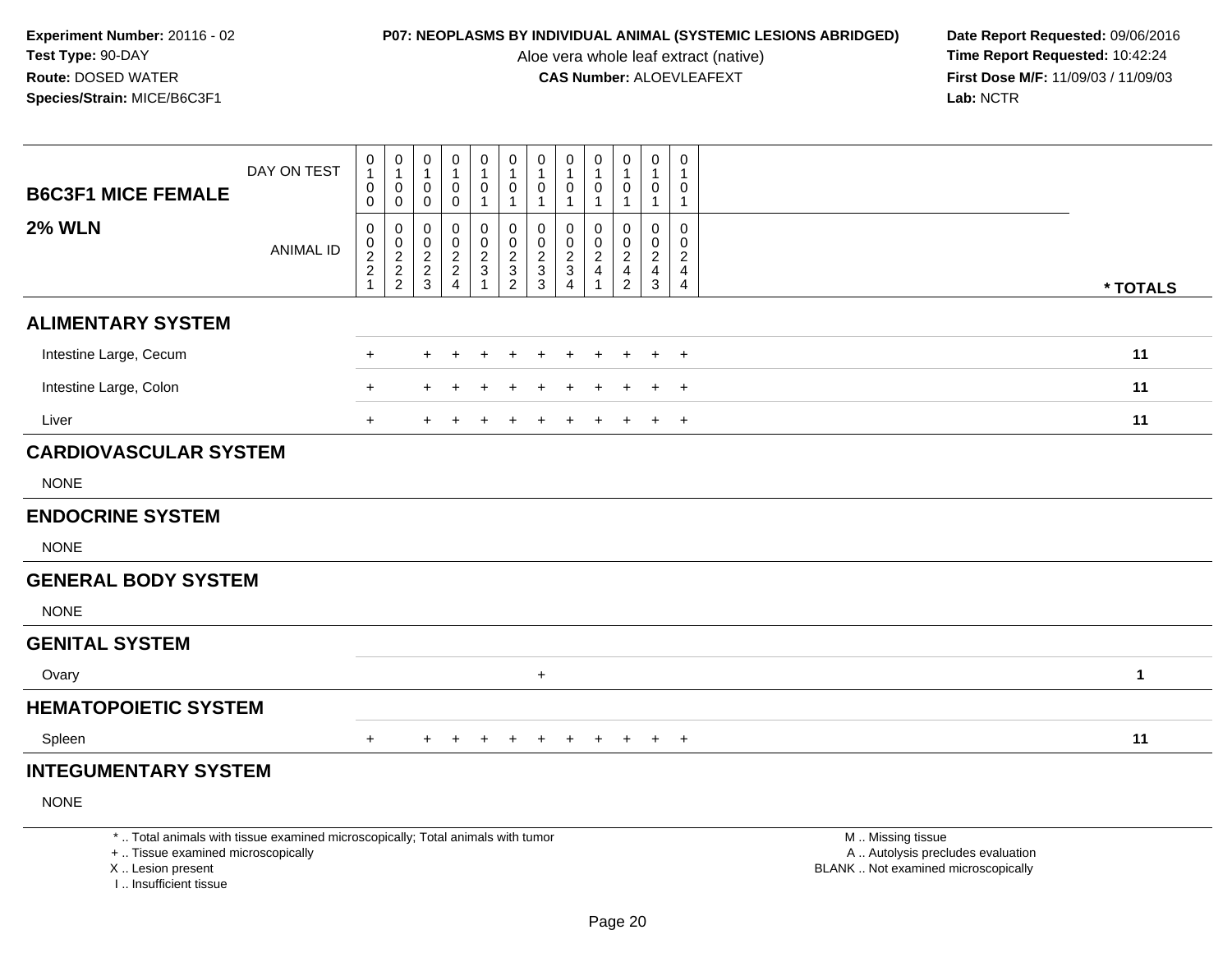Aloe vera whole leaf extract (native)<br>**CAS Number:** ALOEVLEAFEXT

**P07: NEOPLASMS BY INDIVIDUAL ANIMAL (SYSTEMIC LESIONS ABRIDGED)** Date Report Requested: 09/06/2016<br>Aloe vera whole leaf extract (native) **Time Report Requested:** 10:42:24 **First Dose M/F:** 11/09/03 / 11/09/03<br>Lab: NCTR **Lab:** NCTR

| <b>B6C3F1 MICE FEMALE</b>     | DAY ON TEST      | $\begin{smallmatrix}0\1\end{smallmatrix}$<br>0<br>0 | $\begin{smallmatrix}0\\1\end{smallmatrix}$<br>$\pmb{0}$<br>$\mathbf 0$ | 0<br>0<br>0                          | 0<br>$\mathbf{1}$<br>0<br>0                                            | $\mathbf 0$<br>$\mathbf{1}$<br>0 | $\begin{smallmatrix}0\1\end{smallmatrix}$<br>$\boldsymbol{0}$<br>$\overline{ }$ | $\pmb{0}$<br>$\overline{1}$<br>0                                     | $\mathbf 0$<br>$\overline{1}$<br>0                                     | 0<br>$\mathbf 1$<br>0                  | 0<br>$\mathbf{1}$<br>$\pmb{0}$<br>1             | $\mathbf 0$<br>$\mathbf 1$<br>0<br>1         | 0<br>0                                      |          |
|-------------------------------|------------------|-----------------------------------------------------|------------------------------------------------------------------------|--------------------------------------|------------------------------------------------------------------------|----------------------------------|---------------------------------------------------------------------------------|----------------------------------------------------------------------|------------------------------------------------------------------------|----------------------------------------|-------------------------------------------------|----------------------------------------------|---------------------------------------------|----------|
| <b>2% WLN</b>                 | <b>ANIMAL ID</b> | 0<br>$\begin{array}{c} 0 \\ 2 \\ 2 \end{array}$     | 0<br>$\frac{0}{2}$<br>$\sqrt{2}$                                       | 0<br>$\pmb{0}$<br>$\frac{2}{2}$<br>3 | 0<br>$\begin{smallmatrix} 0\\2\\2 \end{smallmatrix}$<br>$\overline{4}$ | 0<br>$\frac{0}{2}$<br>3          | 0<br>$\frac{0}{2}$<br>$\overline{2}$                                            | 0<br>$\begin{smallmatrix} 0\\2\\3 \end{smallmatrix}$<br>$\mathbf{3}$ | 0<br>$\begin{smallmatrix} 0\\2\\3 \end{smallmatrix}$<br>$\overline{4}$ | 0<br>0<br>$\sqrt{2}$<br>$\overline{4}$ | 0<br>$\,0\,$<br>$\frac{2}{4}$<br>$\overline{2}$ | 0<br>$\mathbf 0$<br>$\overline{c}$<br>4<br>3 | 0<br>0<br>$\overline{\mathbf{c}}$<br>4<br>4 | * TOTALS |
| <b>MUSCULOSKELETAL SYSTEM</b> |                  |                                                     |                                                                        |                                      |                                                                        |                                  |                                                                                 |                                                                      |                                                                        |                                        |                                                 |                                              |                                             |          |
| <b>NONE</b>                   |                  |                                                     |                                                                        |                                      |                                                                        |                                  |                                                                                 |                                                                      |                                                                        |                                        |                                                 |                                              |                                             |          |
| <b>NERVOUS SYSTEM</b>         |                  |                                                     |                                                                        |                                      |                                                                        |                                  |                                                                                 |                                                                      |                                                                        |                                        |                                                 |                                              |                                             |          |
| <b>NONE</b>                   |                  |                                                     |                                                                        |                                      |                                                                        |                                  |                                                                                 |                                                                      |                                                                        |                                        |                                                 |                                              |                                             |          |
| <b>RESPIRATORY SYSTEM</b>     |                  |                                                     |                                                                        |                                      |                                                                        |                                  |                                                                                 |                                                                      |                                                                        |                                        |                                                 |                                              |                                             |          |
| <b>NONE</b>                   |                  |                                                     |                                                                        |                                      |                                                                        |                                  |                                                                                 |                                                                      |                                                                        |                                        |                                                 |                                              |                                             |          |
| <b>SPECIAL SENSES SYSTEM</b>  |                  |                                                     |                                                                        |                                      |                                                                        |                                  |                                                                                 |                                                                      |                                                                        |                                        |                                                 |                                              |                                             |          |
| <b>NONE</b>                   |                  |                                                     |                                                                        |                                      |                                                                        |                                  |                                                                                 |                                                                      |                                                                        |                                        |                                                 |                                              |                                             |          |
| <b>URINARY SYSTEM</b>         |                  |                                                     |                                                                        |                                      |                                                                        |                                  |                                                                                 |                                                                      |                                                                        |                                        |                                                 |                                              |                                             |          |
| Kidney                        |                  | $+$                                                 |                                                                        | $+$                                  | $+$                                                                    | $+$                              | $+$                                                                             | $+$                                                                  |                                                                        | $+$ $+$ $+$                            |                                                 | $+$                                          | $+$                                         | 11       |
| <b>SYSTEMIC LESIONS</b>       |                  |                                                     |                                                                        |                                      |                                                                        |                                  |                                                                                 |                                                                      |                                                                        |                                        |                                                 |                                              |                                             |          |
| Multiple Organ                |                  | $\ddot{}$                                           |                                                                        |                                      |                                                                        |                                  |                                                                                 |                                                                      |                                                                        |                                        | $+$                                             | $+$                                          | $^{+}$                                      | 11       |

+ .. Tissue examined microscopically

X .. Lesion present

I .. Insufficient tissue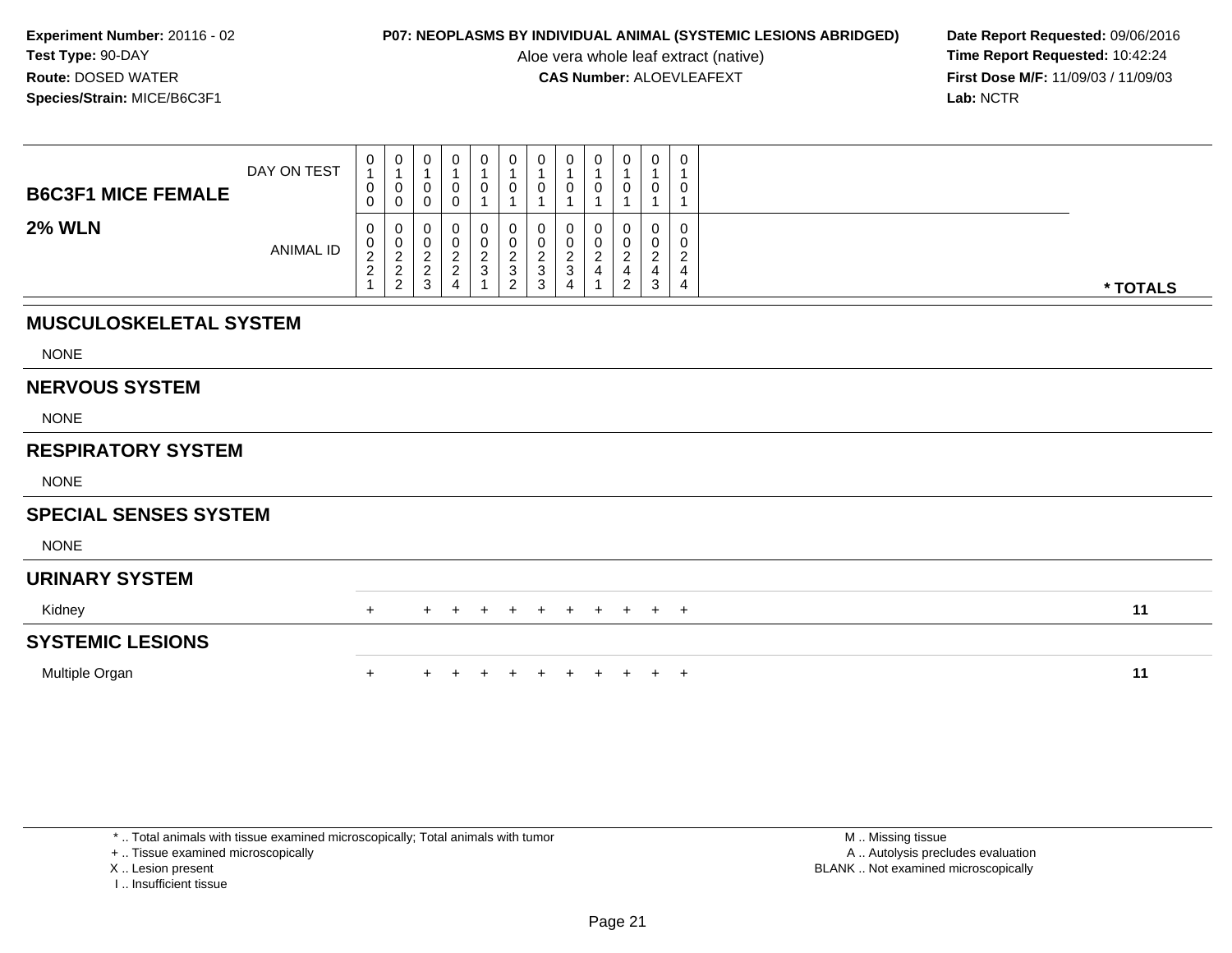Aloe vera whole leaf extract (native)<br>**CAS Number:** ALOEVLEAFEXT

| <b>B6C3F1 MICE FEMALE</b>                                                                                                                                           | DAY ON TEST      | $\mathbf 0$<br>1<br>$\mathsf 0$<br>$\mathbf 0$                         | $\pmb{0}$<br>$\mathbf{1}$<br>$\pmb{0}$<br>$\mathbf 0$                                    | $\boldsymbol{0}$<br>$\overline{1}$<br>$\mathbf 0$<br>$\mathbf 0$    | $\pmb{0}$<br>$\mathbf{1}$<br>$\mathbf 0$<br>$\mathbf 0$                     | $\pmb{0}$<br>$\mathbf{1}$<br>$\pmb{0}$<br>$\mathbf{1}$ | $\pmb{0}$<br>$\mathbf{1}$<br>$\mathbf 0$<br>$\mathbf{1}$                   | $\mathbf 0$<br>$\mathbf{1}$<br>$\mathbf 0$<br>$\mathbf{1}$      | $\pmb{0}$<br>$\overline{1}$<br>0<br>$\mathbf{1}$                          | $\pmb{0}$<br>$\mathbf{1}$<br>$\mathbf 0$<br>$\overline{1}$ | 0<br>$\mathbf{1}$<br>$\mathsf 0$<br>$\mathbf{1}$              | $\mathbf 0$<br>$\overline{1}$<br>$\mathbf 0$<br>$\overline{1}$ | $\pmb{0}$<br>$\mathbf 1$<br>0<br>$\mathbf{1}$                        |                                                                                               |
|---------------------------------------------------------------------------------------------------------------------------------------------------------------------|------------------|------------------------------------------------------------------------|------------------------------------------------------------------------------------------|---------------------------------------------------------------------|-----------------------------------------------------------------------------|--------------------------------------------------------|----------------------------------------------------------------------------|-----------------------------------------------------------------|---------------------------------------------------------------------------|------------------------------------------------------------|---------------------------------------------------------------|----------------------------------------------------------------|----------------------------------------------------------------------|-----------------------------------------------------------------------------------------------|
| <b>3% WLN</b>                                                                                                                                                       | <b>ANIMAL ID</b> | 0<br>$\boldsymbol{0}$<br>$\mathbf{1}$<br>$\mathbf 0$<br>$\overline{1}$ | $\mathbf 0$<br>$\begin{smallmatrix}0\\1\end{smallmatrix}$<br>$\pmb{0}$<br>$\overline{c}$ | $\mathbf 0$<br>$\boldsymbol{0}$<br>$\mathbf{1}$<br>$\mathsf 0$<br>3 | $\mathbf 0$<br>$\mathbf 0$<br>$\mathbf{1}$<br>$\mathbf 0$<br>$\overline{4}$ | 0<br>$\pmb{0}$<br>$\mathbf{1}$<br>$\mathbf{1}$<br>1    | $\pmb{0}$<br>$\mathbf 0$<br>$\mathbf{1}$<br>$\mathbf{1}$<br>$\overline{2}$ | $\mathbf 0$<br>$\mathbf 0$<br>$\mathbf{1}$<br>$\mathbf{1}$<br>3 | $\Omega$<br>$\mathbf 0$<br>$\mathbf{1}$<br>$\mathbf{1}$<br>$\overline{4}$ | $\mathbf 0$<br>$\mathbf 0$<br>$\mathbf{1}$<br>$\sqrt{2}$   | $\mathbf 0$<br>$\mathbf 0$<br>$\overline{1}$<br>$\frac{2}{2}$ | $\mathbf 0$<br>$\mathbf 0$<br>$\overline{1}$<br>$\frac{2}{3}$  | $\mathbf 0$<br>0<br>$\mathbf{1}$<br>$\overline{c}$<br>$\overline{4}$ | * TOTALS                                                                                      |
| <b>ALIMENTARY SYSTEM</b>                                                                                                                                            |                  |                                                                        |                                                                                          |                                                                     |                                                                             |                                                        |                                                                            |                                                                 |                                                                           |                                                            |                                                               |                                                                |                                                                      |                                                                                               |
| Esophagus                                                                                                                                                           |                  | $+$                                                                    | $\ddot{}$                                                                                |                                                                     |                                                                             |                                                        |                                                                            |                                                                 |                                                                           |                                                            | ÷                                                             | $\div$                                                         | $\ddot{}$                                                            | 12                                                                                            |
| Gallbladder                                                                                                                                                         |                  |                                                                        |                                                                                          |                                                                     |                                                                             |                                                        |                                                                            |                                                                 |                                                                           |                                                            |                                                               |                                                                |                                                                      | 12                                                                                            |
| Intestine Large, Cecum                                                                                                                                              |                  |                                                                        |                                                                                          |                                                                     |                                                                             |                                                        |                                                                            |                                                                 |                                                                           |                                                            |                                                               |                                                                | $\ddot{}$                                                            | 12                                                                                            |
| Intestine Large, Colon                                                                                                                                              |                  | $+$                                                                    |                                                                                          |                                                                     |                                                                             |                                                        |                                                                            |                                                                 |                                                                           |                                                            |                                                               |                                                                | $\ddot{}$                                                            | 12                                                                                            |
| Intestine Large, Rectum                                                                                                                                             |                  |                                                                        |                                                                                          |                                                                     |                                                                             |                                                        |                                                                            |                                                                 |                                                                           |                                                            |                                                               |                                                                | M                                                                    | 11                                                                                            |
| Intestine Small, Duodenum                                                                                                                                           |                  |                                                                        |                                                                                          |                                                                     |                                                                             |                                                        |                                                                            |                                                                 |                                                                           |                                                            |                                                               |                                                                | $\ddot{}$                                                            | 12                                                                                            |
| Intestine Small, Ileum                                                                                                                                              |                  |                                                                        |                                                                                          |                                                                     |                                                                             |                                                        |                                                                            |                                                                 |                                                                           |                                                            |                                                               |                                                                | $\ddot{}$                                                            | 12                                                                                            |
| Intestine Small, Jejunum                                                                                                                                            |                  |                                                                        |                                                                                          |                                                                     |                                                                             |                                                        |                                                                            |                                                                 |                                                                           |                                                            |                                                               |                                                                | $\pm$                                                                | 12                                                                                            |
| Liver                                                                                                                                                               |                  |                                                                        |                                                                                          |                                                                     |                                                                             |                                                        |                                                                            |                                                                 |                                                                           |                                                            |                                                               |                                                                | $\ddot{}$                                                            | 12                                                                                            |
| Pancreas                                                                                                                                                            |                  |                                                                        |                                                                                          |                                                                     |                                                                             |                                                        |                                                                            |                                                                 |                                                                           |                                                            |                                                               |                                                                | $\ddot{}$                                                            | 12                                                                                            |
| <b>Salivary Glands</b>                                                                                                                                              |                  |                                                                        |                                                                                          |                                                                     |                                                                             |                                                        |                                                                            |                                                                 |                                                                           |                                                            |                                                               |                                                                | $\ddot{}$                                                            | 12                                                                                            |
| Stomach, Forestomach                                                                                                                                                |                  |                                                                        |                                                                                          |                                                                     |                                                                             |                                                        |                                                                            |                                                                 |                                                                           |                                                            |                                                               |                                                                | $\ddot{}$                                                            | 12                                                                                            |
| Stomach, Glandular                                                                                                                                                  |                  |                                                                        |                                                                                          |                                                                     |                                                                             |                                                        |                                                                            |                                                                 |                                                                           |                                                            |                                                               |                                                                | $\ddot{}$                                                            | 12                                                                                            |
| <b>CARDIOVASCULAR SYSTEM</b>                                                                                                                                        |                  |                                                                        |                                                                                          |                                                                     |                                                                             |                                                        |                                                                            |                                                                 |                                                                           |                                                            |                                                               |                                                                |                                                                      |                                                                                               |
| <b>Blood Vessel</b>                                                                                                                                                 |                  | $+$                                                                    |                                                                                          |                                                                     |                                                                             |                                                        |                                                                            |                                                                 |                                                                           |                                                            |                                                               |                                                                | $\overline{ }$                                                       | 12                                                                                            |
| *  Total animals with tissue examined microscopically; Total animals with tumor<br>+  Tissue examined microscopically<br>X  Lesion present<br>I Insufficient tissue |                  |                                                                        |                                                                                          |                                                                     |                                                                             |                                                        |                                                                            |                                                                 |                                                                           |                                                            |                                                               |                                                                |                                                                      | M  Missing tissue<br>A  Autolysis precludes evaluation<br>BLANK  Not examined microscopically |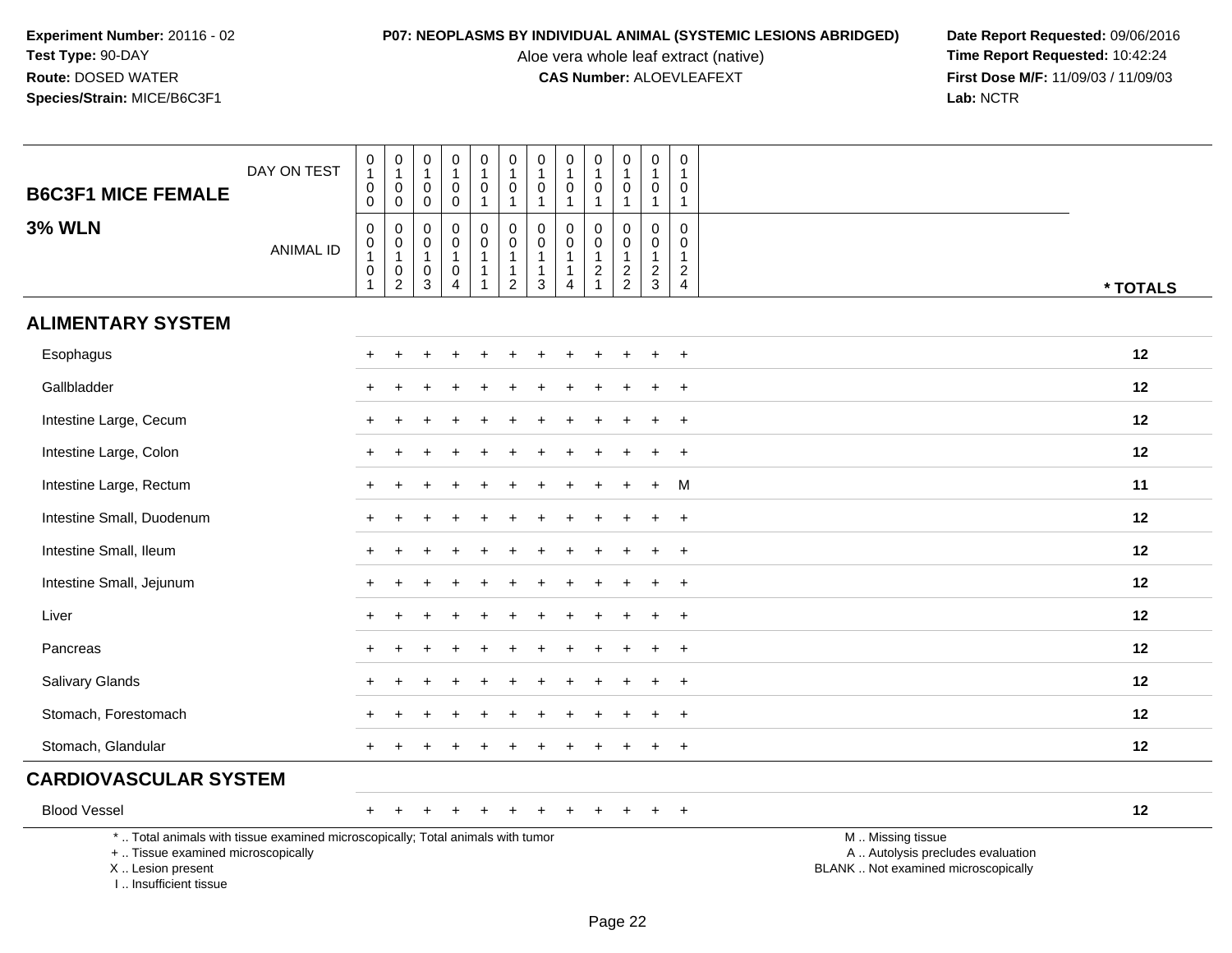Aloe vera whole leaf extract (native)<br>**CAS Number:** ALOEVLEAFEXT

| <b>B6C3F1 MICE FEMALE</b>                                                                                                                                           | DAY ON TEST      | $\mathbf 0$<br>$\mathbf{1}$<br>$\mathbf 0$    | $\pmb{0}$<br>$\mathbf{1}$<br>$\overline{0}$ | 0<br>$\mathbf{1}$<br>$\mathbf 0$ | $\boldsymbol{0}$<br>$\mathbf{1}$<br>$\mathbf 0$ | $\pmb{0}$<br>$\mathbf{1}$<br>$\mathbf 0$ | 0<br>$\mathbf{1}$<br>$\mathbf 0$                 | 0<br>$\overline{1}$<br>$\mathbf 0$    | 0<br>$\overline{1}$<br>$\mathbf 0$      | 0<br>$\mathbf{1}$<br>$\mathbf 0$               | $\mathsf 0$<br>$\mathbf{1}$<br>$\mathbf 0$           | $\pmb{0}$<br>$\mathbf{1}$<br>$\mathbf 0$ | 0<br>$\mathbf{1}$<br>$\mathbf 0$                   |                                                                                               |
|---------------------------------------------------------------------------------------------------------------------------------------------------------------------|------------------|-----------------------------------------------|---------------------------------------------|----------------------------------|-------------------------------------------------|------------------------------------------|--------------------------------------------------|---------------------------------------|-----------------------------------------|------------------------------------------------|------------------------------------------------------|------------------------------------------|----------------------------------------------------|-----------------------------------------------------------------------------------------------|
| <b>3% WLN</b>                                                                                                                                                       | <b>ANIMAL ID</b> | $\mathbf 0$<br>$\mathbf 0$<br>$\pmb{0}$       | $\mathbf 0$<br>$\mathbf 0$<br>$\pmb{0}$     | 0<br>$\mathbf 0$<br>$\pmb{0}$    | $\mathbf 0$<br>0<br>$\mathsf{O}$                | $\mathbf{1}$<br>0<br>$\ddot{\mathbf{0}}$ | $\mathbf{1}$<br>$\mathbf 0$<br>$\pmb{0}$         | $\mathbf 1$<br>$\Omega$<br>0          | $\mathbf{1}$<br>$\Omega$<br>$\mathbf 0$ | 1<br>0<br>$\mathbf 0$                          | $\overline{1}$<br>$\mathbf 0$<br>$\mathsf{O}\xspace$ | $\mathbf{1}$<br>$\mathbf 0$<br>$\pmb{0}$ | $\mathbf{1}$<br>$\mathbf 0$<br>$\mathbf 0$         |                                                                                               |
|                                                                                                                                                                     |                  | $\mathbf{1}$<br>$\mathbf 0$<br>$\overline{1}$ | $\mathbf{1}$<br>$\mathbf 0$<br>$\sqrt{2}$   | $\mathbf{1}$<br>0<br>$\mathsf 3$ | $\mathbf{1}$<br>0<br>$\overline{4}$             | $\mathbf{1}$<br>$\mathbf{1}$<br>-1       | $\overline{1}$<br>$\mathbf{1}$<br>$\overline{2}$ | $\overline{1}$<br>$\overline{1}$<br>3 | $\overline{1}$<br>$\mathbf{1}$<br>4     | $\mathbf{1}$<br>$\overline{2}$<br>$\mathbf{1}$ | $\mathbf{1}$<br>$\frac{2}{2}$                        | $\mathbf{1}$<br>$\overline{c}$<br>3      | $\overline{1}$<br>$\overline{c}$<br>$\overline{4}$ | * TOTALS                                                                                      |
| Heart                                                                                                                                                               |                  | $\ddot{}$                                     | $\ddot{}$                                   |                                  | $\ddot{}$                                       | $\ddot{}$                                | $\ddot{}$                                        | +                                     | $\ddot{}$                               | $\ddot{}$                                      | $\ddot{}$                                            | $+$                                      | $+$                                                | 12                                                                                            |
| <b>ENDOCRINE SYSTEM</b>                                                                                                                                             |                  |                                               |                                             |                                  |                                                 |                                          |                                                  |                                       |                                         |                                                |                                                      |                                          |                                                    |                                                                                               |
| <b>Adrenal Cortex</b>                                                                                                                                               |                  |                                               |                                             |                                  |                                                 |                                          |                                                  |                                       |                                         |                                                |                                                      |                                          | $\ddot{}$                                          | 12                                                                                            |
| Adrenal Medulla                                                                                                                                                     |                  | ÷                                             | м                                           |                                  |                                                 |                                          |                                                  |                                       |                                         |                                                |                                                      |                                          | $\ddot{}$                                          | 11                                                                                            |
| Islets, Pancreatic                                                                                                                                                  |                  |                                               |                                             |                                  |                                                 |                                          |                                                  |                                       |                                         |                                                |                                                      | $\div$                                   | $\ddot{}$                                          | 12                                                                                            |
| Parathyroid Gland                                                                                                                                                   |                  |                                               |                                             |                                  |                                                 |                                          |                                                  |                                       |                                         |                                                |                                                      | $\ddot{}$                                | M                                                  | 10                                                                                            |
| <b>Pituitary Gland</b>                                                                                                                                              |                  | $\ddot{}$                                     | M                                           |                                  |                                                 |                                          |                                                  |                                       |                                         |                                                |                                                      |                                          | $\ddot{}$                                          | 11                                                                                            |
| <b>Thyroid Gland</b>                                                                                                                                                |                  | $\ddot{}$                                     | $\ddot{}$                                   | $\ddot{}$                        | м                                               | $\ddot{}$                                | <b>+</b>                                         |                                       |                                         |                                                |                                                      | $\ddot{}$                                | $+$                                                | 11                                                                                            |
| <b>GENERAL BODY SYSTEM</b>                                                                                                                                          |                  |                                               |                                             |                                  |                                                 |                                          |                                                  |                                       |                                         |                                                |                                                      |                                          |                                                    |                                                                                               |
| <b>NONE</b>                                                                                                                                                         |                  |                                               |                                             |                                  |                                                 |                                          |                                                  |                                       |                                         |                                                |                                                      |                                          |                                                    |                                                                                               |
| <b>GENITAL SYSTEM</b>                                                                                                                                               |                  |                                               |                                             |                                  |                                                 |                                          |                                                  |                                       |                                         |                                                |                                                      |                                          |                                                    |                                                                                               |
| <b>Clitoral Gland</b>                                                                                                                                               |                  |                                               |                                             |                                  |                                                 |                                          |                                                  |                                       |                                         |                                                |                                                      |                                          |                                                    | 12                                                                                            |
| Ovary                                                                                                                                                               |                  |                                               |                                             |                                  |                                                 |                                          |                                                  |                                       |                                         |                                                |                                                      |                                          | $\ddot{}$                                          | 12                                                                                            |
| <b>Uterus</b>                                                                                                                                                       |                  | $+$                                           |                                             |                                  |                                                 |                                          |                                                  |                                       |                                         |                                                |                                                      | $+$                                      | $\ddot{}$                                          | 12                                                                                            |
| <b>HEMATOPOIETIC SYSTEM</b>                                                                                                                                         |                  |                                               |                                             |                                  |                                                 |                                          |                                                  |                                       |                                         |                                                |                                                      |                                          |                                                    |                                                                                               |
| <b>Bone Marrow</b>                                                                                                                                                  |                  |                                               |                                             |                                  |                                                 |                                          |                                                  |                                       |                                         |                                                |                                                      | $\ddot{}$                                | $\ddot{}$                                          | 12                                                                                            |
| *  Total animals with tissue examined microscopically; Total animals with tumor<br>+  Tissue examined microscopically<br>X  Lesion present<br>I Insufficient tissue |                  |                                               |                                             |                                  |                                                 |                                          |                                                  |                                       |                                         |                                                |                                                      |                                          |                                                    | M  Missing tissue<br>A  Autolysis precludes evaluation<br>BLANK  Not examined microscopically |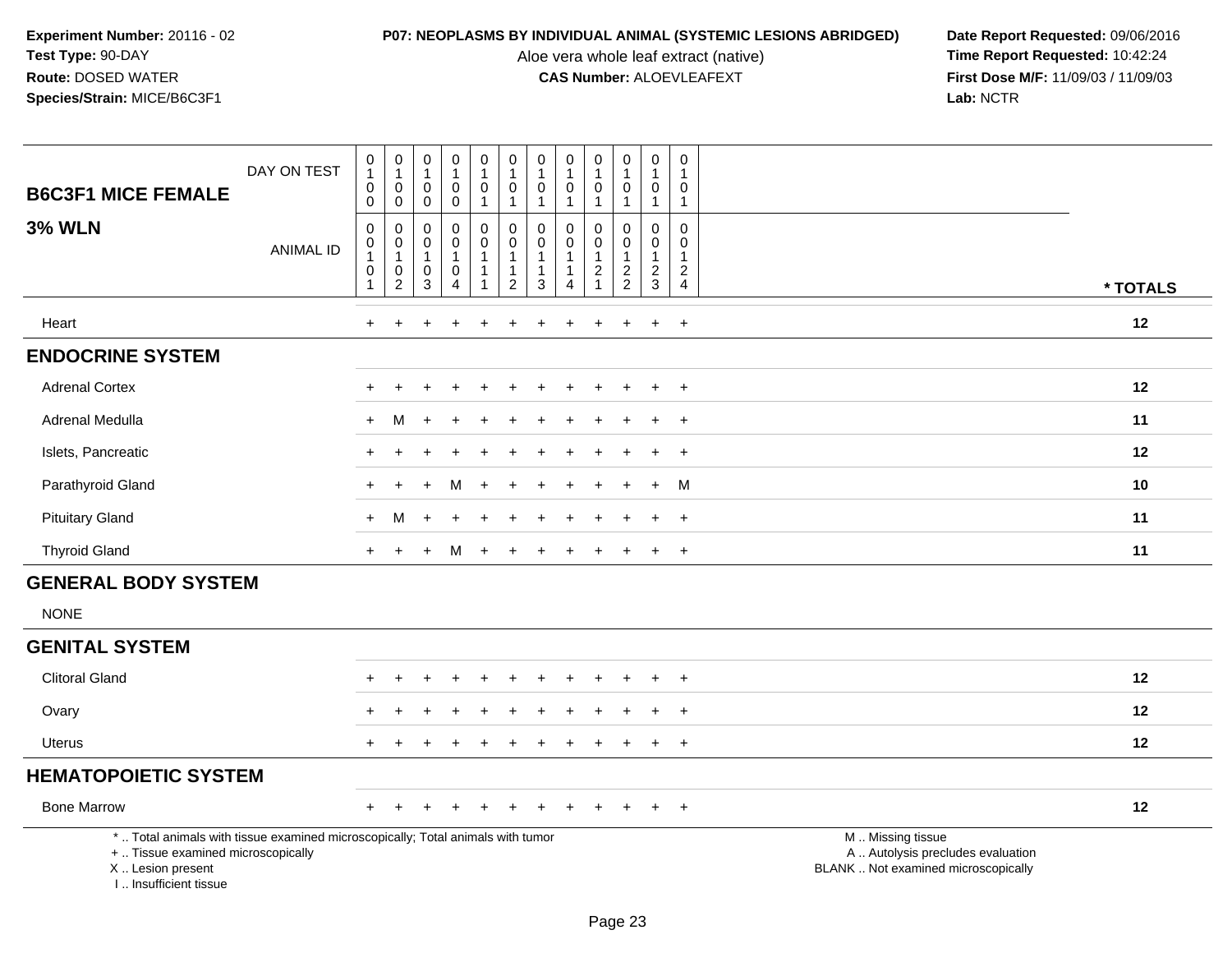Aloe vera whole leaf extract (native)<br>**CAS Number:** ALOEVLEAFEXT

**P07: NEOPLASMS BY INDIVIDUAL ANIMAL (SYSTEMIC LESIONS ABRIDGED)** Date Report Requested: 09/06/2016<br>Aloe vera whole leaf extract (native) **Time Report Requested:** 10:42:24 **First Dose M/F:** 11/09/03 / 11/09/03<br>Lab: NCTR **Lab:** NCTR

| DAY ON TEST<br><b>B6C3F1 MICE FEMALE</b>                                                                                                   |                  | $\begin{smallmatrix}0\\1\end{smallmatrix}$<br>$\pmb{0}$                  | $\pmb{0}$<br>$\mathbf{1}$<br>$\mathbf 0$                   | $\begin{smallmatrix}0\\1\end{smallmatrix}$<br>$\mathbf 0$      | $\begin{smallmatrix}0\\1\end{smallmatrix}$<br>0                    | 0<br>$\mathbf{1}$<br>0            | $\pmb{0}$<br>$\overline{1}$<br>$\pmb{0}$                                   | $\pmb{0}$<br>$\overline{1}$<br>$\mathbf 0$                                   | $\pmb{0}$<br>$\mathbf{1}$<br>$\mathbf 0$                                     | 0<br>$\mathbf{1}$<br>$\mathbf 0$                   | $\mathsf 0$<br>$\mathbf{1}$<br>$\mathbf 0$                 | $\mathsf 0$<br>$\mathbf{1}$<br>$\pmb{0}$      | $\mathbf 0$<br>$\overline{1}$<br>0                             |                                                                                               |
|--------------------------------------------------------------------------------------------------------------------------------------------|------------------|--------------------------------------------------------------------------|------------------------------------------------------------|----------------------------------------------------------------|--------------------------------------------------------------------|-----------------------------------|----------------------------------------------------------------------------|------------------------------------------------------------------------------|------------------------------------------------------------------------------|----------------------------------------------------|------------------------------------------------------------|-----------------------------------------------|----------------------------------------------------------------|-----------------------------------------------------------------------------------------------|
| <b>3% WLN</b>                                                                                                                              | <b>ANIMAL ID</b> | $\mathbf 0$<br>$\mathbf 0$<br>$\mathbf 0$<br>$\mathbf{1}$<br>$\mathsf 0$ | $\pmb{0}$<br>$\mathbf 0$<br>$\pmb{0}$<br>$\mathbf{1}$<br>0 | $\mathbf 0$<br>$\mathbf 0$<br>$\mathbf 0$<br>$\mathbf{1}$<br>0 | $\pmb{0}$<br>$\pmb{0}$<br>$\mathsf 0$<br>$\mathbf{1}$<br>$\pmb{0}$ | $\mathbf{1}$<br>0<br>$\mathsf{O}$ | $\mathbf{1}$<br>$\mathbf 0$<br>$\mathbf 0$<br>$\mathbf{1}$<br>$\mathbf{1}$ | $\mathbf{1}$<br>$\mathbf 0$<br>$\mathbf 0$<br>$\overline{1}$<br>$\mathbf{1}$ | $\mathbf{1}$<br>$\mathbf 0$<br>$\mathbf 0$<br>$\overline{1}$<br>$\mathbf{1}$ | $\mathbf{1}$<br>0<br>$\mathbf 0$<br>$\overline{2}$ | $\mathbf{1}$<br>$\mathbf 0$<br>$\mathbf 0$<br>$\mathbf{1}$ | $\mathbf{1}$<br>$\Omega$<br>0<br>$\mathbf{1}$ | $\overline{1}$<br>$\mathbf 0$<br>$\mathbf 0$<br>$\overline{1}$ |                                                                                               |
|                                                                                                                                            |                  | $\overline{1}$                                                           | $\overline{c}$                                             | $\mathbf{3}$                                                   | $\boldsymbol{\Lambda}$                                             |                                   | $\overline{2}$                                                             | 3                                                                            | $\overline{4}$                                                               | $\overline{1}$                                     | $\frac{2}{2}$                                              | $\frac{2}{3}$                                 | $\frac{2}{4}$                                                  | * TOTALS                                                                                      |
| Lymph Node, Mandibular                                                                                                                     |                  | $\ddot{}$                                                                | ÷                                                          |                                                                |                                                                    | ٠                                 |                                                                            |                                                                              |                                                                              |                                                    | $\ddot{}$                                                  | $\ddot{}$                                     | $\ddot{}$                                                      | 12                                                                                            |
| Lymph Node, Mesenteric                                                                                                                     |                  |                                                                          |                                                            |                                                                |                                                                    |                                   |                                                                            |                                                                              |                                                                              |                                                    |                                                            |                                               | $\ddot{}$                                                      | 12                                                                                            |
| Spleen                                                                                                                                     |                  |                                                                          |                                                            |                                                                |                                                                    |                                   |                                                                            |                                                                              |                                                                              |                                                    |                                                            |                                               | $\div$                                                         | 12                                                                                            |
| Thymus                                                                                                                                     |                  | $+$                                                                      |                                                            |                                                                | $\div$                                                             | $\ddot{}$                         | $\ddot{}$                                                                  | M                                                                            | $\pm$                                                                        | $\ddot{}$                                          | $\ddot{}$                                                  | $\ddot{}$                                     | $+$                                                            | 11                                                                                            |
| <b>INTEGUMENTARY SYSTEM</b>                                                                                                                |                  |                                                                          |                                                            |                                                                |                                                                    |                                   |                                                                            |                                                                              |                                                                              |                                                    |                                                            |                                               |                                                                |                                                                                               |
| Mammary Gland                                                                                                                              |                  |                                                                          |                                                            |                                                                |                                                                    |                                   |                                                                            |                                                                              |                                                                              |                                                    |                                                            | $\div$                                        | $\ddot{}$                                                      | 12                                                                                            |
| Skin                                                                                                                                       |                  |                                                                          |                                                            |                                                                |                                                                    |                                   |                                                                            |                                                                              |                                                                              |                                                    |                                                            | $\ddot{}$                                     | $\ddot{}$                                                      | 12                                                                                            |
| <b>MUSCULOSKELETAL SYSTEM</b>                                                                                                              |                  |                                                                          |                                                            |                                                                |                                                                    |                                   |                                                                            |                                                                              |                                                                              |                                                    |                                                            |                                               |                                                                |                                                                                               |
| Bone, Femur                                                                                                                                |                  | $+$                                                                      | $\ddot{}$                                                  |                                                                | $\ddot{}$                                                          | $\ddot{}$                         | $\ddot{}$                                                                  | $\ddot{}$                                                                    |                                                                              | $\ddot{}$                                          | $+$                                                        | $+$                                           | $+$                                                            | 12                                                                                            |
| <b>NERVOUS SYSTEM</b>                                                                                                                      |                  |                                                                          |                                                            |                                                                |                                                                    |                                   |                                                                            |                                                                              |                                                                              |                                                    |                                                            |                                               |                                                                |                                                                                               |
| Brain, Brain Stem                                                                                                                          |                  |                                                                          |                                                            |                                                                |                                                                    |                                   |                                                                            |                                                                              |                                                                              |                                                    |                                                            |                                               | $\ddot{}$                                                      | 12                                                                                            |
| Brain, Cerebellum                                                                                                                          |                  |                                                                          |                                                            |                                                                |                                                                    |                                   |                                                                            |                                                                              |                                                                              |                                                    |                                                            | $\ddot{}$                                     | $\ddot{}$                                                      | 12                                                                                            |
| Brain, Cerebrum                                                                                                                            |                  |                                                                          |                                                            |                                                                |                                                                    |                                   |                                                                            |                                                                              |                                                                              |                                                    |                                                            | ÷                                             | $\div$                                                         | 12                                                                                            |
| <b>RESPIRATORY SYSTEM</b>                                                                                                                  |                  |                                                                          |                                                            |                                                                |                                                                    |                                   |                                                                            |                                                                              |                                                                              |                                                    |                                                            |                                               |                                                                |                                                                                               |
| Lung                                                                                                                                       |                  |                                                                          |                                                            |                                                                |                                                                    |                                   |                                                                            |                                                                              |                                                                              |                                                    |                                                            | $\ddot{}$                                     | $\ddot{}$                                                      | 12                                                                                            |
| Nose                                                                                                                                       |                  |                                                                          |                                                            |                                                                |                                                                    |                                   |                                                                            |                                                                              |                                                                              |                                                    |                                                            |                                               | $\ddot{}$                                                      | 12                                                                                            |
| *  Total animals with tissue examined microscopically; Total animals with tumor<br>+  Tissue examined microscopically<br>X  Lesion present |                  |                                                                          |                                                            |                                                                |                                                                    |                                   |                                                                            |                                                                              |                                                                              |                                                    |                                                            |                                               |                                                                | M  Missing tissue<br>A  Autolysis precludes evaluation<br>BLANK  Not examined microscopically |

I .. Insufficient tissue